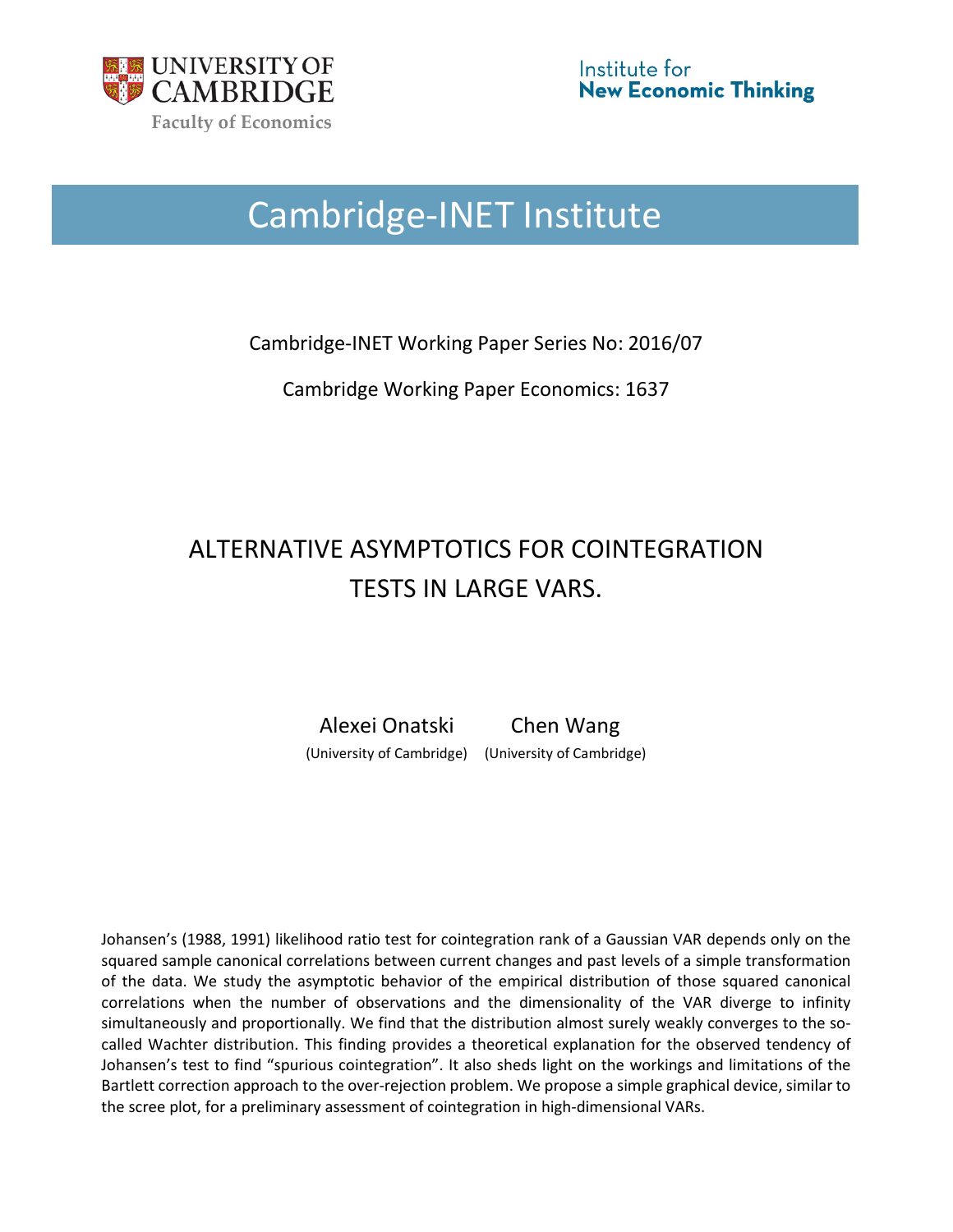# Alternative asymptotics for cointegration tests in large VARs.

Alexei Onatski and Chen Wang Faculty of Economics, University of Cambridge PRELIMINARY AND INCOMPLETE

May 27, 2016

#### Abstract

Johansenís (1988, 1991) likelihood ratio test for cointegration rank of a Gaussian VAR depends only on the squared sample canonical correlations between current changes and past levels of a simple transformation of the data. We study the asymptotic behavior of the empirical distribution of those squared canonical correlations when the number of observations and the dimensionality of the VAR diverge to infinity simultaneously and proportionally. We find that the distribution almost surely weakly converges to the so-called *Wachter distribution*. This finding provides a theoretical explanation for the observed tendency of Johansen's test to find "spurious cointegrationî. It also sheds light on the workings and limitations of the Bartlett correction approach to the over-rejection problem. We propose a simple graphical device, similar to the scree plot, for a preliminary assessment of cointegration in high-dimensional VARs.

## 1 Introduction

Johansenís (1988, 1991) likelihood ratio (LR) test for cointegration rank is a very popular econometric technique. However, it is rarely applied to systems of more than three or four variables. On the other hand, there exist many applications involving much larger systems. For example, Davis (2003) discusses a possibility of applying the test to the data on seven aggregated and individual commodity prices to test Lewbelís (1996) generalization of the Hicks-Leontief composite commodity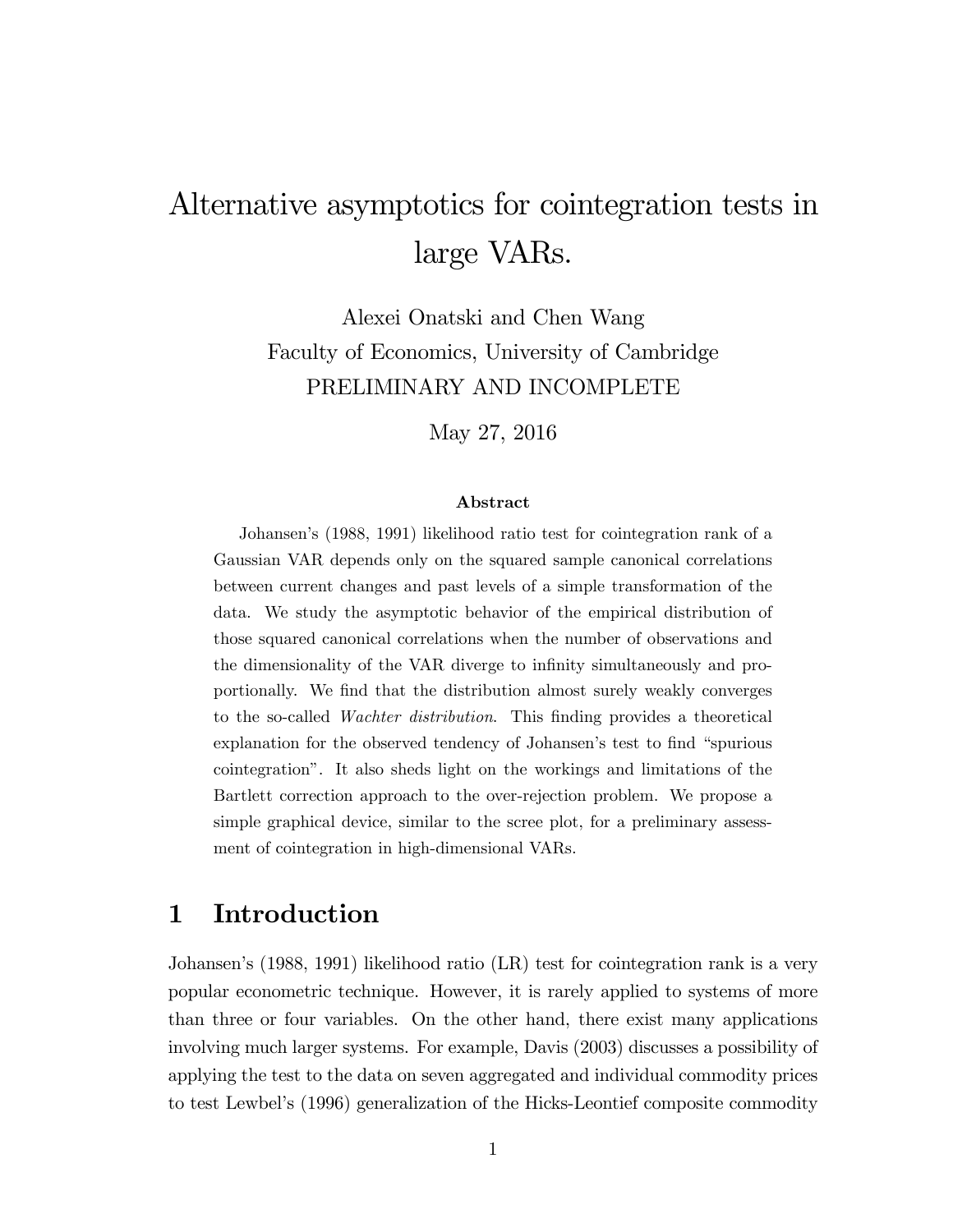theorem. In a recent study of exchange rate predictability, Engel, Mark, and West (2015) contemplate a possibility of determining the cointegration rank of a system of seventeen OECD exchange rates. Banerjee, Marcellino, and Osbat (2004) emphasize the importance of testing for no cross-sectional cointegration in panel cointegration analysis (see Breitung and Pesaran (2008) and Choi (2015)), and the cross-sectional dimension of modern macroeconomic panels can easily be as large as forty.

The main reason why the LR test is rarely used in the analysis of relatively large systems is its poor finite sample performance. Even for small systems, the test based on the asymptotic critical values does not perform well (see Johansen (2002)). For large systems, the size distortions become overwhelming, leading to severe over-rejection of the null in favour of too much cointegration as shown in many simulation studies, including Ho and Sorensen (1996) and Gonzalo and Pitarakis (1995, 1999).

In this paper, we study the asymptotic behavior of the sample canonical correlations that the LR statistic is based on, when the number of observations and the system's dimensionality go to infinity simultaneously and proportionally. We show that the empirical distribution of the squared sample canonical correlations almost surely converges to the so-called Wachter distribution which also arises, albeit with different parameters, as the limit of the empirical distribution of the squared sample canonical correlations between two independent high-dimensional white noises (see Wachter (1980)). Our analytical findings explain the observed over-rejection of the null hypothesis by the LR test, shed new light on the workings and limitations of the Bartlett-type correction approach to the problem (see Johansen (2002)), and lead us to propose a very simple graphical device, similar to the scree plot, for a preliminary analysis of the validity of cointegration hypotheses in large vector autoregressions.

The basic framework for our analysis is standard. Consider a p-dimensional VAR in the error correction form

$$
\Delta X_t = \Pi X_{t-1} + \sum_{i=1}^{k-1} \Gamma_i \Delta X_{t-i} + \Phi D_t + \varepsilon_t, \tag{1}
$$

where  $D_t$  and  $\varepsilon_t$  are vectors of deterministic terms and zero-mean Gaussian errors with unconstrained covariance matrix, respectively. The LR statistic for the test of the null hypothesis of no more than  $r$  cointegrating relationships between the  $p$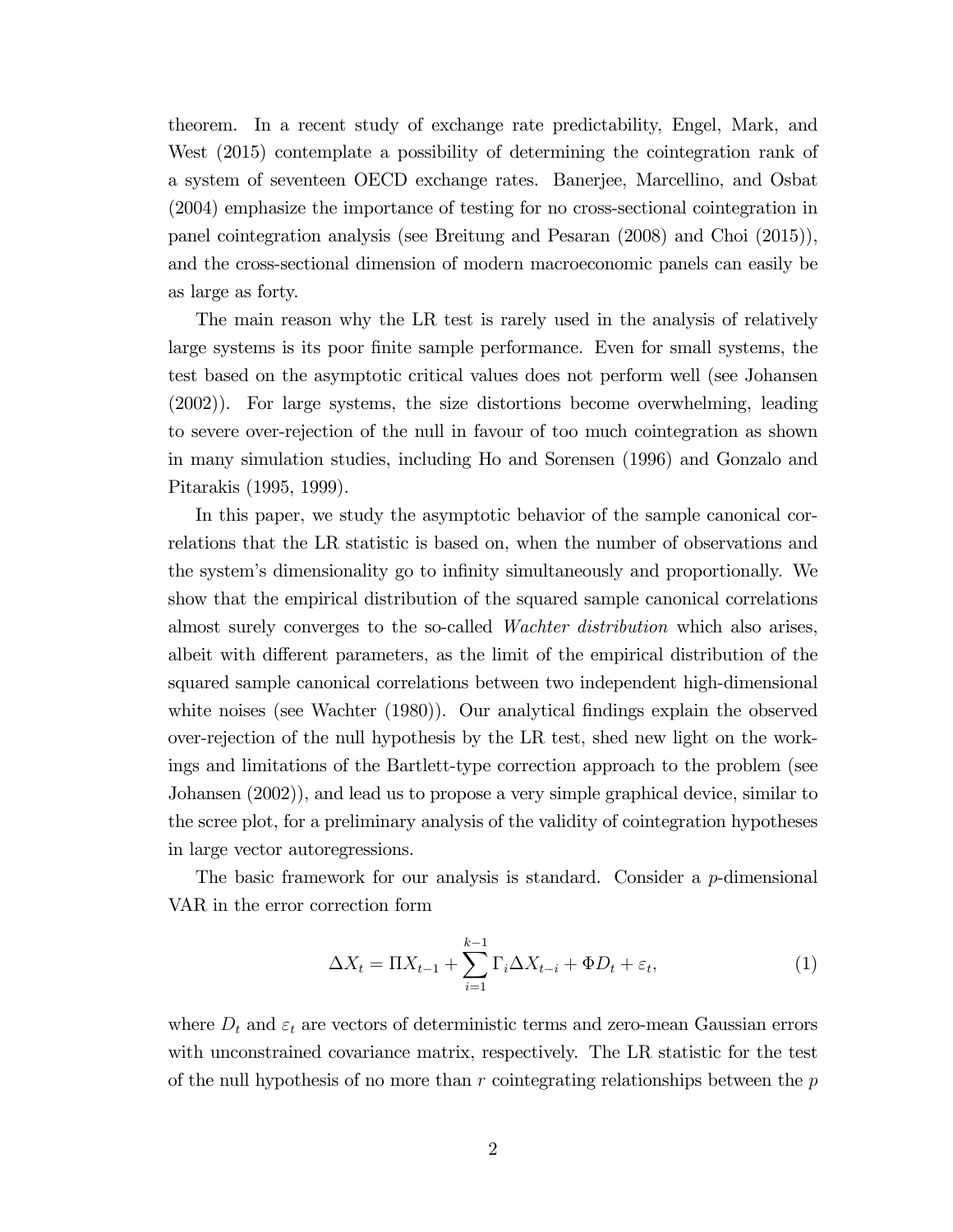elements of  $X_t$  against the alternative of more than r such relationships is given by

$$
LR_{r,p,T} = -T \sum_{i=r+1}^{p} \log\left(1 - \lambda_i\right),\tag{2}
$$

where T is the sample size, and  $\lambda_1 \geq ... \geq \lambda_p$  are the squared sample canonical correlation coefficients between residuals in the regressions of  $\Delta X_t$  and  $X_{t-1}$  on the lagged differences  $\Delta X_{t-i}$ ,  $i = 1, ..., k-1$ , and the deterministic terms.

In the absence of the lagged differences and deterministic terms, the  $\lambda$ 's are the eigenvalues of  $S_{01}S_{11}^{-1}S_{01}'S_{00}^{-1}$ , where  $S_{00}$  and  $S_{11}$  are the sample covariance matrices of  $\Delta X_t$  and  $X_{t-1}$ , respectively, while  $S_{01}$  is the cross sample covariance matrix. More substantively,  $\lambda_1$  is the largest possible squared sample correlation coefficient between arbitrary linear combinations of the entries of  $\Delta X_t$  and the entries of  $X_{t-1}$ ,  $\lambda_2$  is the largest squared correlation among linear combinations restricted to be orthogonal to those yielding  $\lambda_1$ , and so on (see Muirhead (1982), ch. 11).

Johansen (1991) shows that the asymptotic distribution of  $LR_{r,p,T}$  under the asymptotic regime where  $T \to \infty$  while p remains fixed, can be expressed in terms of the eigenvalues of a matrix whose entries are explicit functions of a  $p - r$ dimensional Brownian motion. Unfortunately, for relatively large  $p$ , this asymptotics does not produce good Önite sample approximations, as evidenced by the over-rejection phenomenon mentioned above. Therefore, in this paper, we consider a *simultaneous* asymptotic regime  $p, T \rightarrow_c \infty$  where both p and T diverge to infinity so that

$$
p/T \to c \in (0,1], \tag{3}
$$

while  $p$  remains no larger than  $T$ . Our Monte Carlo analysis shows that the corresponding asymptotic approximations are relatively accurate even for such small sample sizes as  $p = 10$  and  $T = 20$ .

The basic specification for the data generating process (1) that we consider has  $k = 1$ . In the next section, we discuss extensions to more general VARs with low-rank  $\Gamma_i$  matrices and additional common factor terms. We also explain there that our main results hold independently from whether a deterministic vector  $D_t$ with fixed or slowly-growing dimension is present or absent from the VAR.

Our study focuses on the behavior of the empirical distribution function (d.f.)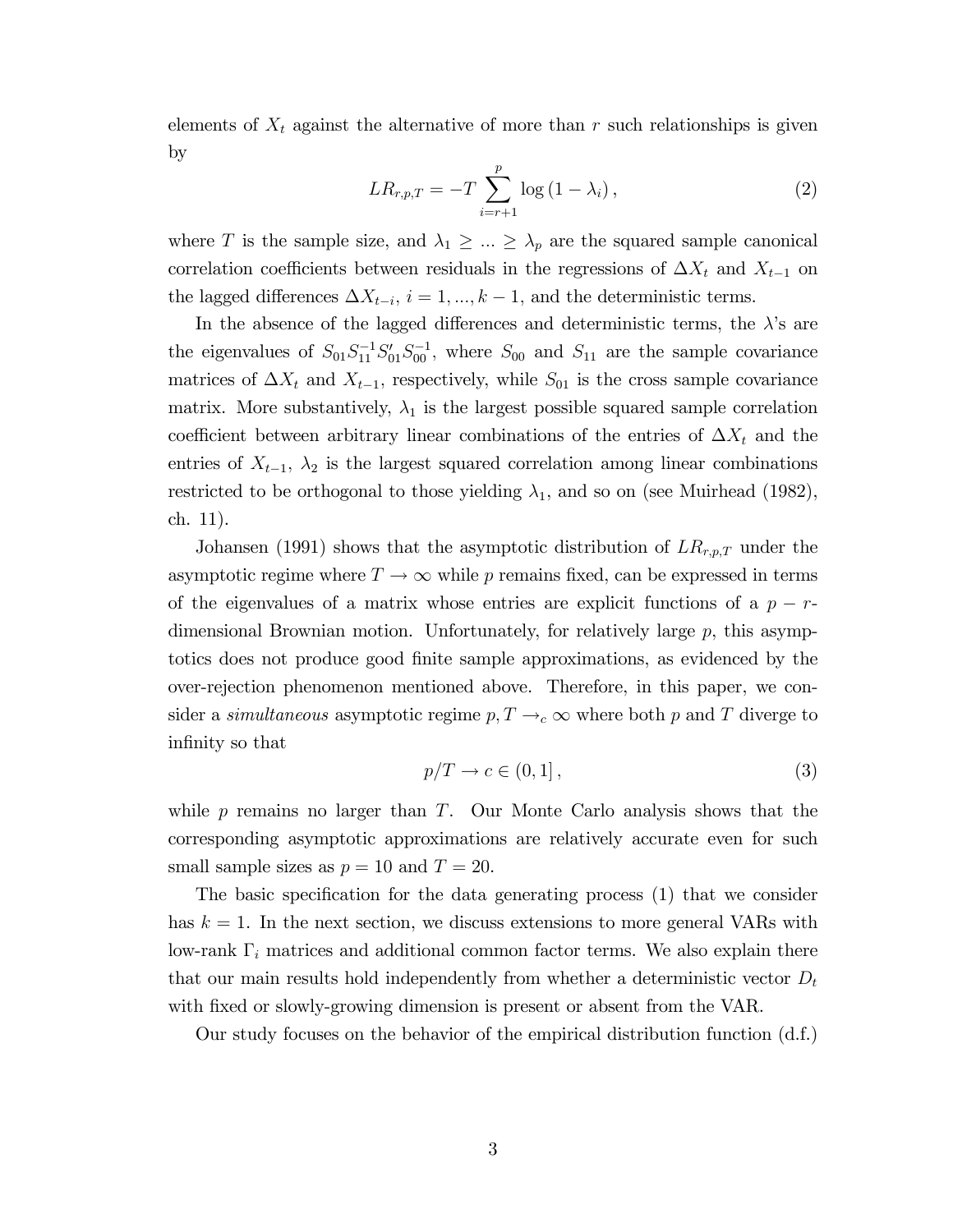of the squared sample canonical correlations,

$$
F_{p,T}(\lambda) = \frac{1}{p} \sum_{i=1}^{p} \mathbf{1} \left\{ \lambda_i \le \lambda \right\},\tag{4}
$$

where  $1\{\cdot\}$  denotes the indicator function. We find that, under the null of r cointegrating relationships, as  $p, T \rightarrow_c \infty$  while  $r/p \rightarrow 0$ , almost surely (a.s.),

$$
F_{p,T}(\lambda) \Rightarrow W(\lambda; c/(1+c), 2c/(1+c)), \qquad (5)
$$

where  $\Rightarrow$  denotes the weak convergence of d.f.'s (see Billingsley (1995), p.191), and  $W(\lambda; \gamma_1, \gamma_2)$  denotes the *Wachter* d.f. with parameters  $\gamma_1$  and  $\gamma_2$ . The *Wachter* distribution was derived by Wachter (1980) as the limit of the empirical distribution of the eigenvalues of the multivariate beta matrix of growing dimension and degrees of freedom. It has a simple density, which is introduced in the next section, and, for  $\gamma_2 > \gamma_1$  and/or  $\gamma_2 < 1 - \gamma_1$ , point masses at zero and/or one, respectively.

The a.s. weak convergence (5) and the fact that the squared sample canonical correlations are no larger than unity imply the a.s. convergence of averages 1  $\frac{1}{p} \sum_{i=1}^{p}$  $\sum_{i=1}^{n} f(\lambda_i)$  for any f which is bounded and continuous on [0, 1]. By definition, the likelihood ratio statistic scaled by  $1/(pT)$  has this form (with omitted first r summands), where  $f(\lambda) = -\log(1 - \lambda)$  is continuous but unbounded function. Therefore, (5) can guarantee an a.s. asymptotic lower bound for the scaled LR statistic. For the LR statistic scaled by  $1/p^2$ , we have, almost surely,

$$
\lim_{p,T \to c\infty} \inf LR_{r,p,T}/p^2 \ge -\frac{1}{c} \int \log\left(1-\lambda\right) dW\left(\lambda; c/(1+c), 2c/(1+c)\right). \tag{6}
$$

In contrast, we show that, under the (standard) asymptotic regime where  $T \to \infty$  while p is held fixed,  $LR_{r,p,T}/p^2$  concentrates around 2 for relatively large  $p<sup>1</sup>$  A direct calculation reveals that 2 is smaller than the lower bound (6), for all  $c > 0$ , with the gap growing as c increases. That is, the standard asymptotic distribution of the LR statistic is centered at a too low level, especially for relatively large p. This explains the tendency of the asymptotic LR test to over-reject the null.

The reason for the poor centering delivered by the standard asymptotic ap-

<sup>1</sup>Similar to (6), our weak convergence results only guarantee that 2 is a lower bound, but we conjecture that it is also the limit of the scaled LR statistic as first  $T \to \infty$  and then  $p \to \infty$ . This conjecture is supported by Monte Carlo evidence.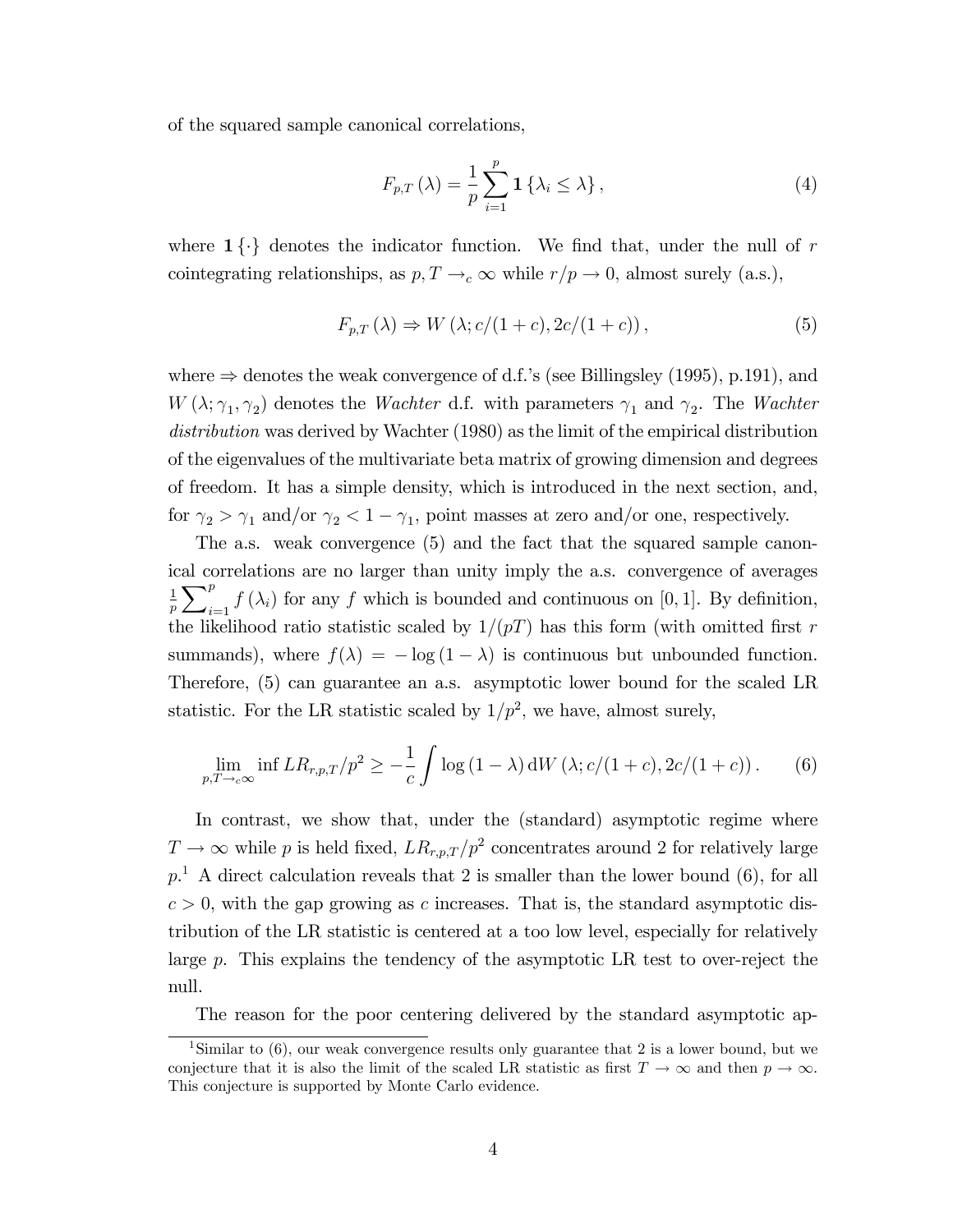proximation is that it classifies terms  $(p/T)^{j}$  in the asymptotic expansion of the likelihood ratio statistic as  $O(T^{-j})$ . When p is relatively large, such terms can substantially contribute to the Önite sample distribution of the statistic, but will be ignored as asymptotically negligible. In contrast, the *simultaneous asymptotics* classifies all terms  $(p/T)^j$  as  $O(1)$ . They are not ignored asymptotically, which improves the centering of the simultaneous asymptotic approximation relative to the standard one.

It is possible to use bound (6), with c replaced by  $p/T$ , to construct a Bartletttype correction factor for the standard LR test. As we show below, for  $p/T < 1/3$ , the value of such a theoretical correction factor is very close to the simulationbased factor described in Johansen, Hansen and Fachin (2005). However, for larger  $p/T$ , the values diverge, which may be caused by the fact that Johansen, Hansen and Fachin's (2005) simulations do not consider combinations of  $p$  and  $T$  with  $p/T > 1/3$ , and the functional form that they use to fit the simulated correction factors does not work well uniformly in  $p/T$ .

The weak convergence result (5) can be put to a more direct use by comparing the quantiles of the empirical distribution of the squared sample canonical correlations with the quantiles of the limiting Wachter distribution. Under the null, the former quantiles plotted against the latter ones should form a  $45^{\circ}$  line, asymptotically. Deviations of such a Wachter quantile-quantile plot from the line indicate violations of the null. Creating Wachter plots requires practically no additional computations beyond those needed to compute the LR statistic, and we propose to use this simple graphical device for a preliminary analysis of cointegration in large VARs.

To the best of our knowledge, our study is the first to derive the limit of the empirical d.f. of the squared sample canonical correlations between random walk  $X_{t-1}$  and its innovations  $\Delta X_t$ . Wachter (1980) shows that  $W(\lambda; \gamma_1, \gamma_2)$  is the weak limit of the empirical d.f. of the squared sample canonical correlations between  $q$ and m-dimensional independent Gaussian white noises with the size of the sample *n*, when  $q, m, n \to \infty$  so that  $q/n \to \gamma_1$  and  $m/n \to \gamma_2$ . Yang and Pan (2012) show that Wachter's (1980) result holds without the Gaussianity assumption for i.i.d. data with finite second moments.

Our proofs do not rely on those previous results. The values of parameters  $\gamma_1$  and  $\gamma_2$  in (5) imply that the limiting d.f. for the case of T observations of p-dimensional random walk and its innovations, that we consider in this paper, is the same as the limiting d.f. for the case of  $T + p$  observations of two independent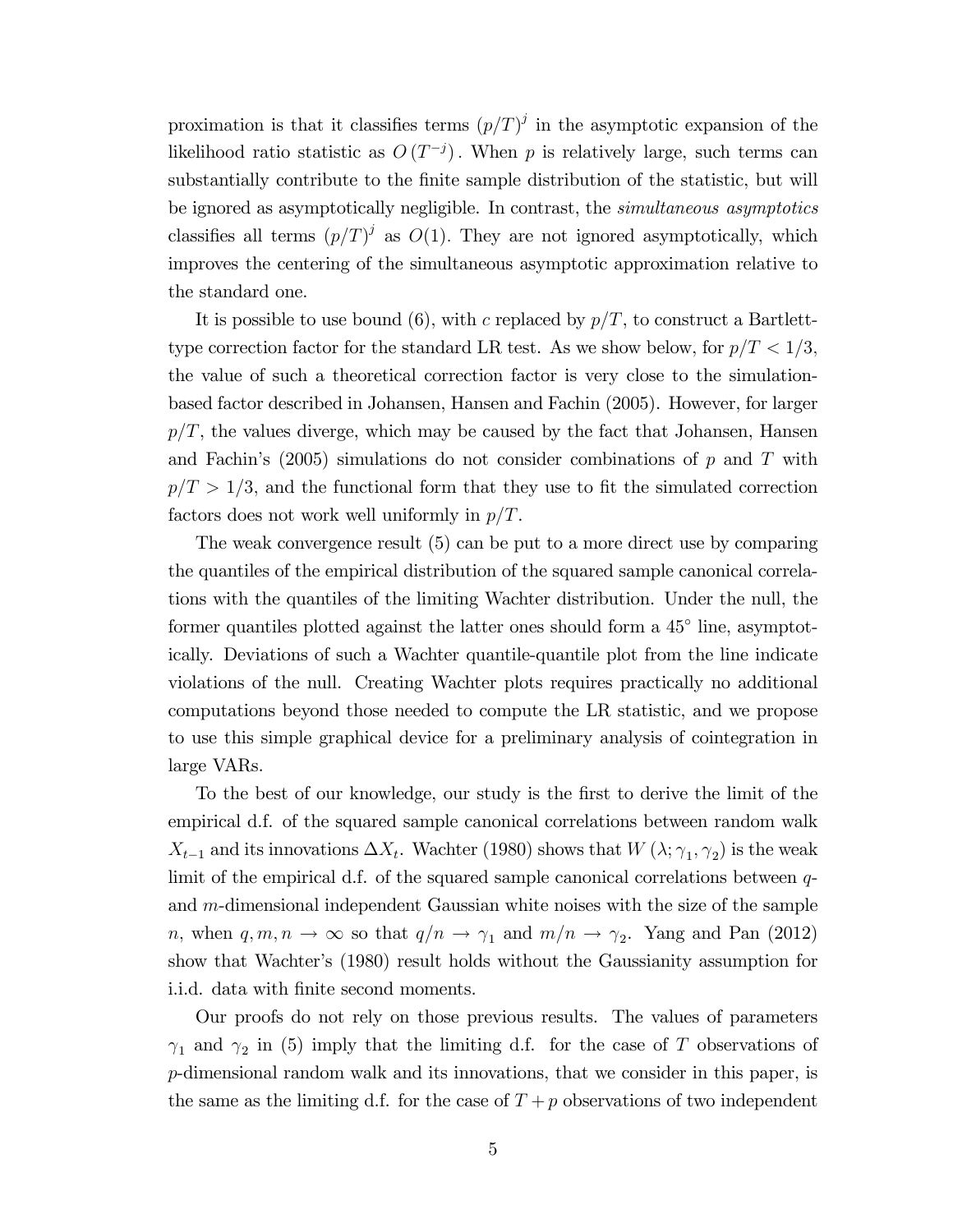white noises - one p-dimensional and the other  $2p$ -dimensional. It is tempting to think that there exists a deep connection between the two cases, even though we were unable to uncover it so far.

Our paper opens up a new direction for the asymptotic analysis of panel VAR cointegration tests based on the sample canonical correlations. One such test is developed in Larsson and Lyhagen (2007). It generalizes Larsson, Lyhagen, and Lothgren (2001) and Groen and Kleibergen (2003) by allowing for cross-unit cointegration, which is important from the empirical perspective. Larsson and Lyhagen (2007) are reluctant to recommend their test for large VARs and suggest that for the analysis of relatively large panels it may be better to rely on tighter parameterized models, such as that of Bai and Ng (2004). In the recent review of the panel cointegration literature, Choi (2015) expresses a related concern that, with the large number of cross-sectional units, "Larsson and Lyhagen's test may not work well even with the Bartlett's correction."

We speculate that the Larsson-Lyhagen test, as well as Johansen's LR test, based on the simultaneous asymptotics would work well in panels with comparable cross-sectional and temporal dimensions. The results of this paper can be used to describe only the appropriate centering of the corresponding test statistics. The next step would be to derive the *simultaneous* asymptotic distribution of scaled deviations of such statistics from the centering values. We conjecture that the simultaneous asymptotic distribution of  $LR_{r,p,T}$  is Gaussian, as is often the case for averages of regular functions of eigenvalues of large random matrices (see Bai and Silverstein (2010) and Paul and Aue (2014)). We are currently undertaking work to validate this conjecture.

The rest of this paper is structured as follows. In Section 2, we prove the convergence of  $F_{p,T}(\lambda)$  to the *Wachter* d.f. and use this result to derive the asymptotic lower bound for  $LR_{r,p,T}$ . Section 3 derives the sequential limit of the empirical d.f. of the squared sample canonical correlations as, first  $T \to \infty$  and then  $p \to \infty$ . It then uses differences between the obtained sequential asymptotic limit and the simultaneous limit derived in Section 2 to explain the over-rejection phenomenon, and to design a theoretical Bartlett-type correction factor for the LR statistic in high-dimensional VARs. Section 4 contains a Monte Carlo study that confirms good finite sample properties of the Wachter asymptotic approximation. It also illustrates the proposed Wachter quantile-quantile plot technique using a relatively high-dimensional macroeconomic panel. Section 5 concludes and points out directions for future research. All proofs are given in the Appendix.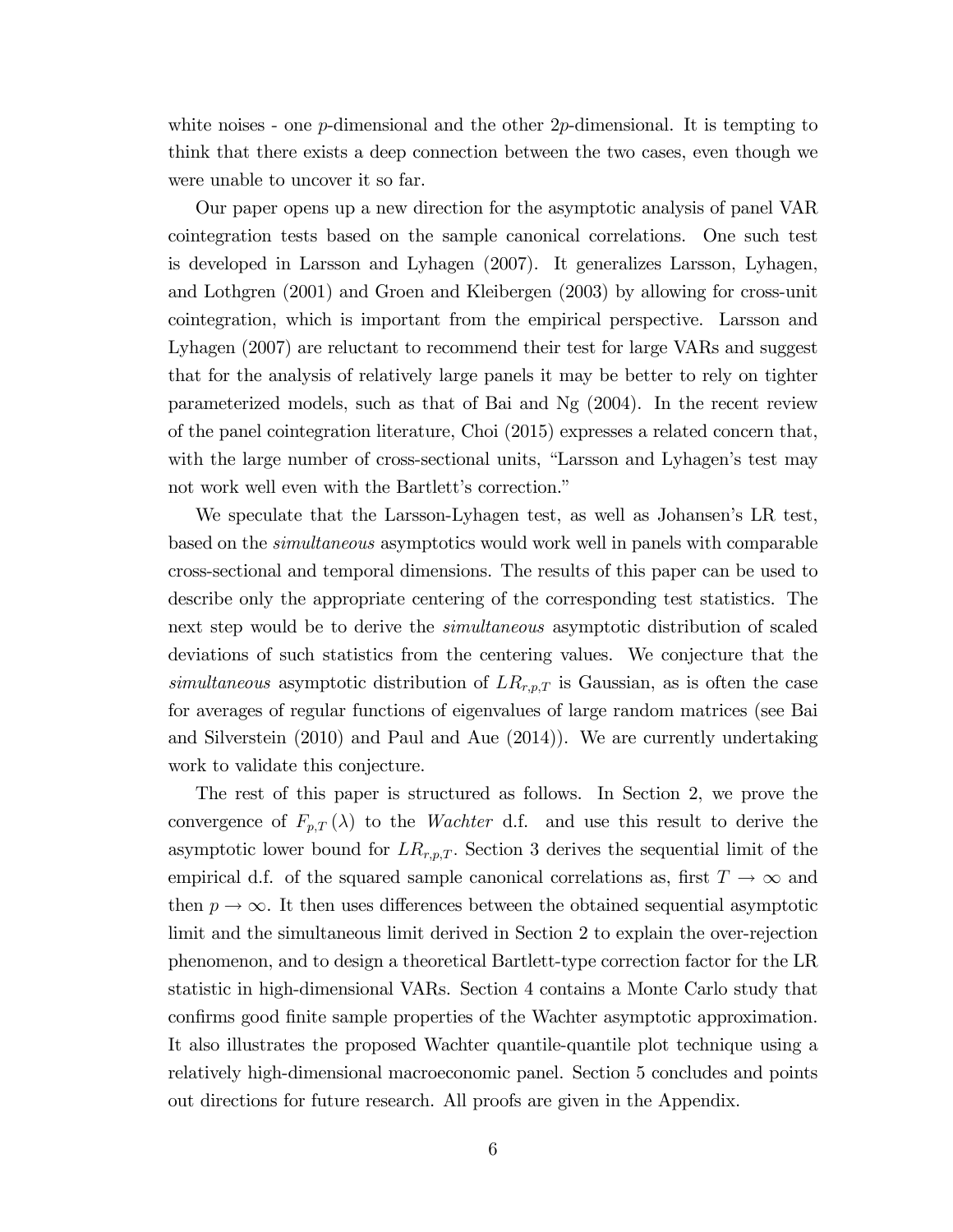## 2 Convergence to the Wachter distribution

Consider the following basic version of (1)

$$
\Delta X_t = \Pi X_{t-1} + \Phi D_t + \varepsilon_t \tag{7}
$$

with  $d_D$ -dimensional vector of deterministic regressors  $D_t$ . Let  $R_{0t}$  and  $R_{1t}$  be the vectors of residuals from the OLS regressions of  $\Delta X_t$  on  $D_t$ , and  $X_{t-1}$  on  $D_t$ , respectively. Define

$$
S_{00} = \frac{1}{T} \sum_{t=1}^{T} R_{0t} R'_{0t}, \ S_{01} = \frac{1}{T} \sum_{t=1}^{T} R_{0t} R'_{1t}, \text{ and } S_{11} = \frac{1}{T} \sum_{t=1}^{T} R_{1t} R'_{1t}, \tag{8}
$$

and let  $\lambda_1 \geq ... \geq \lambda_p$  be the eigenvalues of  $S_{01}S_{11}^{-1}S_{01}'S_{00}^{-1}$ .

The main goal of this section is to establish the a.s. weak convergence of the empirical d.f. of the  $\lambda$ 's to the Wachter d.f., under the null of r cointegrating relationships, when  $p, T \rightarrow_c \infty$ . The Wachter distribution with d.f.  $W(\lambda; \gamma_1, \gamma_2)$ and parameters  $\gamma_1, \gamma_2 \in (0, 1)$  has density

$$
f_W(\lambda; \gamma_1, \gamma_2) = \frac{1}{2\pi\gamma_1} \frac{\sqrt{(b_+ - \lambda)(\lambda - b_-)}}{\lambda(1 - \lambda)}
$$
(9)

on  $[b_-, b_+] \subseteq [0, 1]$  with

$$
b_{\pm} = \left(\sqrt{\gamma_1(1-\gamma_2)} \pm \sqrt{\gamma_2(1-\gamma_1)}\right)^2,\tag{10}
$$

and atoms of size max  $\{0, 1 - \gamma_2/\gamma_1\}$  at zero, and max  $\{0, 1 - (1 - \gamma_2)/\gamma_1\}$  at unity.

We shall assume that model  $(7)$  may be misspecified in the sense that the true data generating process is described by the following generalization of (1)

$$
\Delta X_t = \Pi X_{t-1} + \sum_{i=1}^{k-1} \Gamma_i \Delta X_{t-i} + \Psi F_t + \varepsilon_t, \tag{11}
$$

where  $\varepsilon_t$ ,  $t = 1, ..., T$ , are still i.i.d.  $N(0, \Sigma)$  with arbitrary  $\Sigma > 0$ , rank  $\Pi = r$ , but k is not necessarily unity, and  $F_t$  is a  $d_F$ -dimensional vector of deterministic or stochastic variables that does not necessarily coincide with  $D_t$ . For example, some of the components of  $F_t$  may be common factors not observed and not modelled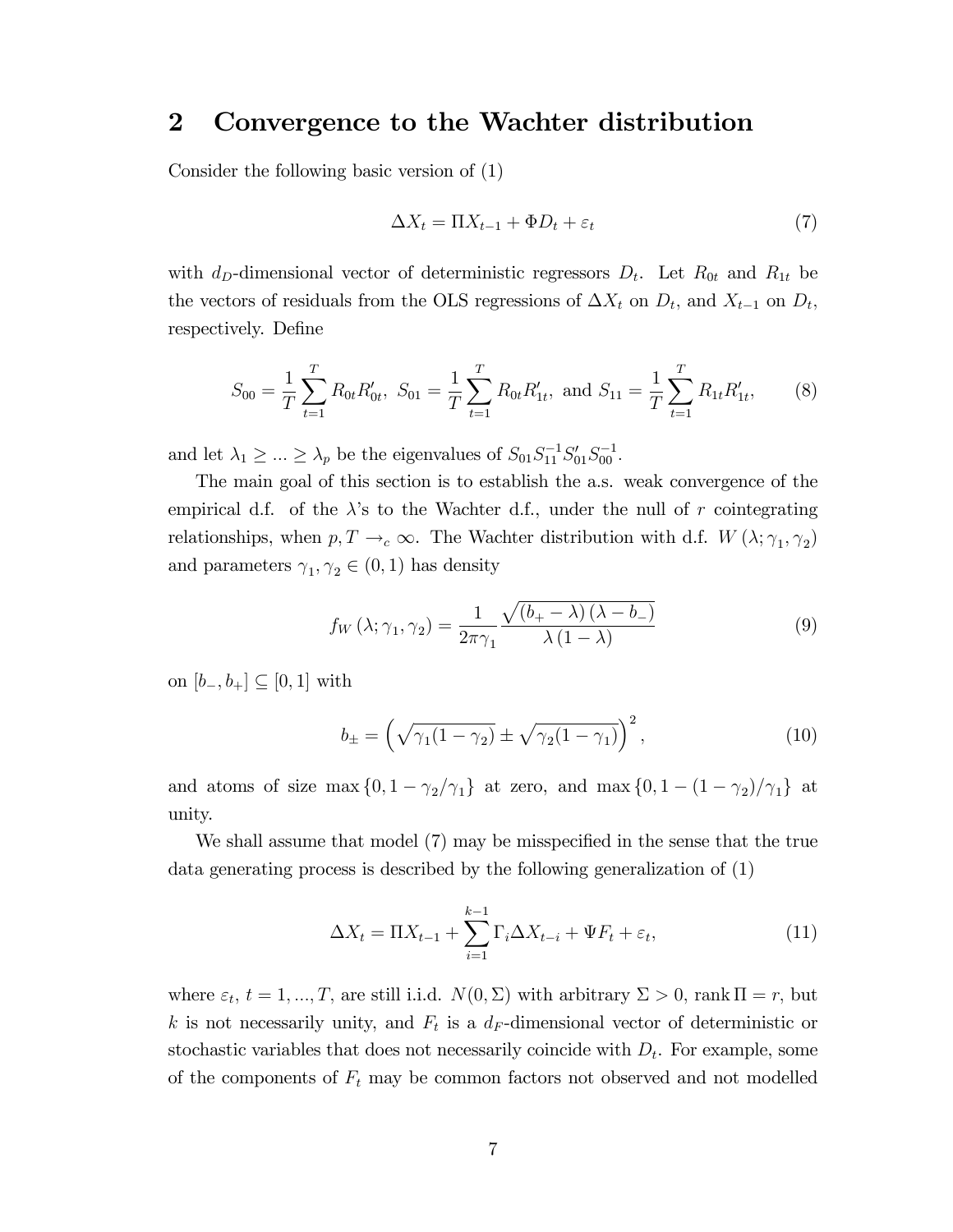by the econometrician. Further, we do not put any restrictions on the roots of the characteristic polynomial associated with (11). In particular, explosive behavior and seasonal unit roots are allowed. Finally, no constraints on  $F_t$ , and the initial values  $X_{1-k}, \ldots, X_0$ , apart from the asymptotic requirements on  $d_F$  and k as spelled out in the following theorem, are imposed.

**Theorem 1** Suppose that the data are generated by (11), and let  $\lambda_i$ ,  $i = 1, ..., p$ , be the eigenvalues of  $S_{01}S_{11}^{-1}S_{01}'S_{00}^{-1}$ , where  $S_{ij}$  are as defined in (8). Further, let  $F_{p,T}(\lambda)$  be the empirical d.f. of the  $\lambda$ 's, and let  $\Gamma = [\Gamma_1, ..., \Gamma_{k-1}]$ . If

$$
\frac{1}{p} (d_D + d_F + r + k + \text{rank } \Gamma) \to 0 \tag{12}
$$

as  $p, T \rightarrow_c \infty$  while p remains no larger than T, then, almost surely,

$$
F_{p,T}(\lambda) \Rightarrow W(\lambda; c/(1+c), 2c/(1+c)). \tag{13}
$$

Condition (12) requires the number  $d<sub>D</sub>$  of deterministic regressors in the econometrician's model (7), the dimensionality  $d_F$  of  $F_t$ , the number r of the cointegrating relationships under the null, the order k of the data generating VAR, and the dimensionality of the union of the column spaces of the matrix coefficients on "further lags" in  $(11)$  to be either fixed or growing less than proportionally to the dimensionality  $p$  or, equivalently, to the sample size  $T$ . This condition rules out situations where some or all lags which are omitted from the econometricianís model (7) have full rank coefficients  $\Gamma_i$ . The simplest special situation where (12) is clearly satisfied corresponds to the pure random walk data  $\Delta X_t = \varepsilon_t$ .

The reason why the limit of the empirical d.f.  $F_{p,T}(\lambda)$  does not change when the data generating process (11) changes so that (12) remains true is that the corresponding changes in the matrix  $S_{01}S_{11}^{-1}S_{01}'S_{00}^{-1}$  have rank that is less than proportional to p (and to T). By the so-called rank inequality (Theorem A43 in Bai and Silverstein  $(2010)$ , the Lévy distance between the empirical d.f. of eigenvalues corresponding to versions of  $S_{01}S_{11}^{-1}S_{01}'S_{00}^{-1}$  that differ by a matrix of rank R is no larger than  $R/p$ , which converges to zero as  $p, T \rightarrow_c \infty$ . Since the Lévy distance metrizes the weak convergence (see Billingsley (1995), problem 14.5), the limiting d.f. is not affected. For further details, see the proof of Theorem 1 in the Appendix.

**Remark 2** In standard cases where  $D_t$  is represented by  $(1,t)$ , it is customary to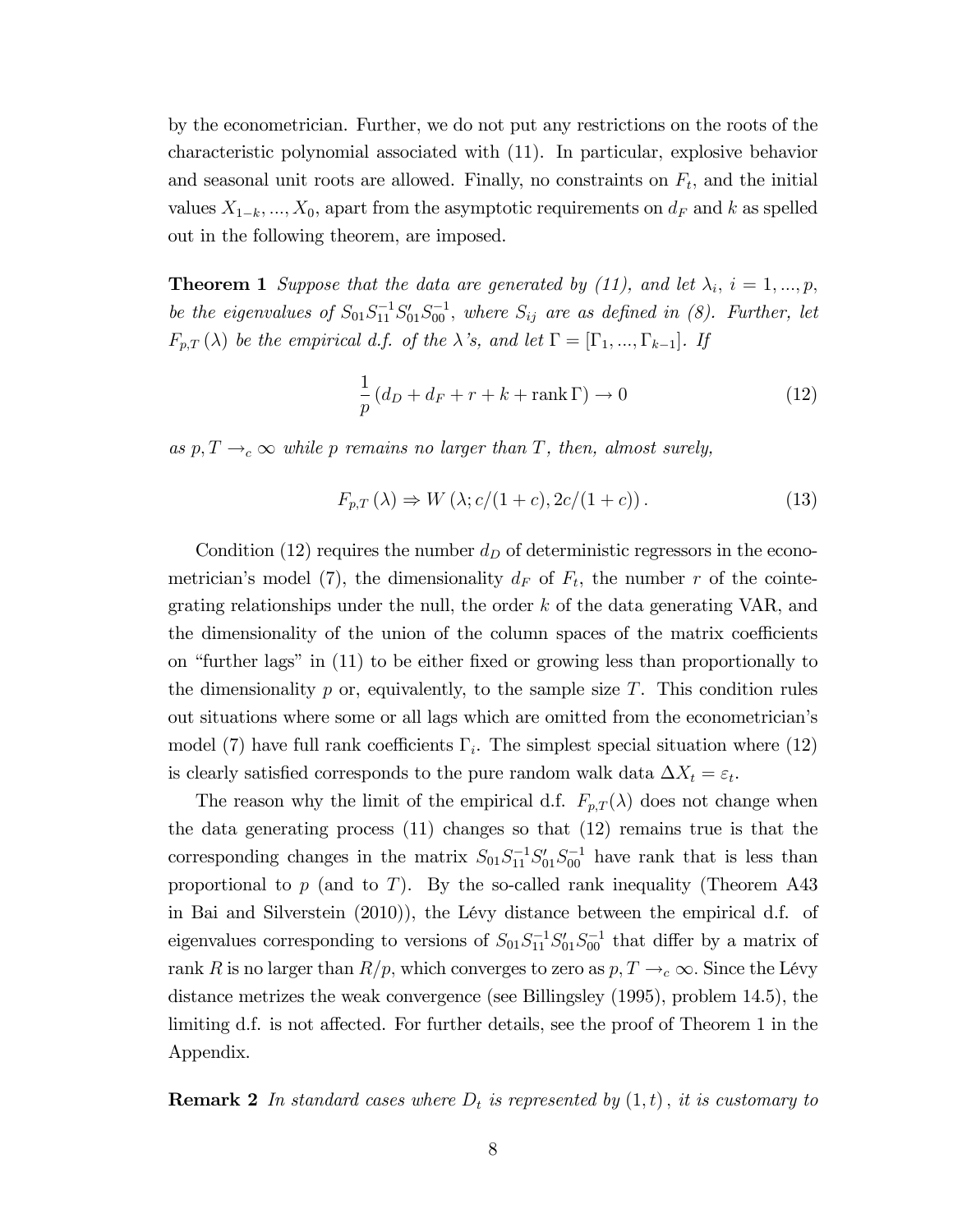

Figure 1: Quantile functions of  $W(\lambda; c/(1 + c), 2c/(1 + c))$  for  $c = 1/5, c = 1/2$ , and  $c = 4/5$ .

impose restrictions on  $\Phi$  so that there is no quadratic trend in  $X_t$  (see Johansen (1995), ch. 6.2). Then, the LR test of the null of r cointegrating relationships is based on the eigenvalues of  $S_{01}^*S_{11}^{*-1}S_{01}^{*'}S_{00}^{*-1}$ , defined similarly to  $S_{01}S_{11}^{-1}S_{01}'S_{00}^{-1}$  by replacing  $X_{t-1}$  with  $(X'_{t-1}, t)'$  and regressing  $\Delta X_t$  and  $(X'_{t-1}, t)'$  on constant only to obtain  $R_{0t}$  and  $R_{1t}$ . The empirical distribution function of so modified eigenvalues still converges to  $W(\lambda; c/(1 + c), 2c/(1 + c))$  because the difference between matrices  $S_{01}^*S_{11}^{*-1}S_{01}^{*}S_{00}^{*-1}$  and  $S_{01}S_{11}^{-1}S_{01}'S_{00}^{-1}$  has small rank.

Figure 1 shows quantile plots of the Wachter distribution with parameters  $\gamma_1 = c/(1 + c)$  and  $\gamma_2 = 2c/(1 + c)$  for different values of c. For  $c = 1/5$ , the dimensionality of the data constitutes 20% of the sample size. The corresponding Wachter limit of  $F_{p,T}(\lambda)$  is supported on [0.04, 0.74]. In particular, we expect  $\lambda_1$  be larger than 0.7 for large  $p, T$  even in the absence of any cointegrating relationships. For  $c = 1/2$ , the upper boundary of support of the Wachter limit is unity. This accords with Gonzalo and Pitarakis' (1995, Lemma 2.3.1) finding that as  $T/p \rightarrow 2$ ,  $\lambda_1 \rightarrow 1$ . For  $c = 4/5$ , the Wachter limit has mass 3/4 at unity.

Wachter (1980) derives  $W(\lambda; \gamma_1, \gamma_2)$  as the weak limit of the empirical d.f. of eigenvalues of the p-dimensional beta<sup>2</sup> matrix  $B_p(n_1/2, n_2/2)$  with  $n_1, n_2$  degrees

<sup>&</sup>lt;sup>2</sup>For the definition of the multivariate beta see Muirhead (1982), p.110.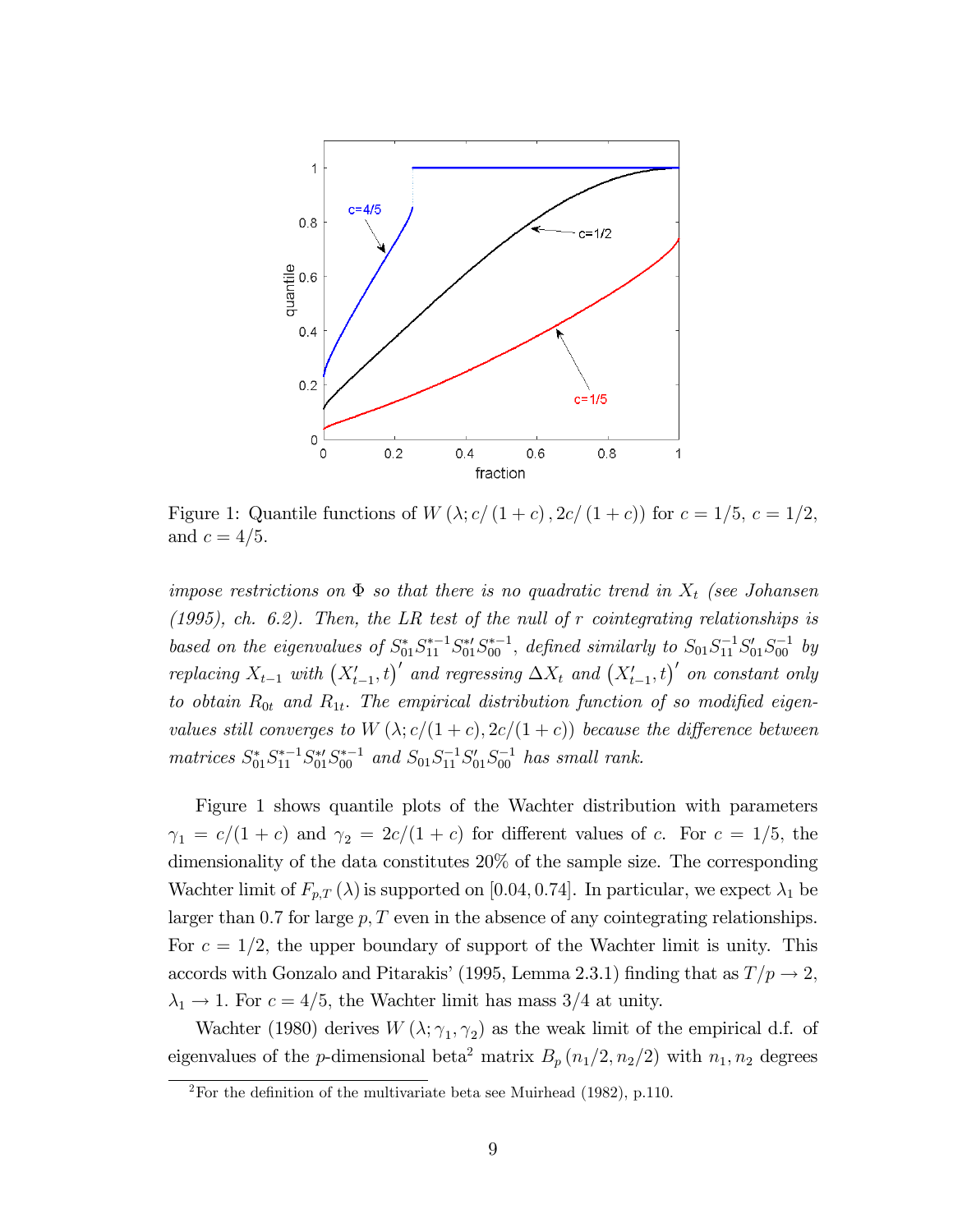of freedom as  $p, n_1, n_2 \to \infty$  so that  $p/n_1 \to \gamma_1/\gamma_2$  and  $p/n_2 \to \gamma_1/(1 - \gamma_2)$ . The eigenvalues of multivariate beta matrices are related to many important concepts in multivariate statistics, including canonical correlations, multiple discriminant ratios, and MANOVA. In particular, the squared sample canonical correlations between  $q$ - and m-dimensional independent Gaussian samples of size n are jointly distributed as the eigenvalues of  $B_q(m/2,(n-m)/2)$ , where  $q \leq m$  and  $n \geq q+m$ . Therefore, their empirical d.f. weakly converges to  $W(\lambda; \gamma_1, \gamma_2)$  with  $\gamma_1 = \lim q/n$ and  $\gamma_2 = \lim_{n \to \infty} m/n$ , as mentioned above. Since the squared canonical correlations in Theorem 1 are between random walk and its innovations rather than independent white noises, the convergence to the Wachter distribution came to us as a pleasant surprise.

In the context of multiple discriminant analysis, Wachter (1976b) proposes to use a quantile-quantile (qq) plot, where the multiple discriminant ratios are plotted against quantiles of  $W(\lambda; \gamma_1, \gamma_2)$ , as a simple graphical method that helps one ìrecognize hopeless from promising analyses at an early stage.îA plot that clearly deviates from the  $45^{\circ}$  line suggests that the data are at odds with the null hypothesis of the homogeneous population, and a further analysis of the heterogeneity is useful. Nowadays, such qq plots are called Wachter plots (see Johnstone (2001)).

Theorem 1 implies that the Wachter plot can be used as a simple preliminary assessment of cointegration hypotheses in large VARs. As an illustration, Figure 2 shows a Wachter plot of the simulated sample squared canonical correlations corresponding to a 20-dimensional VAR(1) model (7) with  $\Pi = \text{diag} \{-I_3, 0 \times I_{17}\}\$ so that there are three white noise and seventeen random walk components of  $X_t$ . No deterministic terms are included. We set  $T = 200$  so that  $c = 1/10$ . The graph clearly shows three canonical correlations that destroy the  $45^{\circ}$  line fit, so that the null hypothesis of no cointegration is compromised.

Theorem 1 does not provide any explanation to the fact that exactly three canonical correlations deviate from the 45 line in Figure 2. To interpret deviations of the Wachter plots from the 45 line, it is desirable to investigate behavior of  $F_{p,T}(\lambda)$  under various alternatives. So far, we were able to obtain a clear result only for the "extreme" alternative, where  $X_t$  is a vector of independent white noises. Under such an alternative,

$$
F_{p,T}(\lambda) \Rightarrow W(\lambda; c/(2-c), 1/(2-c)). \tag{14}
$$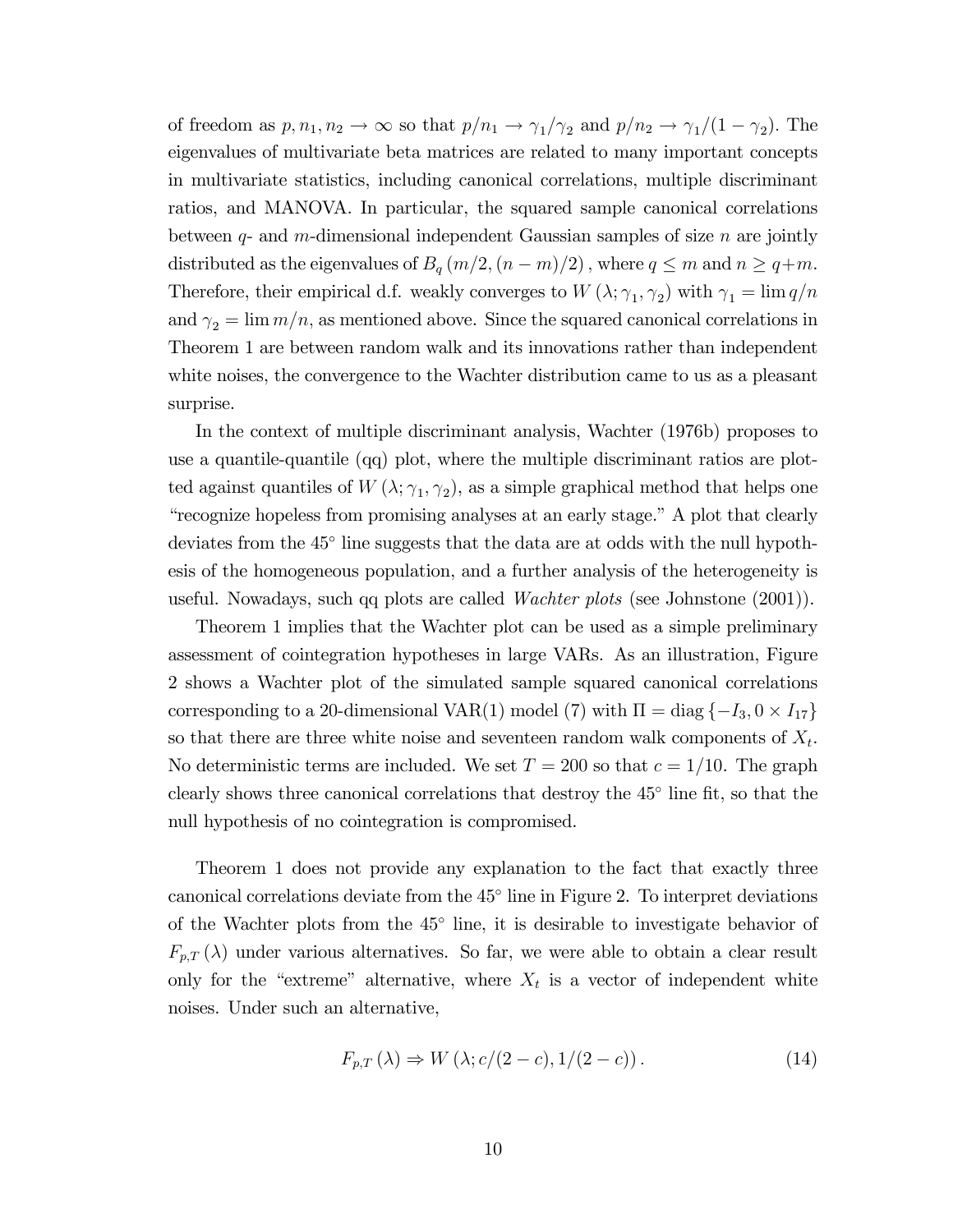

Figure 2: Wachter plot of the squared canonical correlations corresponding to 20 dimensional series with 3 components being white noises and the other components being independent random walks.  $p = 20, T = 200$ .

We plan to publish a full proof of this and some related results elsewhere.

Interestingly, for  $c = 1/2$ , the Wachter limits (13) and (14) corresponding to random walk and white noise nulls, respectively, coincide. Hence, as c approaches  $1/2$ , not only the largest sample canonical correlation converges to one and the LR test breaks down, but also the Wachter plot looses the ability to differentiate between opposite cointegration hypotheses. For smaller values of  $c$ , however, the Wachter limits (13) and (14) become well separated. We provide Monte Carlo analysis of the behavior of  $F_{p,T}(\lambda)$  under some alternative hypotheses in Section 4 below.

The almost sure weak convergence of  $F_{p,T}(\lambda)$  established in Theorem 1 implies the almost sure convergence of bounded continuous functionals of  $F_{p,T}(\lambda)$ . An example of such a functional is the scaled Pillai-Bartlett statistic for the null of no more than r cointegrating relationships (see Gonzalo and Pitarakis (1995))

$$
\frac{1}{Tp}PB_{r,p,T} = \frac{1}{p}\sum_{j=r+1}^p \lambda_j,
$$

which is asymptotically equivalent to the LR statistic under the standard asymptotic regime where p is fixed and  $T \to \infty$ . Since, by definition,  $\lambda_j \in [0, 1]$ , we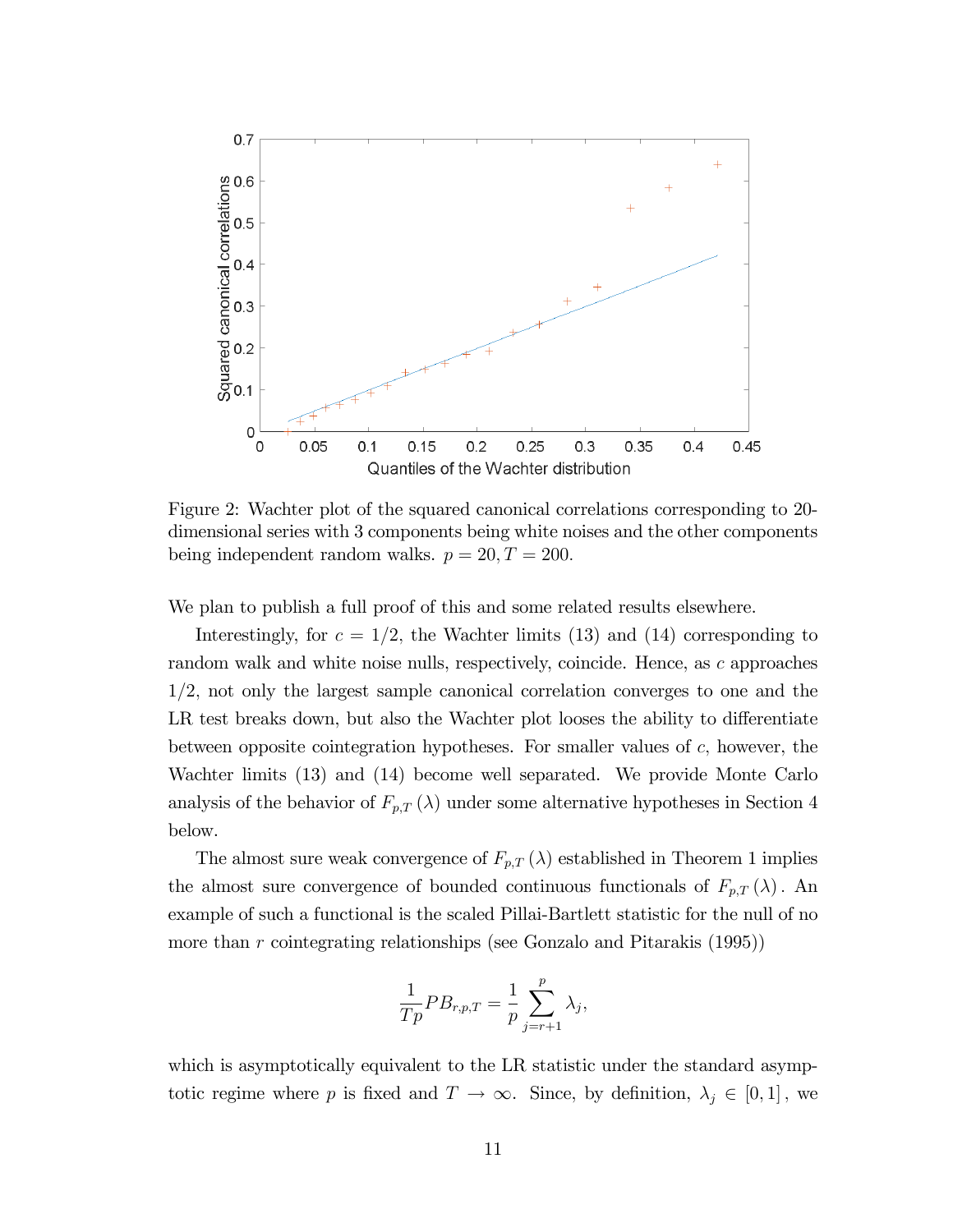have

$$
\frac{1}{Tp}PB_{r,p,T} = \int f(\lambda)dF_{p,T}(\lambda) - \frac{1}{p}\sum_{j=1}^r \lambda_j,
$$
\n(15)

where  $f$  is the bounded continuous function

$$
f(\lambda) = \begin{cases} 0 & \text{for } \lambda < 0 \\ \lambda & \text{for } \lambda \in [0, 1] \\ 1 & \text{for } \lambda > 1. \end{cases}
$$

As long as  $r/p \to 0$  as  $p, T \to_c \infty$ , the second term on the right hand side of (15) converges to zero. Therefore, Theorem 1 implies that  $PB/(Tp)$  almost surely converges to  $\int f(\lambda)dW(\lambda; c/(1 + c), 2c/(1 + c))$ . A direct calculation based on (9), which we report in the Supplementary Appendix, yields the following corollary.

**Corollary 3** Under the assumptions of Theorem 1, as  $p, T \rightarrow_c \infty$ , almost surely,

$$
PB_{r,p,T}/(Tp) \rightarrow 2c/(1+c) + \max\{0,2-1/c\}.
$$

A similar analysis of the LR statistic is less straightforward because

$$
\frac{1}{Tp}LR_{r,p,T} = -\frac{1}{p} \sum_{j=r+1}^{p} \log(1 - \lambda_j),
$$

and  $\log (1 - \lambda)$  is unbounded on  $\lambda \in [0, 1]$ . In fact, for  $c > 1/2$ ,  $LR_{r,p,T}$  is ill-defined because a non-negligible proportion of the squared sample canonical correlations exactly equal unity. However for  $c < 1/2$ , we can obtain the almost sure asymptotic lower bound on  $LR_{r,p,T}/(Tp)$ . Note that for such c, the upper bound of the support of  $W(\lambda; c/(1+c), 2c/(1+c))$  equals  $b_+ = c(\sqrt{2} - \sqrt{1-c})^{-2} < 1$ . Let

$$
\overline{\log}(1-\lambda) = \begin{cases}\n0 & \text{for } \lambda < 0 \\
\log(1-\lambda) & \text{for } \lambda \in [0, b_{+}] \\
\log(1-b_{+}) & \text{for } \lambda > b_{+}.\n\end{cases}
$$
\n(16)

Clearly,  $\overline{\log}(1 - \lambda)$  is a bounded continuous function and

$$
\frac{1}{Tp}LR_{r,p,T} \ge -\frac{1}{p}\sum_{j=r+1}^p \overline{\log(1-\lambda_j)}.
$$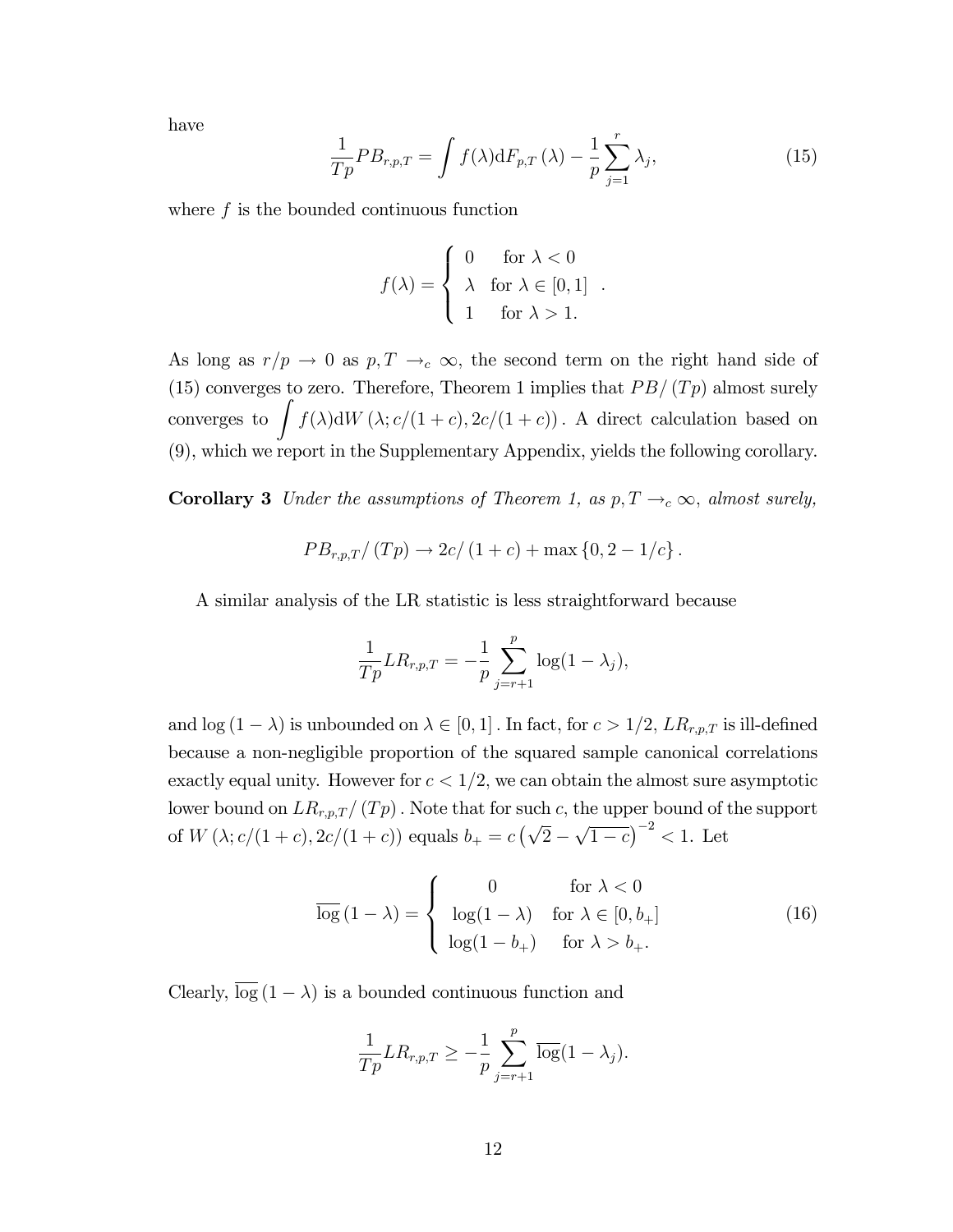Hence, we have the following a.s. lower bound on  $LR_{r,p,T}/(Tp)$  (the corresponding calculations are reported in the Supplementary Appendix).

**Corollary 4** Under the assumptions of Theorem 1, for  $c < 1/2$ , as  $p, T \rightarrow_c \infty$ , almost surely,

$$
\lim_{p,T \to c\infty} \inf \frac{1}{Tp} LR_{r,p,T} \ge \frac{1+c}{c} \ln (1+c) - \frac{1-c}{c} \ln (1-c) + \frac{1-2c}{c} \ln (1-2c).
$$

**Remark 5** We conjecture that the lower bound reported in the corollary is, in fact, the a.s. limit of  $LR_{r,p,T}/(Tp)$ . To prove this conjecture, one needs to show that  $\lambda_{r+1}$  is almost surely bounded away from unity so that the unboundedness of  $log(1 - \lambda)$  is not consequential. We leave this as an important topic for future research.

Corollaries 3 and 4 suggest appropriate "centering points" for  $PB$  and  $LR$ statistics scaled by  $1/(Tp)$  for relatively large and comparable p and T. As we show in the next section, the standard asymptotic distribution of the scaled PB and LR statistics are likely<sup>3</sup> to concentrate around very different points when  $p$  becomes large. As will be seen below, this difference sheds new light on the over-rejection phenomenon discussed above and on the workings and limitations of the Bartlett correction for the LR statistic. To study the concentration of the standard asymptotic distributions of the scaled PB and LR statistics as  $p$  grows, we will consider the *sequential* asymptotic regime, where first  $T \to \infty$ , and then  $p \rightarrow \infty$ .

## 3 Sequential asymptotics and its consequences

## 3.1 Sequential asymptotics

To obtain useful results under the sequential asymptotics, we shall study eigenvalues of the scaled matrix

$$
\frac{T}{p}S_{01}S_{11}^{-1}S_{01}'S_{00}^{-1}.\tag{17}
$$

Note that under the simultaneous asymptotic regime  $p, T \rightarrow_c \infty$ , the asymptotic behavior of the scaled and unscaled eigenvalues is the same up to the factor  $c^{-1}$ .

<sup>&</sup>lt;sup>3</sup>We only establish lower bounds on the concentration points. However, Monte Carlo evidence suggests that these bounds are in fact the points of concentration.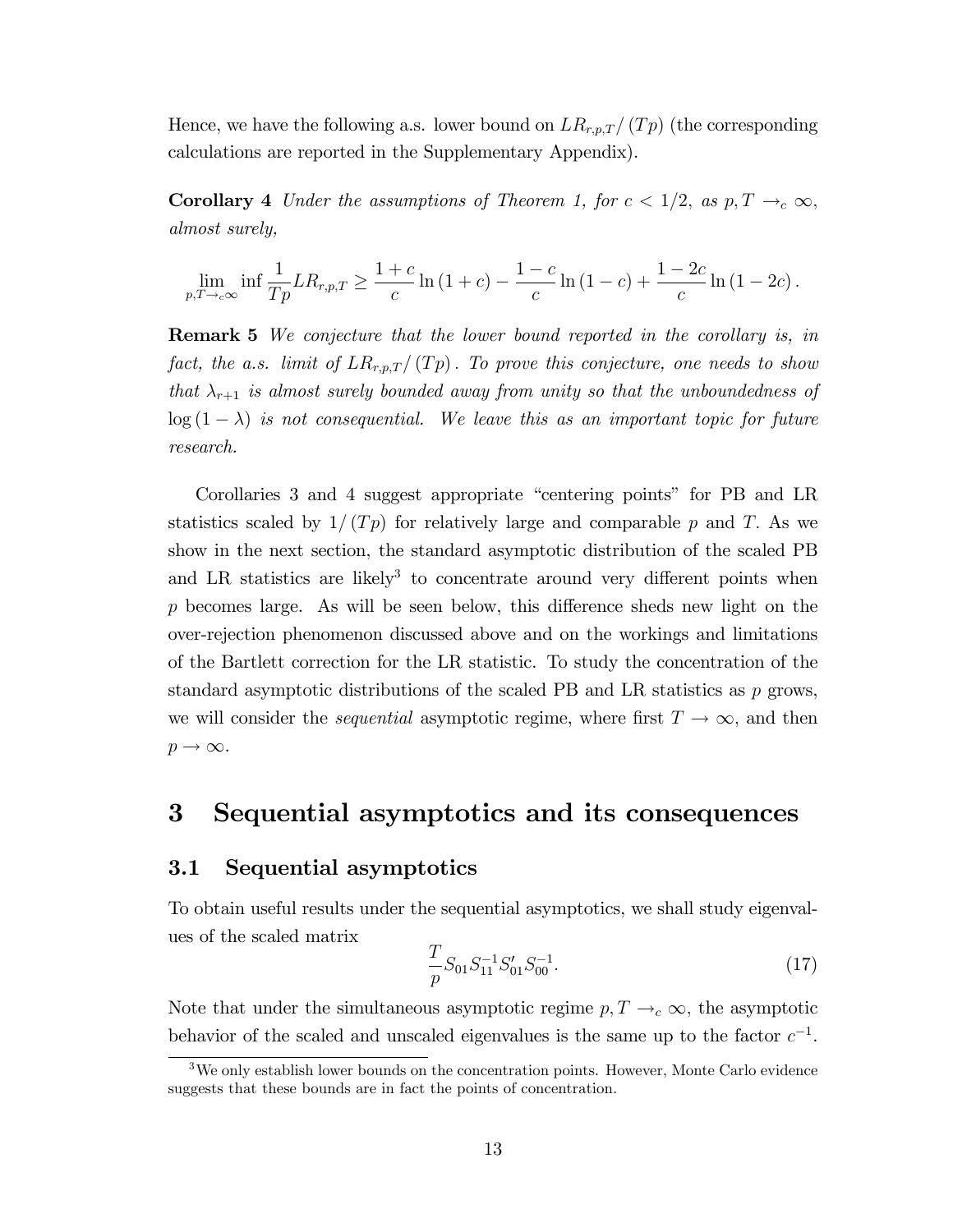However, as first  $T \to \infty$  while p remains fixed, the unscaled eigenvalues converge to zero, while scaled ones do not. We shall denote the empirical d.f. of eigenvalues of the scaled matrix as  $F_{p,T}^{(s)}(\lambda)$ .

Without loss of generality, we focus on the case of simple data generating process

$$
\Delta X_t = \varepsilon_t, \ t = 1, \dots, T, \text{ and } X_0 = 0,
$$
\n
$$
(18)
$$

and on the situation, where the econometrician does not include any deterministic regressors in his or her model, that is  $d_D = 0$ . There is no loss of generality in such simplifications because, as follows from Lemma 11 and the rank inequality used in the proof of Lemma 10 in the Appendix, the Lévy distance between the versions of  $F_{p,T}^{(s)}(\lambda)$  that correspond to the simplified and the general cases is bounded from above by a fixed multiple of  $(d_D + d_F + r + k + \text{rank }\Gamma)/p$ . We shall assume that the latter expression goes to zero as  $p \to \infty$ . Therefore, whatever the sequential asymptotic limit of  $F_{p,T}^{(s)}(\lambda)$  is under the above simplification, it must also be the sequential asymptotic limit under the general case. For simplicity, in the rest of this section, we shall assume that  $r = 0$ , and will consider statistics  $LR_{0,p,T}$  rather than more general  $LR_{r,p,T}$ .

Under the above simplifications, Johansen's (1988, 1991) results imply that, as  $T \to \infty$  while p is held fixed, the eigenvalues of the scaled matrix (17) jointly converge in distribution to the eigenvalues of

$$
\frac{1}{p} \int_0^1 (dB) B' \left( \int_0^1 BB' du \right)^{-1} \int_0^1 B (dB)', \tag{19}
$$

where  $B$  is a p-dimensional Brownian motion. We denote the eigenvalues of  $(19)$ as  $\lambda_j^{(\infty)}$ , and their empirical d.f. as  $F_{p,\infty}(\lambda)$ .

It is not unreasonable to expect that, as  $p \to \infty$ ,  $F_{p,\infty}(\lambda)$  becomes close to the limit of the empirical distribution of eigenvalues of (17) under a simultaneous, rather than sequential, asymptotic regime  $p, T \rightarrow_{\gamma} \infty$ , where  $\gamma$  is close to zero. We shall denote such a limit as  $F_{\gamma}(\lambda)$ . This expectation turns out to be correct in the sense that the following theorem holds.

**Theorem 6** Let  $F_0(\lambda)$  be the weak limit as  $\gamma \to 0$  of  $F_\gamma(\lambda)$ . Then, as  $p \to \infty$ ,  $F_{p,\infty}(\lambda)$  weakly converges to  $F_0(\lambda)$ , in probability.

Importantly, the weak limit  $F_0(\lambda)$  is not the Wachter d.f. Instead, the following proposition holds.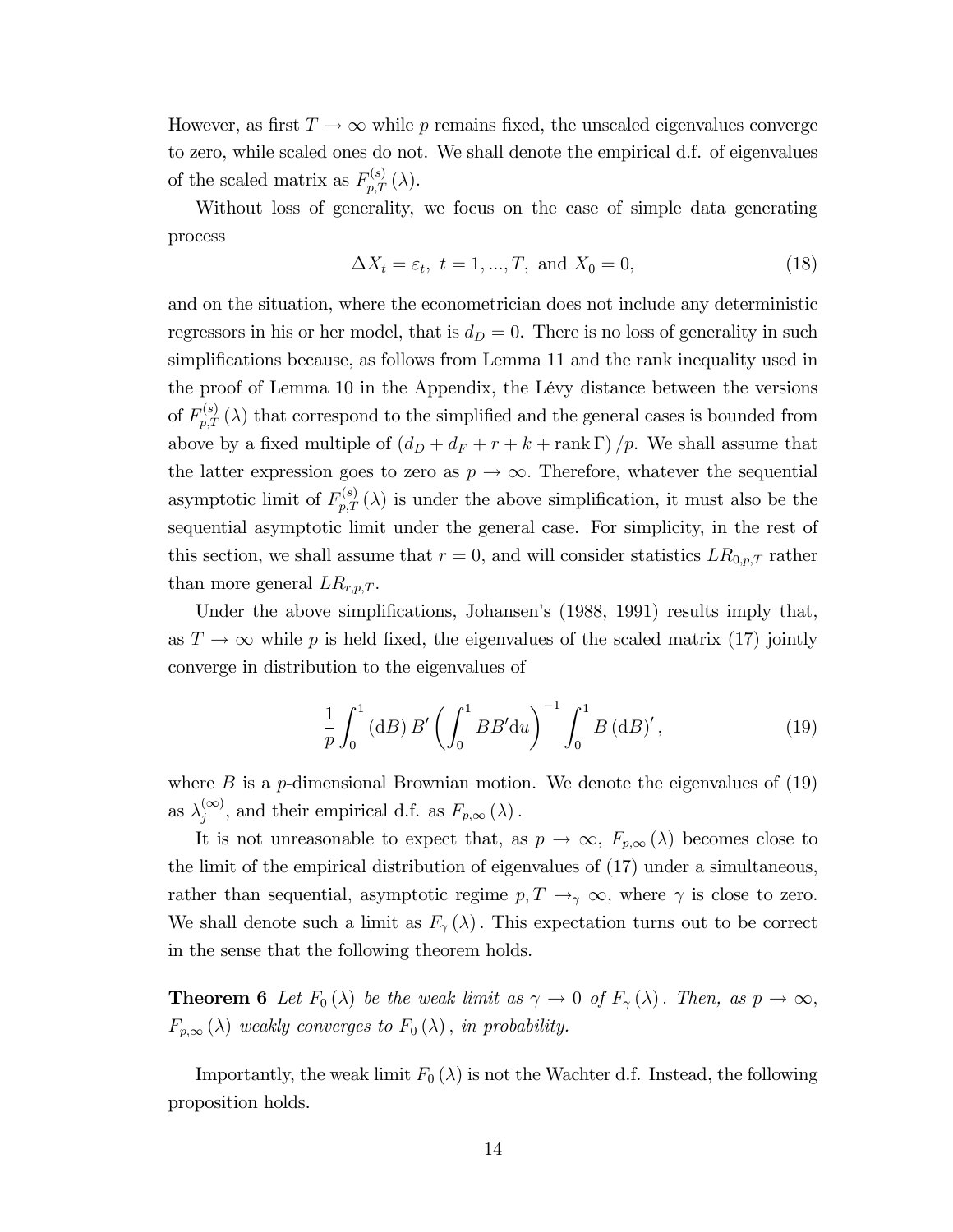**Proposition 7**  $F_0(\lambda)$  corresponds to a distribution supported on  $[a_-, a_+]$  with

$$
a_{\pm} = \left(1 \pm \sqrt{2}\right)^2,\tag{20}
$$

and having density

$$
f(\lambda) = \frac{1}{2\pi} \frac{\sqrt{(a_{+} - \lambda)(\lambda - a_{-})}}{\lambda}.
$$
 (21)

A reader familiar with Large Random Matrix Theory (see Bai and Silverstein (2010)) might recognize that  $F_0(\lambda)$  is the cumulative distribution function of the continuous part of a special case of the Marchenko-Pastur distribution (Marchenko and Pastur (1967)). The general Marchenko-Pastur distribution has density

$$
f_{MP}(\lambda; \kappa, \sigma^2) = \frac{1}{2\pi\sigma^2\kappa} \frac{\sqrt{(a_+ - \lambda)(\lambda - a_-)}}{\lambda}
$$

over  $[a_-, a_+]$  with  $a_{\pm} = \sigma^2 (1 \pm \sqrt{\kappa})^2$  and a point mass max  $\{0, 1 - 1/\kappa\}$  at zero. Density (21) is two times  $f_{MP}(\lambda; \kappa, \sigma^2)$  with  $\kappa = 2$  and  $\sigma^2 = 1$ . The multiplication by two is needed because the mass  $1/2$  at zero is not a part of the distribution  $F_0$ .

Recall that, as  $T \to \infty$  while p remains fixed, the LR statistic converges in distribution to  $p$  times the trace of matrix  $(19)$ :

$$
LR_{0,p,T} \xrightarrow{d} p \sum_{j=1}^{p} \lambda_j^{(\infty)} \text{ as } T \to \infty.
$$
 (22)

On the other hand, according to Theorem 6, for any  $\delta_1, \delta_2 > 0$  and all sufficiently large p;

$$
\Pr\left(\frac{1}{p}\sum_{j=1}^{p}\lambda_j^{(\infty)}\geq \int \lambda \mathrm{d}F_0\left(\lambda\right)-\delta_1\right)\geq 1-\delta_2.\tag{23}
$$

A direct calculation, which we report in the Supplementary Appendix, shows that  $\int \lambda dF_0(\lambda) = 2$ . Hence, we have the following corollary.

**Corollary 8** As first  $T \rightarrow \infty$ , and then  $p \rightarrow \infty$ , the lower probability bound on  $LR_{0,p,T}/(2p^2)$  is unity in the following sense. As  $T \rightarrow \infty$  while p is held fixed,  $LR_{0,p,T}/(2p^2)$  converges in distribution to  $\sum_{j=1}^p \lambda_j^{(\infty)}/(2p)$ . Further, for any  $\delta_1, \delta_2 > 0$  and all sufficiently large p, the probability that  $\sum_{j=1}^p \lambda_j^{(\infty)}/(2p)$  is no smaller than  $1 - \delta_1$  is no smaller than  $1 - \delta_2$ .

The reason why we only claim the lower bound on  $LR_{0,p,T}/(2p^2)$  is that Theorem 6 is silent about the behavior of the individual eigenvalues  $\lambda_j^{(\infty)}$ , the largest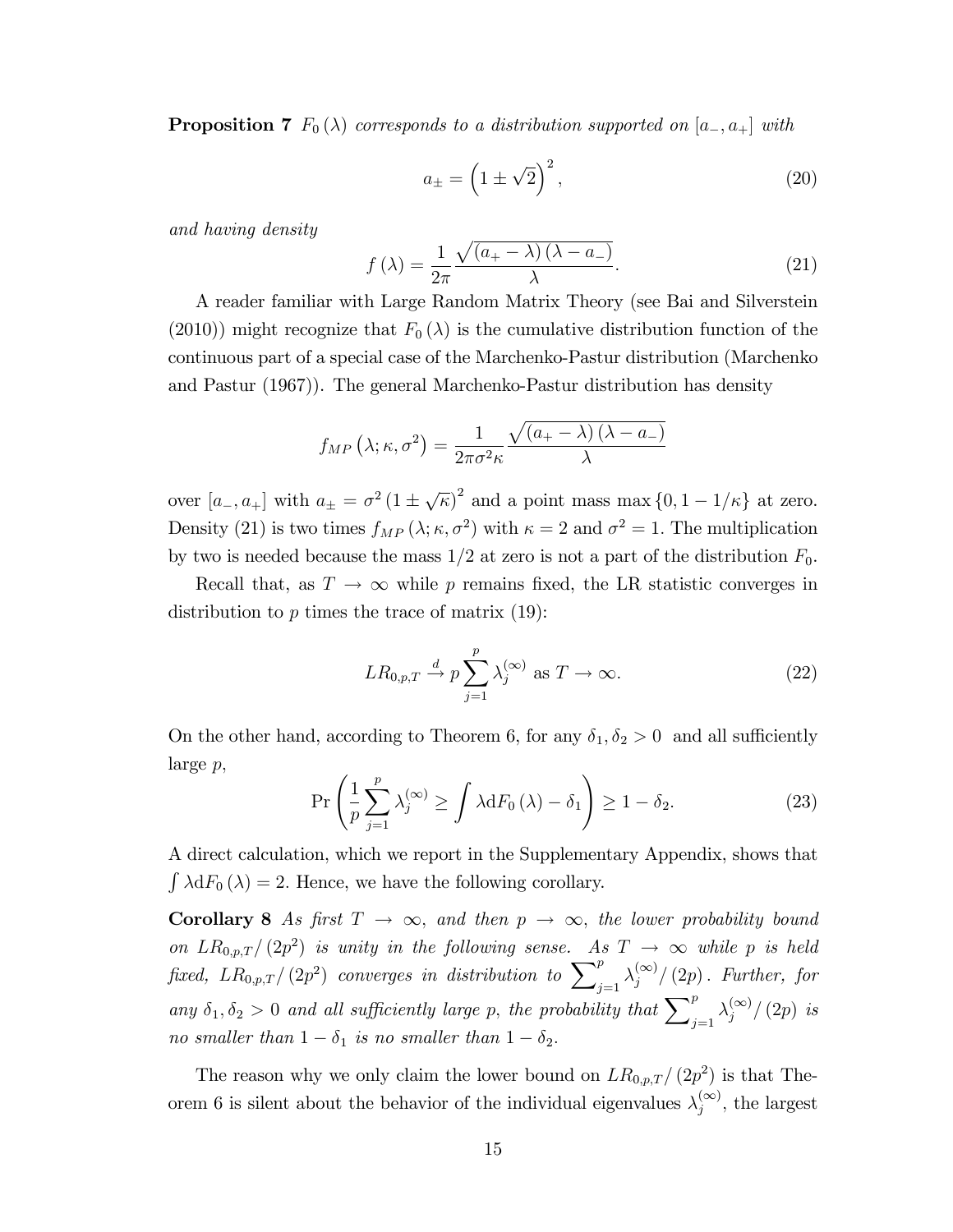of which may, in principle, quickly diverge to infinity. We suspect that 2 is not just the lower bound, but also the probability limit of  $\sum_{j=1}^{p} \lambda_j^{(\infty)} / p$ , so that the sequential probability limit of  $LR_{0,p,T}/(2p^2)$  is unity. Verification of this conjecture requires more work, similar to that discussed in Remark 5.

Corollary 8 is consistent with the numerical finding of Johansen, Hansen and Fachin (2005, Table 2) that, as T becomes large while p is being fixed, the sample mean of the LR statistic is well approximated by a polynomial  $2p^2 + \alpha p$  (see also Johansen (1988) and Gonzalo and Pitarakis (1995)). The value of  $\alpha$  depends on how many deterministic regressors are included in the VAR. Our theoretical result captures only the 'highest order' sequential asymptotic behavior of the LR statistic, which remains (bounded below by)  $2p^2$  independent on the number of the deterministic regressors.

Another piece of numerical support for  $2p^2$  being not only the lower bound but also the Örst order sequential asymptotic approximation to the LR statistic is provided by the tables of the asymptotic critical values for Johansenís LR test (see, for example, MacKinnon, Haug and Michelis (1999)). The critical values in such tables become uncomfortably large for  $p > 4$ . Of course, the reason for such an unpleasant growth is that those critical values are of order  $2p^2$ .

The transformation

$$
LR_{0,p,T} \mapsto LR_{0,p,T}/p - 2p
$$

makes the LR statistic 'well-behaved' under the sequential asymptotics. The division by p reduces the 'second order behavior' to  $O_P(1)$ , while subtracting 2p eliminates the remaining explosive 'highest order term'. We report the corresponding transformed 95% critical values alongside the original ones in Table 1.

The transformed critical values resemble 97-99 percentiles of  $N(0, 1)$ . Since the LR test is one-sided, the resemblance is coincidental. However, we do expect the sequential asymptotic distribution of the transformed LR statistic (as well as its simultaneous asymptotic distribution) to be normal (possibly with nonzero mean and non-unit variance). Our expectation is based on the fact that  $LR_{0,p,T}/p$  behaves as the eigenvalue average (see (22)), which is a special case of the so-called linear spectral statistic. The asymptotic normality of linear spectral statistics for relatively simple classes of high-dimensional random matrices is a well established result in the Large Random Matrix Theory (see Bai and Silverstein (2010)). Extending it to the linear spectral statistics of matrices of form (19) is left as an important direction for future research.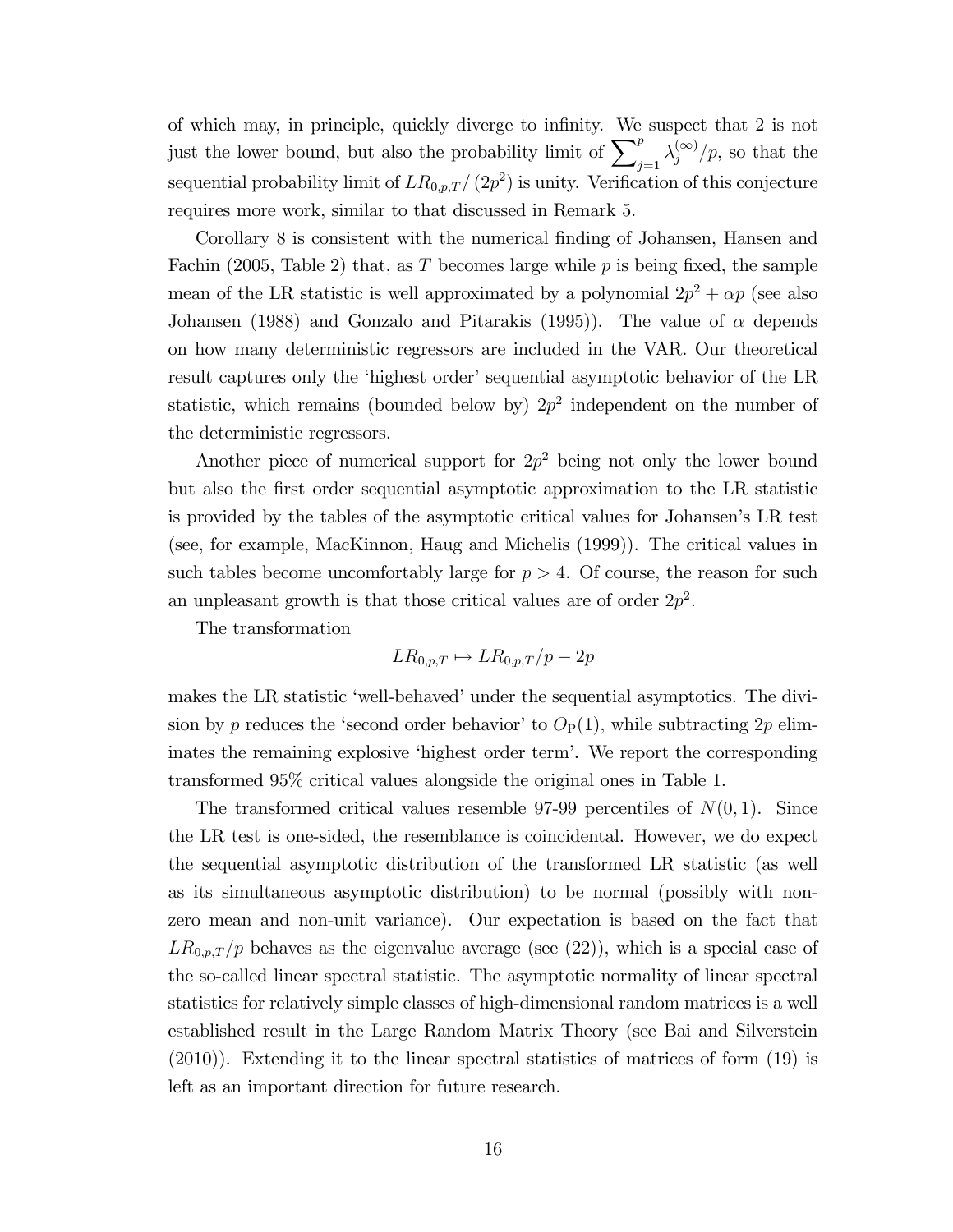| р              | Unadjusted CV | $CV/p-2p$ |
|----------------|---------------|-----------|
| $\mathbf{1}$   | 4.13          | 2.13      |
| $\overline{2}$ | 12.32         | 2.16      |
| 3              | 24.28         | 2.09      |
| $\overline{4}$ | 40.17         | 2.04      |
| $\overline{5}$ | 60.06         | 2.01      |
| 6              | 83.94         | 1.99      |
| $\overline{7}$ | 111.79        | 1.97      |
| 8              | 143.64        | 1.96      |
| 9              | 179.48        | 1.94      |
| 10             | 219.38        | 1.94      |
| 11             | 263.25        | 1.93      |
| 12             | 311.09        | 1.92      |

Table 1: The 95% asymptotic critical values (CV) for Johansen's LR test. The unadj suted values are taken from the first column of Table II in MacKinnon, Haug and Michelis (1999).

# 3.2 Over-rejection phenomenon, and the Bartlett correction

In this subsection, let us assume that the following conjecture holds.

Conjecture 9 The simultaneous and sequential asymptotic lower bounds for the scaled LR statistics derived in Corollaries 4 and 8 represent the corresponding simultaneous and sequential asymptotic limits. Specifically, for  $c < 1/2$ ,

$$
\lim_{p,T \to c} \frac{1}{2p^2} L R_{0,p,T} = \frac{1+c}{2c^2} \ln\left(1+c\right) - \frac{1-c}{2c^2} \ln\left(1-c\right) + \frac{1-2c}{2c^2} \ln\left(1-2c\right), \tag{24}
$$

$$
\lim_{p \to \infty} \lim_{T \to \infty} \frac{1}{2p^2} L R_{0,p,T} = 1.
$$
\n(25)

Figure 3 plots the right hand side of (24) against the value of  $c \in [0, 1/2)$ . As demonstrated by the Monte Carlo analysis of the next section, in finite samples with comparable values of  $p$  and  $T$ , simultaneous asymptotics provides a better approximation to the finite sample behavior of the LR statistic than the sequential asymptotics. Therefore, 'typical' finite sample values of the LR statistic are concentrated around the solid line in Figure 3, and above the dashed line, which represents the points of concentration of the 'standard' asymptotic critical values for the LR test. In other words, the standard asymptotic distribution of the LR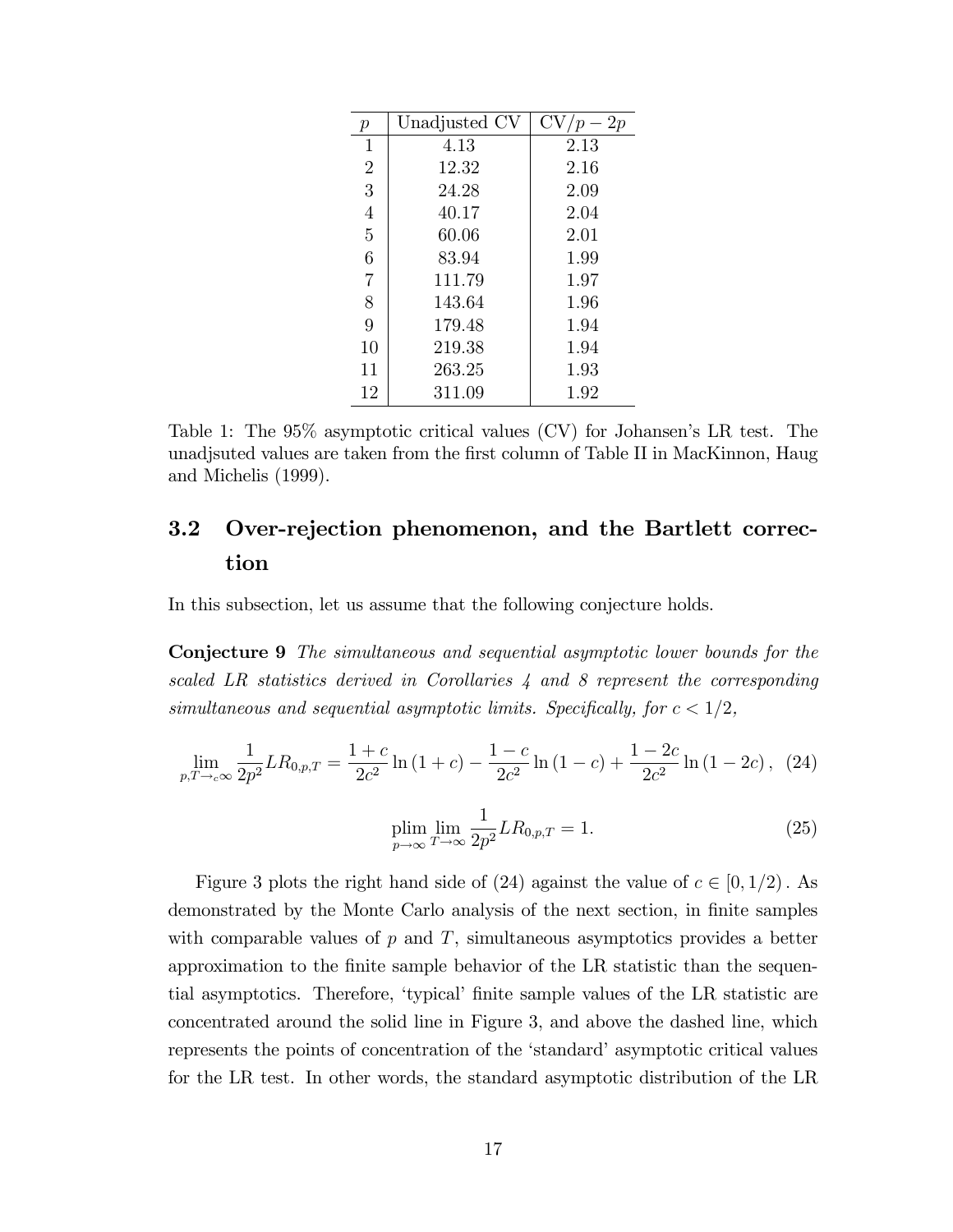

Figure 3: The asymptotic limits (under Conjecture 9) of the scaled LR statistic  $L_{0,p,T}/(2p^2)$ . Dashed line: sequential asymptotic limit. Solid line: simultaneous asymptotic limit.

statistic is centered at a too low level. This leads to the over-rejection of the null of no cointegration.

Gonzalo and Pitarakis (1995) propose an interesting approach to address the problem. Using Monte Carlo, they Önd that, in contrast to the LR test, the Pillai-Bartlett test based on the PB statistic under-rejects the null. Therefore, they propose to test cointegration hypotheses using the average of the LR and PB statistics. According to Corollary 3, under the simultaneous asymptotics  $PB/ (2p^2) \rightarrow 1/ (1+c)$ , almost surely. This convergence holds independent on whether Conjecture 9 is true or not.

The fact that  $(1+c)^{-1}$  is smaller than one, explains the under-rejection of the test based on the PB statistic. More interestingly, the average of the simultaneous asymptotic limits of the LR and PB statistics (divided by  $2p^2$ ) turns out to be numerically close to one, and hence to the point of the concentration of the standard critical values (divided by  $2p^2$ ), at least for  $c < 1/3$ . Figure 4 shows such an average. This explains the much better performance of the (LR+PB)/2 test relative to the LR test in Gonzalo and Pitarakis' (1995) Monte Carlo experiments.

A more systematic and popular approach to addressing the over-rejection problem is based on the Bartlett-type correction of the LR statistic. It was explored in much detail in various important studies, including Johansen (2002). The idea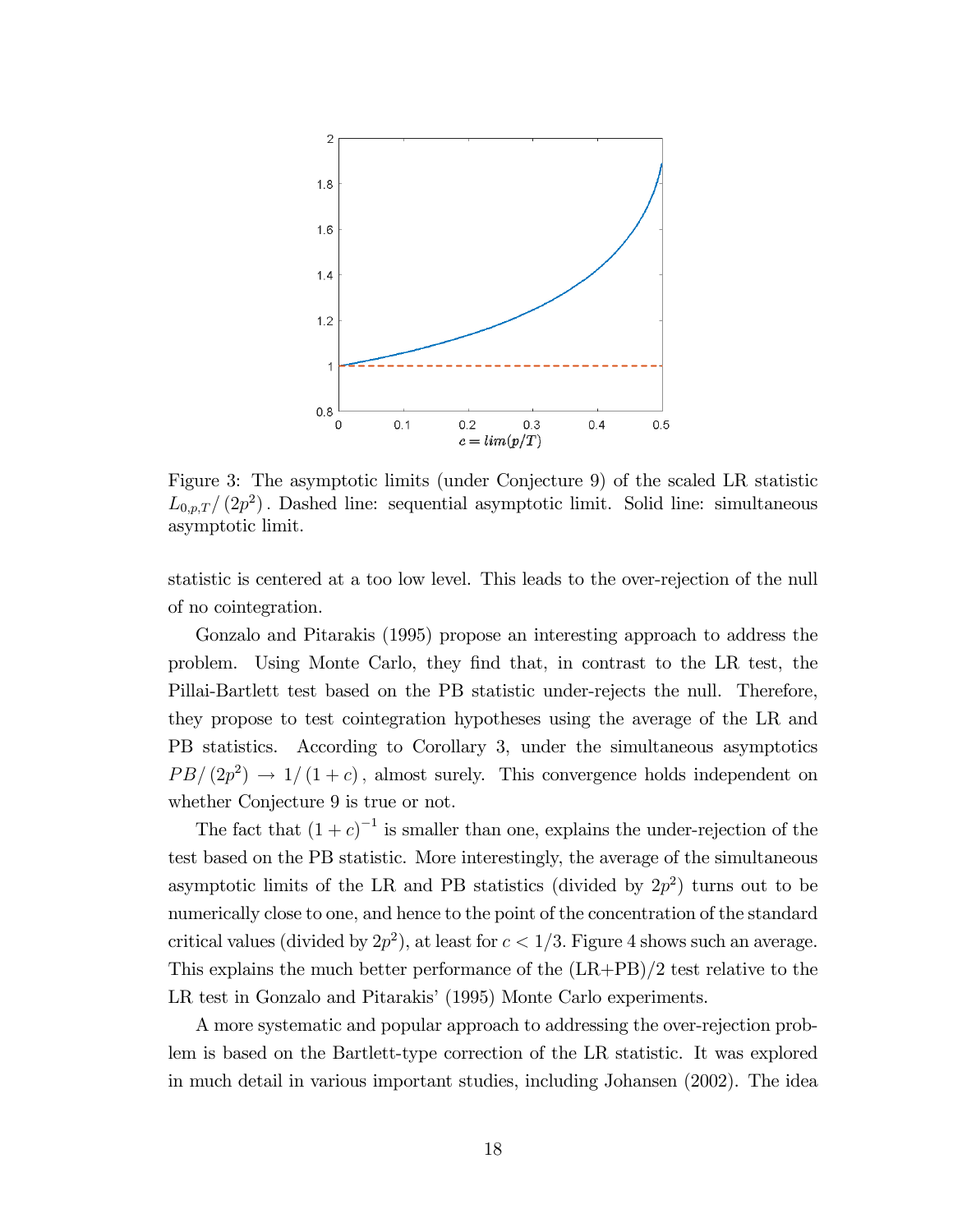

Figure 4: The almost sure limits (under Conjecture 9) of the scaled LR, PB, and (LR+PB)/2 statistics under the simulataneous asymptotic regime.

is to scale the LR statistic so that its Önite sample distribution better Öts the asymptotic distribution of the unscaled statistic. Specifically, let  $E_{p,\infty}(LR)$  be the mean of the asymptotic distribution under the fixed- $p$ , large- $T$  asymptotic regime. Then, if the finite sample mean,  $E_{p,T}(LR)$ , satisfies

$$
E_{p,T}(LR) = E_{p,\infty}(LR) \left( 1 + \frac{a(p)}{T} + o\left(\frac{1}{T}\right) \right),\tag{26}
$$

the scaled statistic is defined as  $LR/(1 + a(p)/T)$ . By construction, the match between the scaled mean and the original asymptotic mean is improved by an order of magnitude. Although, as shown by Jensen and Wood (1997) in the context of unit root testing, the match between higher moments does not improve by an order of magnitude, it may become substantially better (see Nielsen (1997)).

A theoretical analysis of the adjustment factor  $1 + a(p)/T$  can be rather involved. In general,  $a(p)$  will depend not only on p, but also on all the parameters of the VAR. However, for Gaussian VAR(1) without deterministic terms, under the null of no cointegration,  $a(p)$  depends only on p.

For  $p = 1$ , the exact expression for  $a(p)$  was derived in Larsson (1998). Given the difficulty of the theoretical analysis of  $a(p)$ , Johansen (2002) proposes to numerically evaluate the Bartlett correction factor  $BC_{p,T} \equiv E_{p,T}(LR) / E_{p,\infty}(LR)$  by simulation. Johansen, Hansen and Fachin (2005) simulate  $BC_{p,T}$  for various values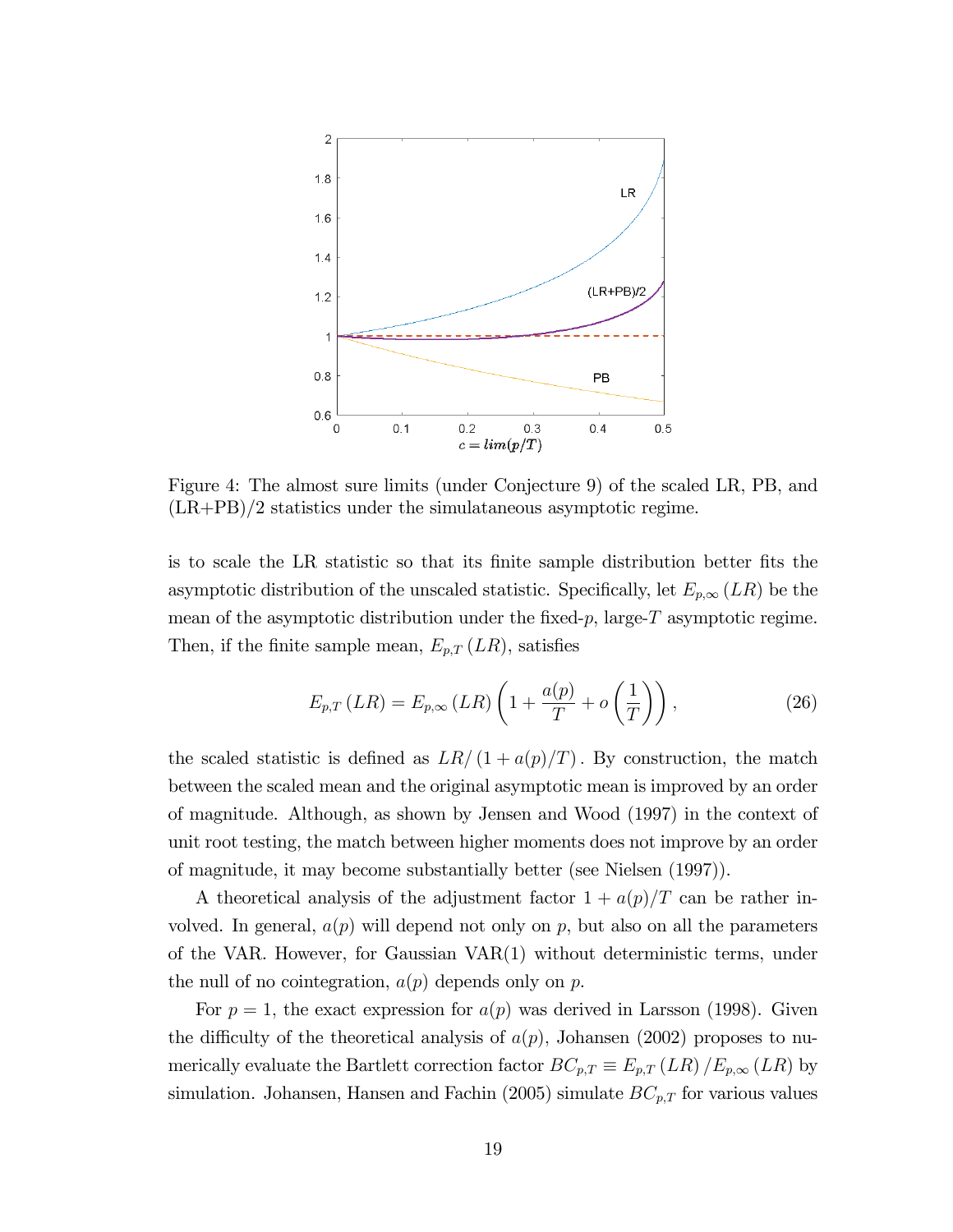of  $p \leq 10$  and  $T \leq 3000$  and fit a function of the form

$$
BC_{p,T}^* = \exp\left\{a_1\frac{p}{T} + a_2\left(\frac{p}{T}\right)^2 + \frac{1}{T}\left[a_3\left(\frac{p}{T}\right)^2 + b\right]\right\}
$$

to the obtained results. For relatively large values of T, the term  $\frac{1}{T}$  $\int a_3 \left(\frac{p}{7}\right)$  $\left[\frac{p}{T}\right)^2 + b$ in the above expression is small. When it is ignored, the fitted function becomes particularly simple:

$$
\widetilde{BC}_{p,T} = \exp\left\{0.549\frac{p}{T} + 0.552\left(\frac{p}{T}\right)^2\right\}.
$$

Our simultaneous and sequential asymptotic results shed light on the workings of  $BC_{p,T}$ . Given that Conjecture 9 holds,

$$
\frac{\lim_{p,T \to c} L R_{0,p,T}}{p \lim_{T \to \infty, p \to \infty} L R_{0,p,T}} = \frac{1+c}{2c^2} \ln(1+c) - \frac{1-c}{2c^2} \ln(1-c) + \frac{1-2c}{2c^2} \ln(1-2c).
$$

Therefore, for non-negligible  $p/T$ , we expect  $BC_{p,T}$  to be well approximated by

$$
\widehat{BC}_{p,T} = \frac{1+\hat{c}}{2\hat{c}^2} \ln(1+\hat{c}) - \frac{1-\hat{c}}{2\hat{c}^2} \ln(1-\hat{c}) + \frac{1-2\hat{c}}{2\hat{c}^2} \ln(1-2\hat{c}),
$$

where  $\hat{c} = p/T$  is the finite sample analog of c.

Figure 5 superimposes the graphs of  $\widehat{BC}_{p,T}$  and  $\widetilde{BC}_{p,T}$  as functions of  $\hat{c}$ . For  $p/T \leq 0.3$ , there is a strikingly good match between the two curves, with the maximum distance between them 0.0067. For  $p/T > 0.3$  the quality of the match quickly deteriorates. This can be explained by the fact that all  $p, T$ -pairs used in Johansen, Hansen and Fachin's (2005) simulations are such that  $p/T < 0.3$ .

Further, the good match between  $\overline{BC}_{p,T}$  and  $\overline{BC}_{p,T}$  observed for  $p/T < 0.3$ would be impossible had Johansen, Hansen and Fachin's (2005) specified the Bartlett correction factor as a linear function of  $p/T$ . Note that the standard theoretical choice for the Bartlett correction factor,  $1 + a(p)/T$  from (26), can be viewed as a linear function of  $p/T$  with a slope possibly varying with p. This is obvious when  $a(p)/T$  is represented as  $\frac{p}{T}\beta(p)$  with  $\beta(p) = a(p)/p$ . Figure 5 shows that such theoretical correction factors cannot work well uniformly with respect to  $p/T$ . Uniformly good correction factors must include terms  $(p/T)^j$  with  $j > 1$ . Under the fixed-p, large-T asymptotics, such terms are of lower order than  $1/T$ , but under the simultaneous asymptotics, they are of order  $O(1)$ .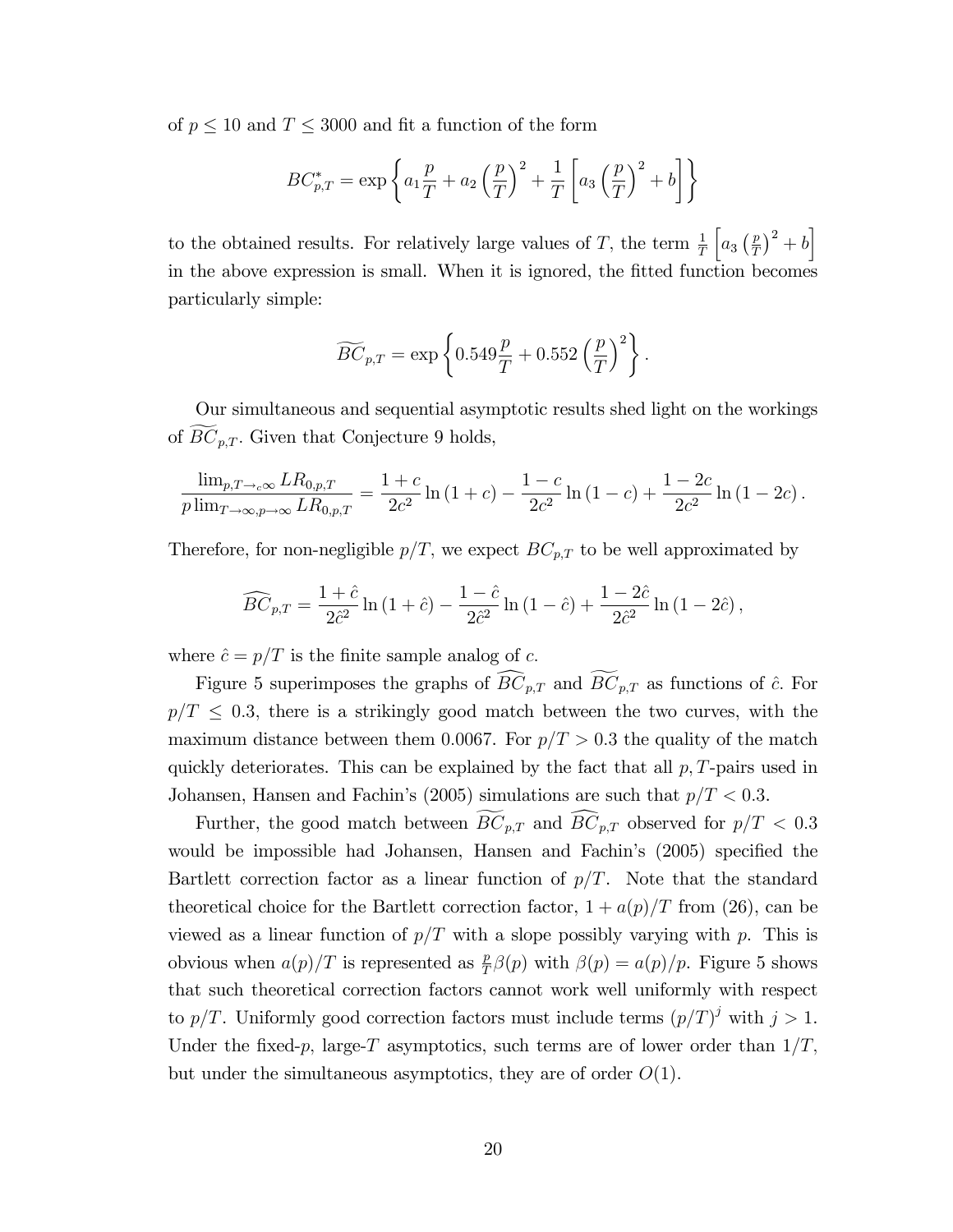

Figure 5: Bartlett correction factors as functions of  $p/T$ . Solid line: the factor based on simultaneous asymptotics. Dashed line: numerical approximation from Johansen, Hansen and Fachin (2005).

Although the Bartlett-type correction approach may deliver good results for high-dimensional systems with carefully chosen correction factor, we believe that tests based on the simultaneous asymptotics of the appropriately scaled and centered LR statistic would be preferable for relatively large p.

## 4 Monte Carlo and some examples

In this section, we describe results of small-scale Monte Carlo experiments that assess the finite sample quality of the Wachter asymptotic approximation. In addition, we illustrate the Wachter qq plot technique using a macroeconomic dataset of relatively high dimensions.

## 4.1 Monte Carlo experiments

First, we generate pure random walk data with zero starting values for  $p = 10, T =$ 100 and  $p = 10, T = 20$ . Throughout this section, the analysis is based on 1000 Monte Carlo replications. The generated random walk data are ten-dimensional so that there are ten corresponding squared sample canonical correlations,  $\lambda$ . Figure 6 shows the Tukey boxplots summarizing the MC distribution of each of the  $\lambda_i$ ,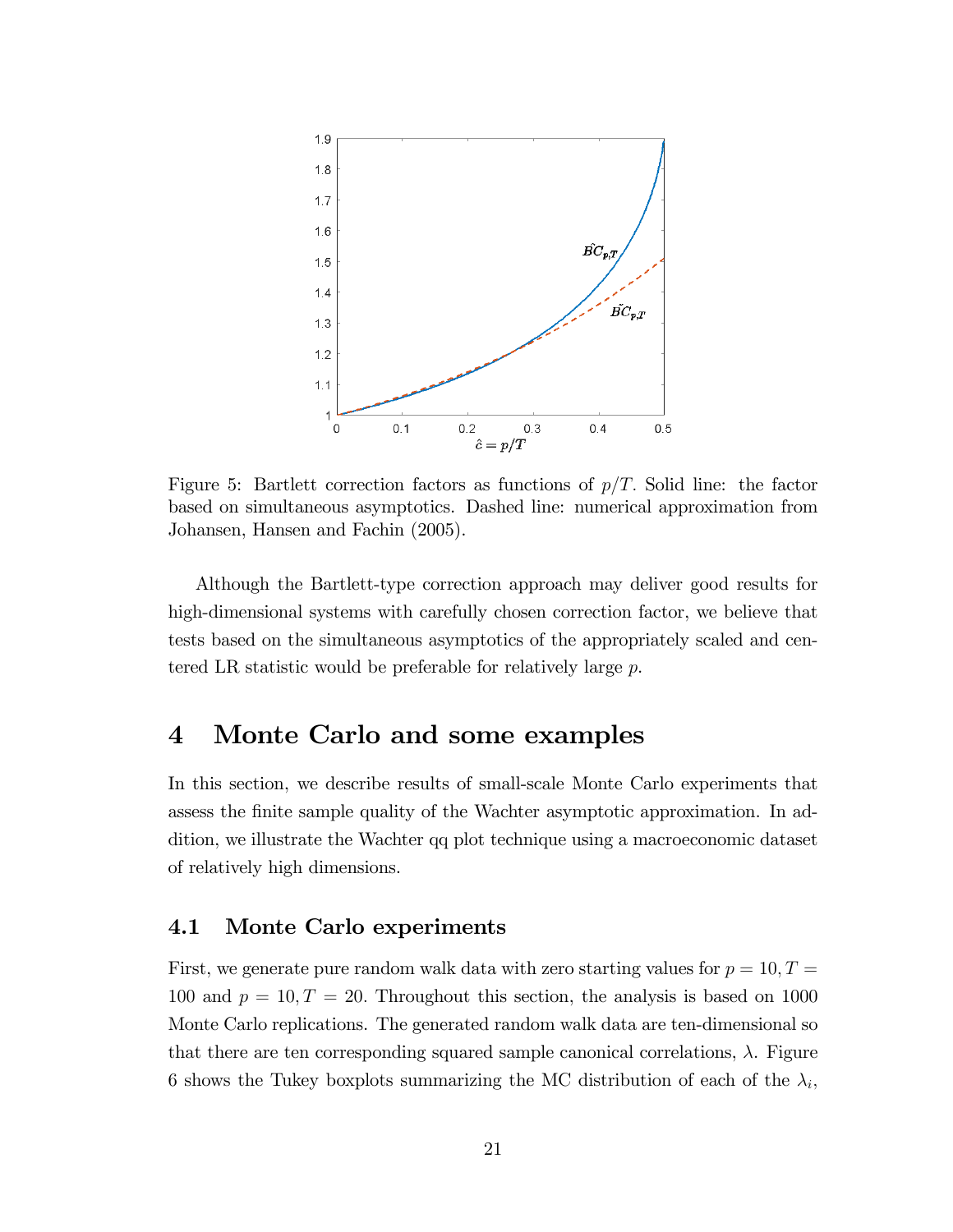

Figure 6: The Tukey boxplots for 1000 MC simulations of ten sample squared canonical correlations correponding to pure random walk data. The boxplots are superimposed with the quantile function of the Wachter limit.

 $i = 1, ..., 10$  (sorted in the ascending order throughout this section). The boxplots are superimposed with the quantile function of the Wachter limit with  $c = 1/10$ for the left panel and  $c = 1/2$  for the right panel. Precisely, for  $x = i$ , we show the value the 100  $(i-1/2)$  /p quantile of the Wachter limit. For  $i = 1, 2, ..., 10$ , these are the 5-th,15-th,...,95-th quantiles of  $W(\lambda; c/(1 + c), 2c/(1 + c))$ .

Even for such small values of  $p$  and  $T$ , the theoretical quantiles track the location of the MC distribution of the empirical quantiles very well. The smallest sample canonical correlation is an exception. Its distribution lies mostly below the corresponding theoretical quantile.

The dispersion of the MC distributions around the theoretical quantile is quite large for the chosen small values of  $p$  and  $T$ . To see how such a dispersion changes when p and T increase while  $p/T$  remains fixed, we generated pure random walk data with  $p = 20, T = 200$  and  $p = 100, T = 1000$  for  $p/T = 1/10$ , and with  $p = 20, T = 40$  and  $p = 100, T = 200$  for  $p/T = 1/2$ . Instead of reporting the Tukey boxplots, we plot only the 5-th and 95-th percentiles of the MC distributions of the  $\lambda_i$ ,  $i = 1, ..., p$  against 100 (i - 1/2) p quantiles of the corresponding Wachter limit. The plots are shown on Figure 7.

We see that the [5%,95%] ranges of the MC distributions of  $\lambda_i$  are still considerably large for  $p = 20$ . These ranges become much smaller for  $p = 100$ . Interestingly, the distribution of  $\lambda_1$  remains below the Wachter limit even for  $p = 100$ . This does not contradict our theoretical results because a weak limit of the empirical distri-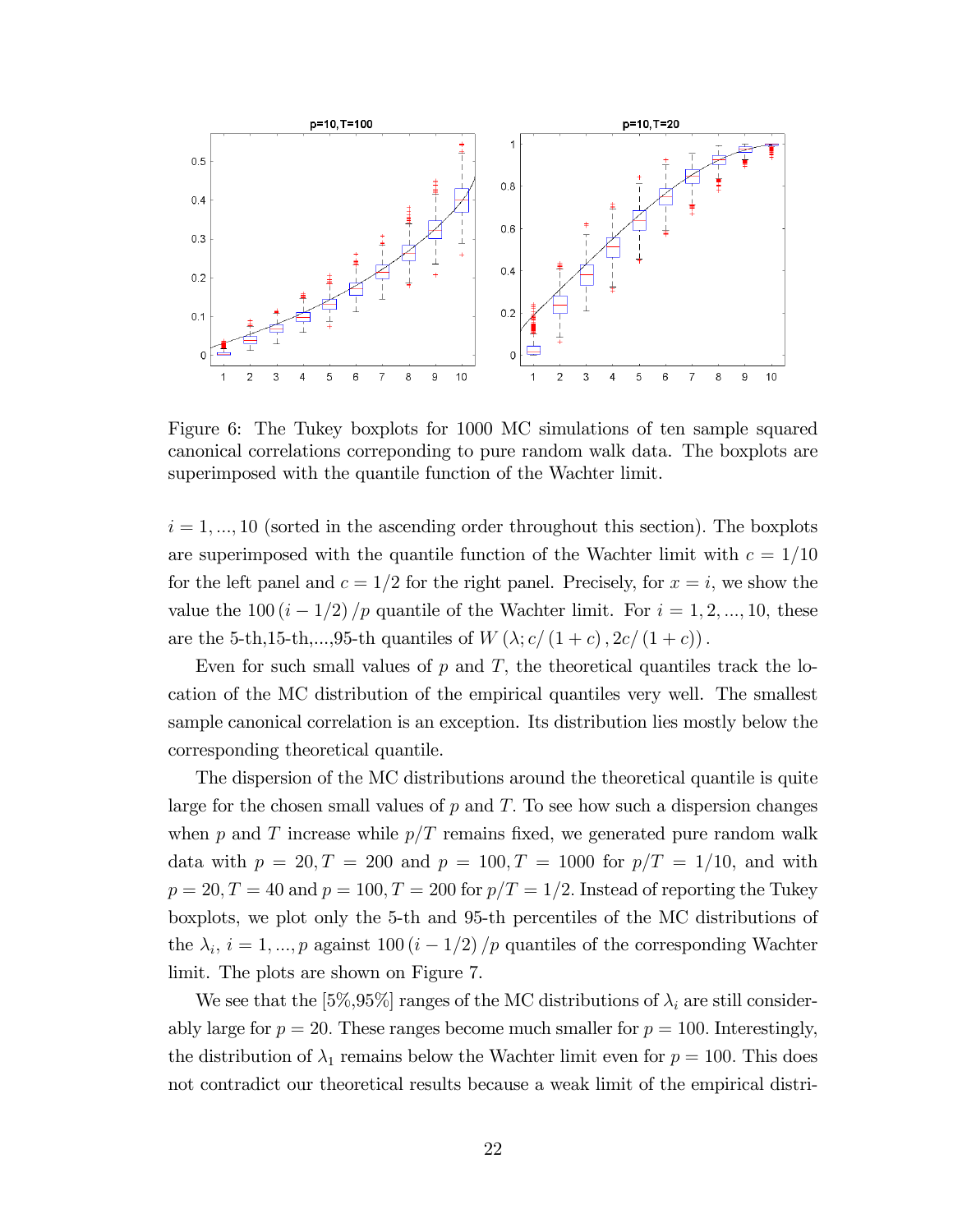

Figure 7: The qq Wachter plots for pure random walk data. The dashed line is the 45 line. The solid lines are the 5-th and the 95-th percentiles of the MC distributions of  $\lambda_i$ , which are plotted against  $100(i-1/2)/p$  quantiles of the Wachter limit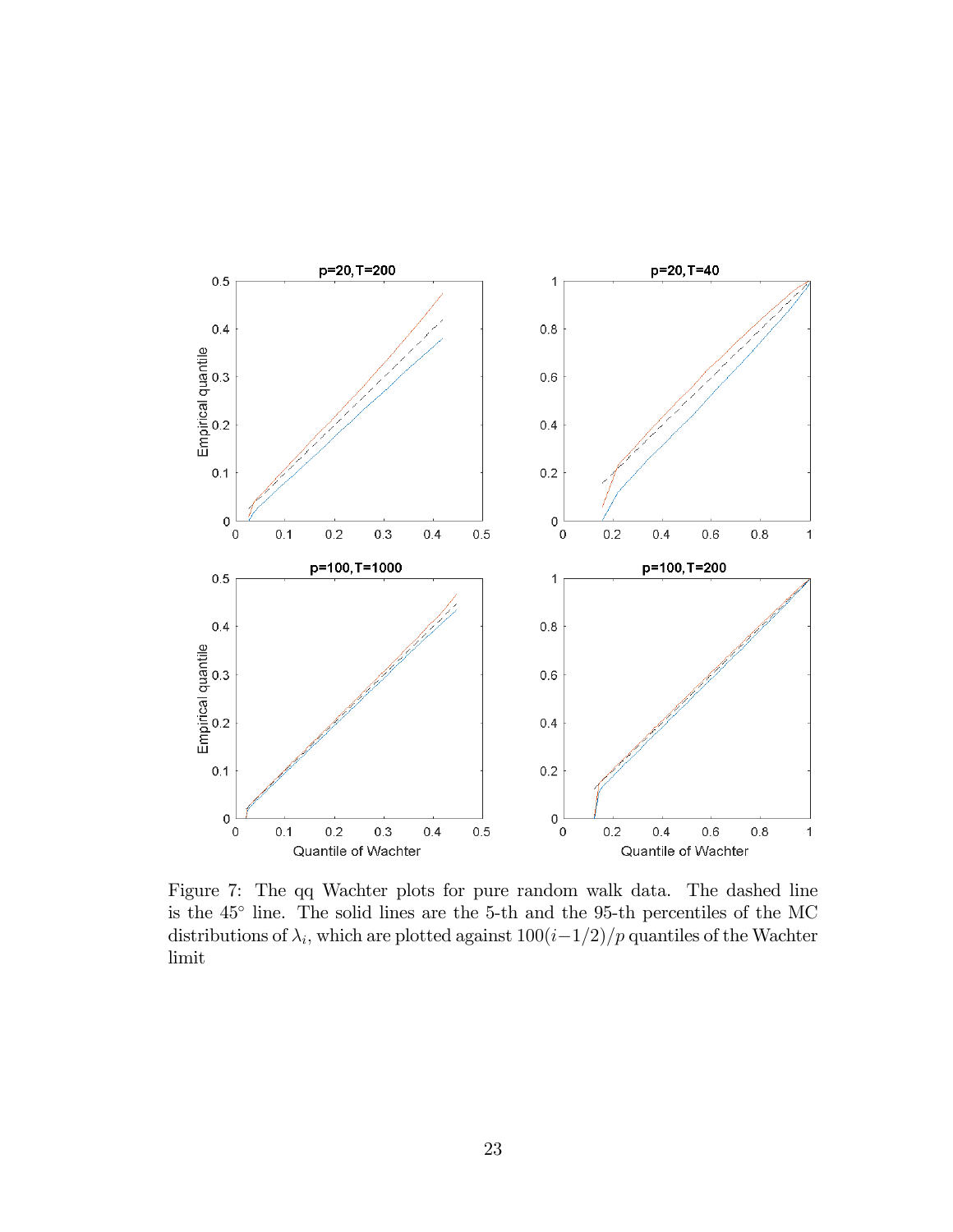bution of  $\lambda$ 's is not affected by an arbitrary change in a finite (or slowly growing) number of them. In fact, we find it somewhat surprising that only the distribution of  $\lambda_1$  is not well-alligned with the derived theoretical limit. Our proofs are based on several low rank alterations of the matrix  $S_{01}S_{11}^{-1}S_{01}'S_{00}^{-1}$ , and there is nothing in them that guarantee that only one eigenvalue of  $S_{01}S_{11}^{-1}S_{01}'S_{00}^{-1}$  behaves in a ìspecialîway. In future work, it would be interesting to investigate the behavior of  $\lambda_1$  and other extreme eigenvalues of  $S_{01}S_{11}^{-1}S_{01}'S_{00}^{-1}$  theoretically.

Next, we explore the effect of the deterministic regressor on the quality of the Wachter approximation. We generate data with and without constant in the data generating process (11). That is, we consider two cases:  $F_t = 1$  and  $F_t = 0$ . The coefficient  $\Psi$  on  $F_t$  is a  $N(0, I_p)$  vector independent across different MC replications. We also consider two models (7) contemplated by the econometrician: one with  $D_t = 1$ , and the other with  $D_t = 0$ . If  $F_t \neq D_t$ , the econometrican's model is misspecified. Figure 8 shows the Wachter plots similar to those reported in Figure 7. The dimensions of the data are  $p = 20$  and  $T = 100$ .

If the data generating process (DGP) contains constant  $(F_t = 1)$ , but the econometrician does not include it in his or her model, then the largest  $\lambda$ ,  $\lambda_p$ , start to significantly deviate from the 45<sup>°</sup> line on the Wachter plot (lower right panel). If the econometrician's model is over-specified (lower left panel), there are no dramatic deviations from the line.

Our next Monte Carlo experiment simulates data that are not random walk. Instead, the data are stationary VAR(1) with zero mean, zero initial value, and  $\Pi = \rho I_p$ . We consider three cases of  $\rho : 0, 0.5$ , and 0.95. Figure 9 shows the Wachter plots with solid lines representing 5th and 95-th percentiles of the MC distributions of  $\lambda_i$  plotted against the  $100(i - 1/2)/p$  quantiles of the corresponding Wachter limit. The dashed line correspond to the null case where the data are pure random walk (shown for comparison).

The lower panel of the figure corresponds to the most persistent alternative with  $\rho = 0.95$ . Samples with  $p = 20$  seem to be too small to generate substantial differences in the behavior of Wachter plots under the null and under such persistent alternatives. The less persistent alternative with  $\rho = 0.5$  is easily discriminated against by the Wachter plot for  $p/T = 1/10$  (left panel). The discrimination power of the plot for  $p/T = 1/5$  (central panel) is weaker. For  $p/T = 1/2$  there is still some discrimination power left, but the location of the Wachter plot under alternative "switches" the side relative to the  $45^{\circ}$  line.

The plots easily discriminate against white noise  $(\rho = 0)$  alternative for  $c =$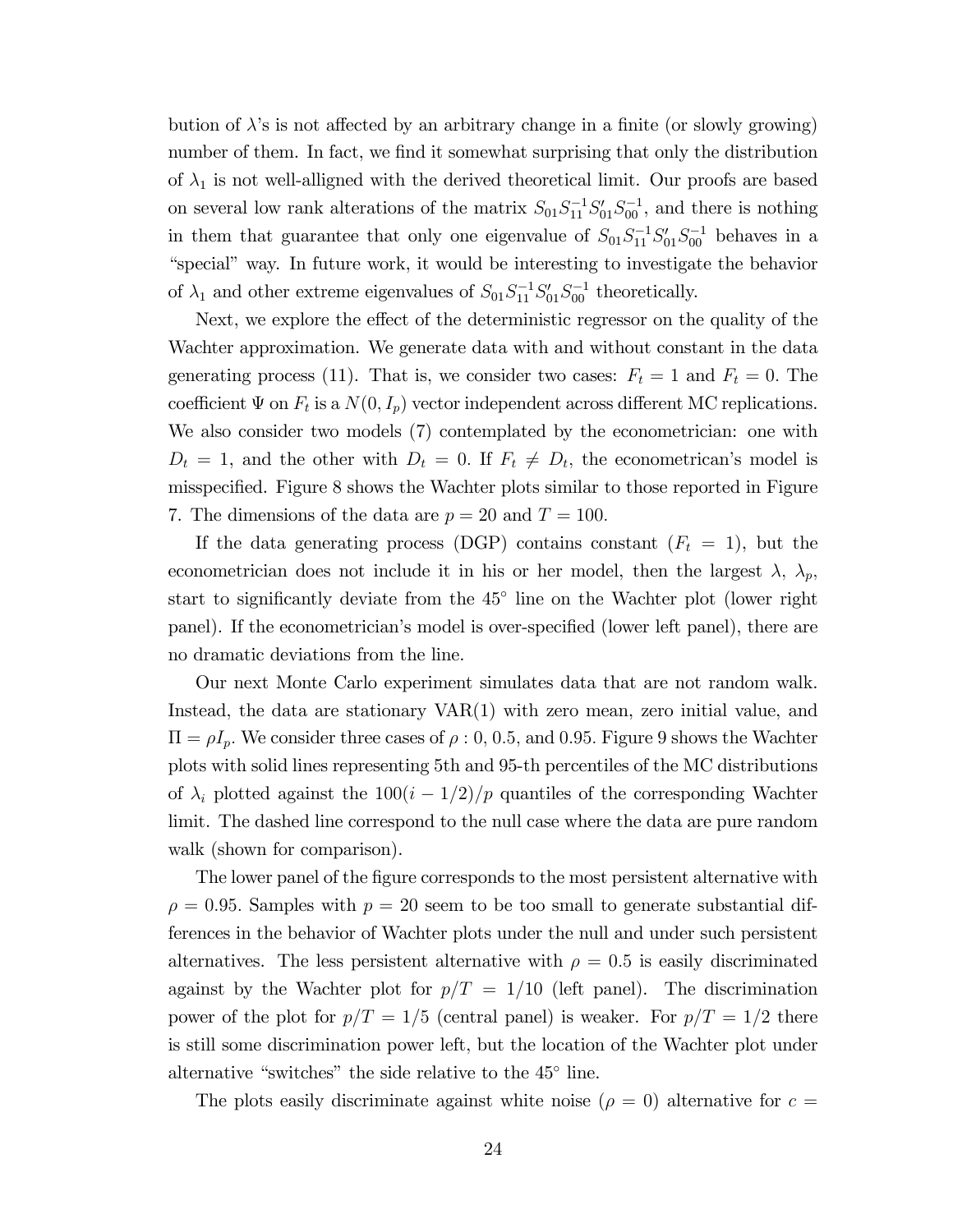

Figure 8: The qq Wachter plots for  $p = 20$  and  $T = 100$ . The data generating process (DGP) is (11) with  $k = 1$ ,  $\Pi = 0$ , and either  $F_t = 1$  (constant in DGP) or  $F<sub>t</sub> = 0$  (no constant in GDP). The econometrician's model is (7) with  $\Pi = 0$  and either  $D_t = 1$  (constant in model) or  $D_t = 0$  (no constant in model).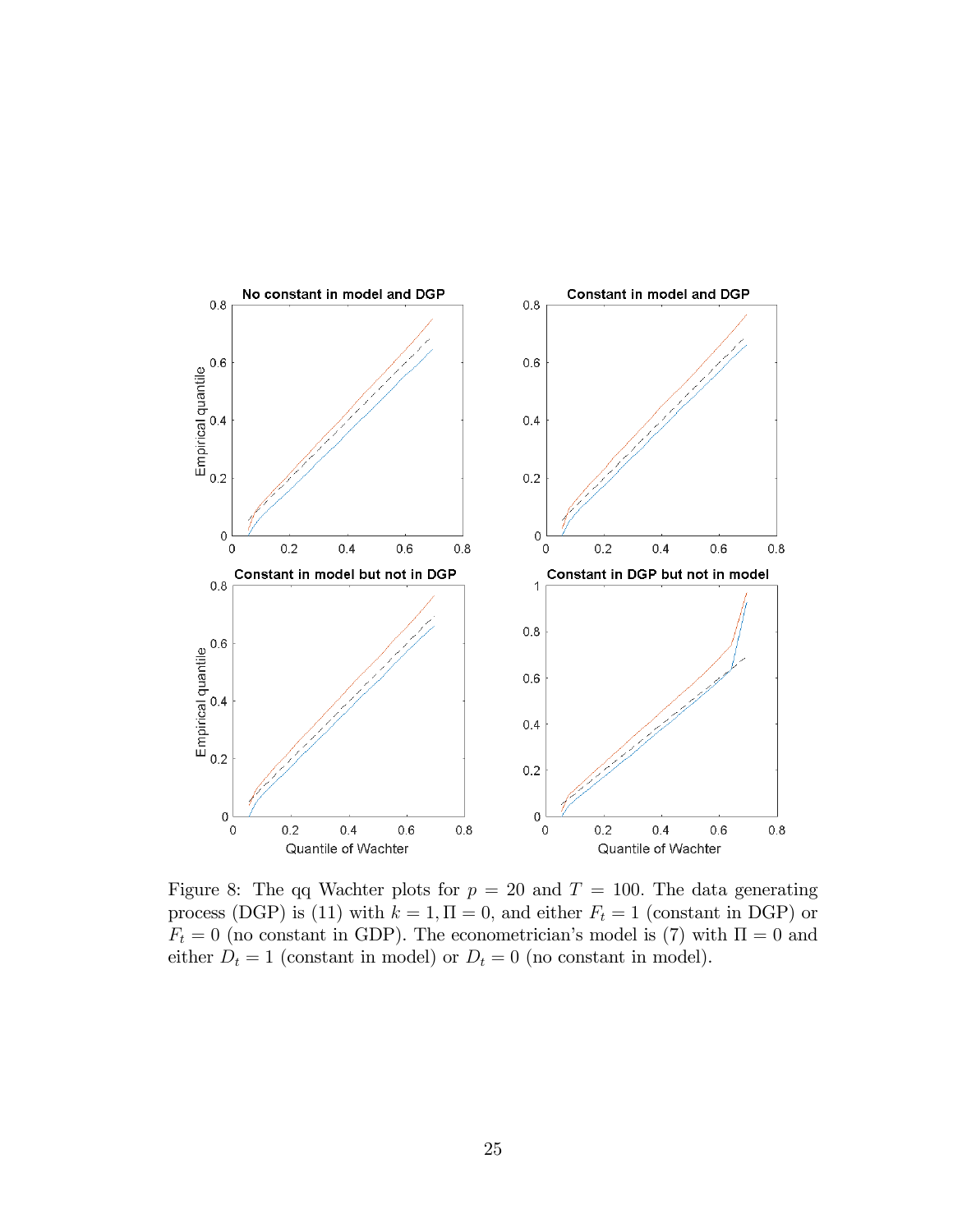

Figure 9: The qq Wachter plots for stationary data  $X_t = \rho X_{t-1} + \varepsilon_t$ . Solid lines: 5 and 95 percentiles of the MC distribution of  $\lambda_i$  plotted against  $100(i - 1/2)/p$ quantile of the Wachter limit. Dashed lines correspond to 5 and 95 percentiles of the MC distribution of  $\lambda_i$  for pure random walk data (the null).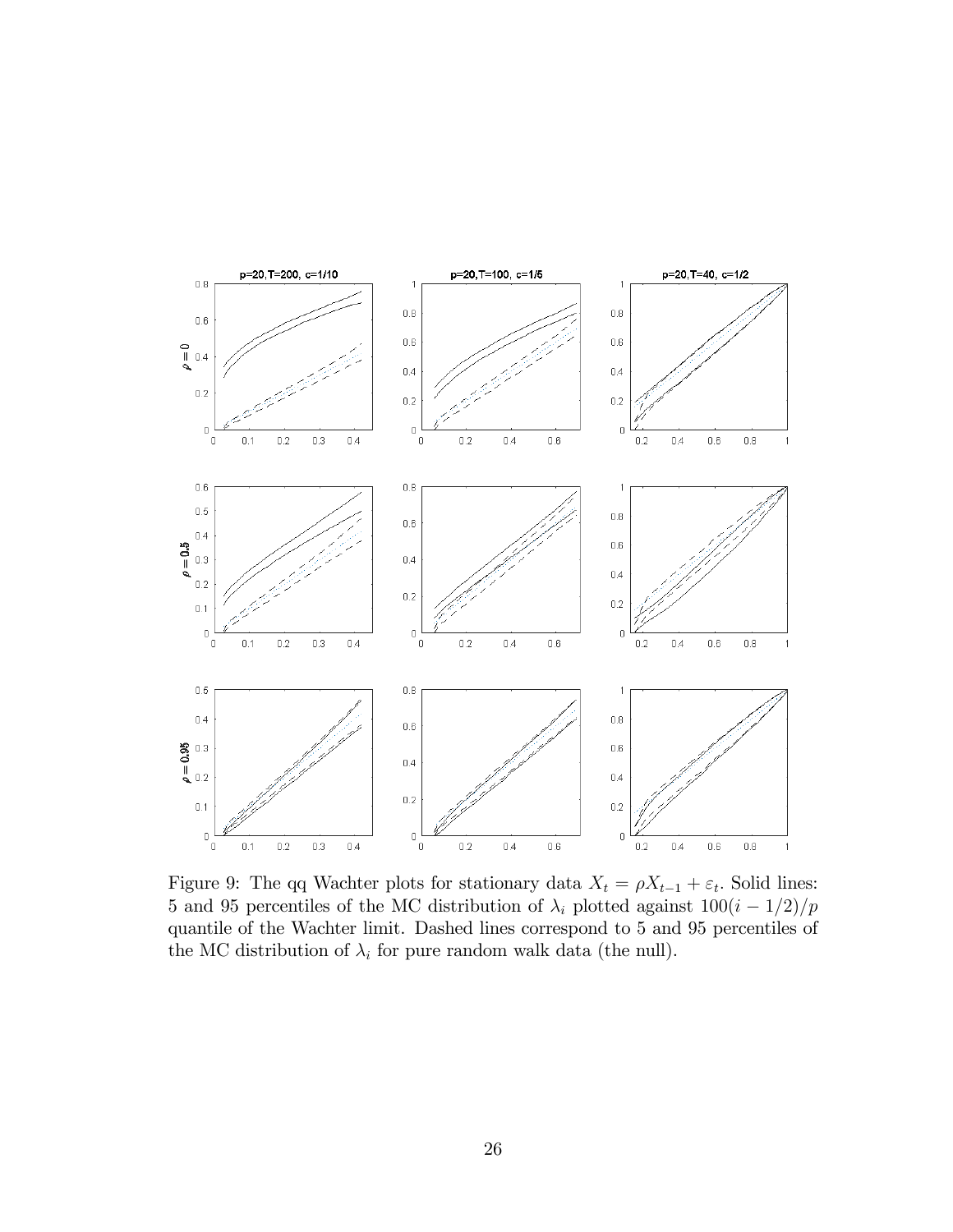$1/10$  and  $c = 1/5$ , but not for  $c = 1/2$ . In accordance to the result that we announced above, and plan to publish elsewhere, the Wachter limit for  $c = 1/2$  approximates equally well the empirical distribution of the squared sample canonical correlations based on random walk and on white noise data.

Results reported in Figure 9 indicate that for relatively small p and  $p/T$ ; Wachter plots can be effective in discriminating against alternatives to the null of no cointegration, where the cointegrating linear combinations of the data are not very persistent. Further, tests of no cointegration hypothesis that may be developed using simultaneous asymptotics would probably need to be two-sided. It is because the location of the Wachter plot under the alternative may "switch sides" relative to the  $45^{\circ}$  depending on the persistence of the data under the alternative. Finally, cases with  $c$  close to  $1/2$  must be analyzed with much care. For such cases, the behavior of the sample canonical correlations become similar under extremely different random walk and white noise data generating processes. Furthermore, the largest sample canonical correlations are close to unity, which can result in an unstable behavior of the LR statistic.

Our final MC experiment studies the finite sample behavior of the scaled LR statistic  $LR_{0,p,T}/(2p^2)$ . We simulate pure random walk data with  $p = 10$  and  $p = 100$  and T varying so that  $p/T$  equals  $1/10,2/10,...,5/10$ . Corollary 4 shows that the simultaneous asymptotic lower bound on  $LR_{0,p,T}/(2p^2)$  has form

$$
\frac{1+c}{2c^2}\ln\left(1+c\right) - \frac{1-c}{2c^2}\ln\left(1-c\right) + \frac{1-2c}{2c^2}\ln\left(1-2c\right). \tag{27}
$$

Figure 10 shows the Tukey boxplots of the MC distributions of  $LR_{0,p,T}/(2p^2)$ corresponding to  $p/T = 1/10, ..., 5/10$  with  $p = 10$  (left panel), and  $p = 100$  (right panel). The boxplots are superimposed with the plot of the line representing the above displayed formula for the lower bound (with c replaced by  $p/T$ ). For the case  $p = 10$ , we also show (horizontal dashed line) the 95% asymptotic critical value (scaled by  $1/(2p^2)$ ) of the standard Johansen trace test taken from MacKinnon et al (1999, Table II). For  $p = 100$ , critical values for the standard test are not available, and we show the dashed horizontal line at unit height instead. This is the sequential asymptotic lower bound on  $LR_{0,p,T}/(2p^2)$  as established in Corollary 8.

The reported results support our conjecture that the simultaneous asymptotic lower bound (27) is, in fact, the simultaneous asymptotic limit of  $LR_{0,p,T}/(2p^2)$ for  $c < 1/2$ . Interestingly, the bound is located near the "center" of the MC distribution of the scaled LR statistic even for the case  $c = 1/2$ .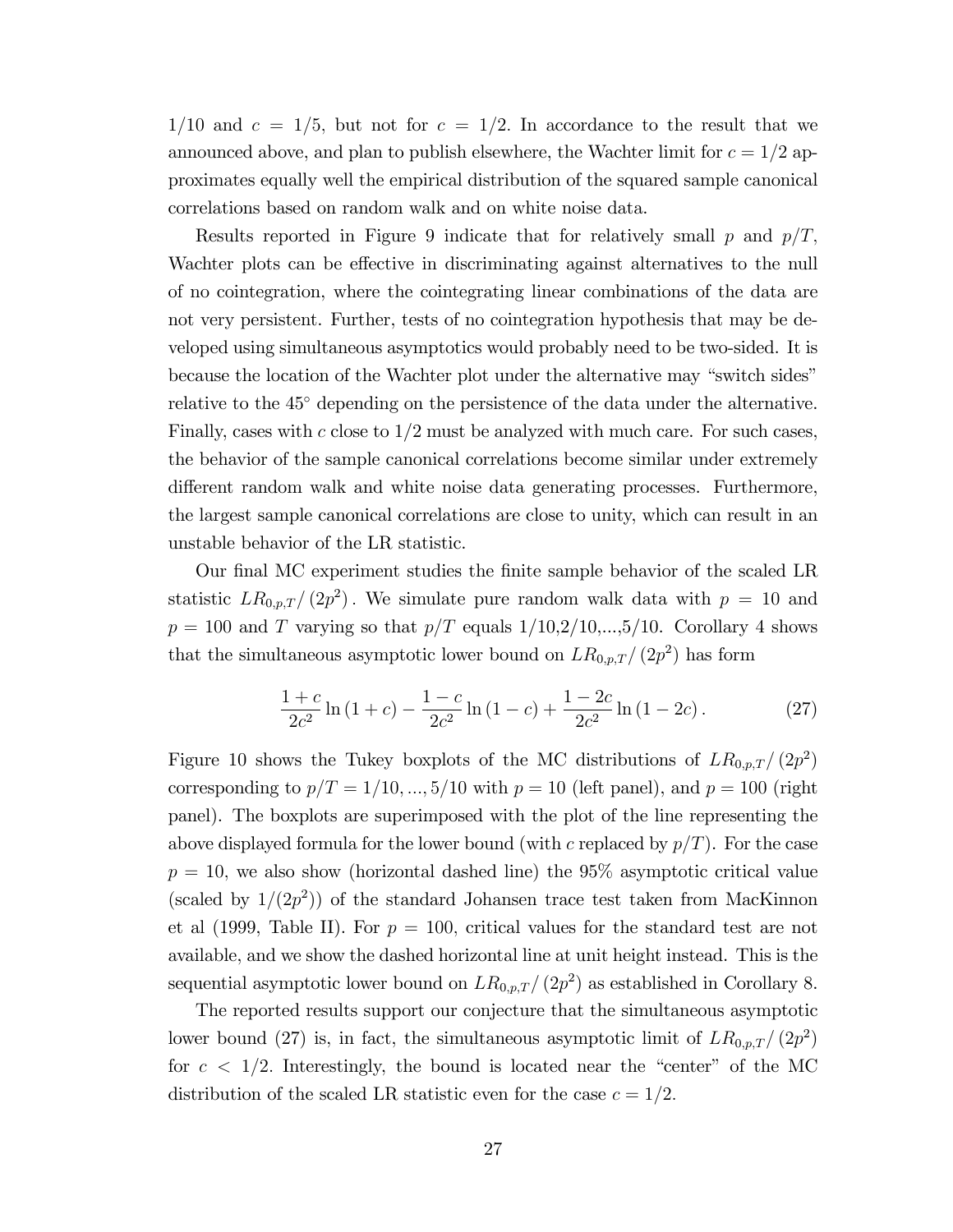

Figure 10: The Tukey boxplots for the MC distributions of  $LR_{0,p,T}/(2p^2)$  for various  $p/T$  ratios. The boxplots are superimposed with the simultaneous asymptotic lower bound on  $LR_{0,p,T}/(2p^2)$ . Dashed line in the left panel correspond to  $95\%$ critical value for the satandard asymptotic Johansen trace test (taken from MacKinnon et al (1999, Table II)). Dashed line in the right panel has ordinate equal one.

The left panel of Figure 10 illustrates the "over-rejection phenomenon". The horizontal dashed line that corresponds to the 95% critical value of the standard test is just above the interquartile range of the MC distribution of  $LR_{0,p,T}/(2p^2)$ for  $c = 1/10$ , is below this range for  $c \ge 3/10$ , and is below all 1000 MC replications of the scaled LR statistic for  $c = 5/10$ .

Although the lower bound (27) seems to provide a very good centering point for the scaled LR statistic, the MC distribution of this statistic is quite dispersed around such a center for  $p = 10$ . As discussed above, we suspect that the scaled statistic centered by (27) and appropriately rescaled has Gaussian simultaneous asymptotic distribution. Optimistically, the Tukey plots on Figure 10, that correspond to  $c < 1/2$ , look reasonably symmetric although some skewness is present for the left panel where  $p = 10$ .

## 4.2 Examples

Our first example uses  $T = 103$  quarterly observations (1973q2-1998q4, with the initial observation 1973q1) on bilateral US dollar log nominal exchange rates for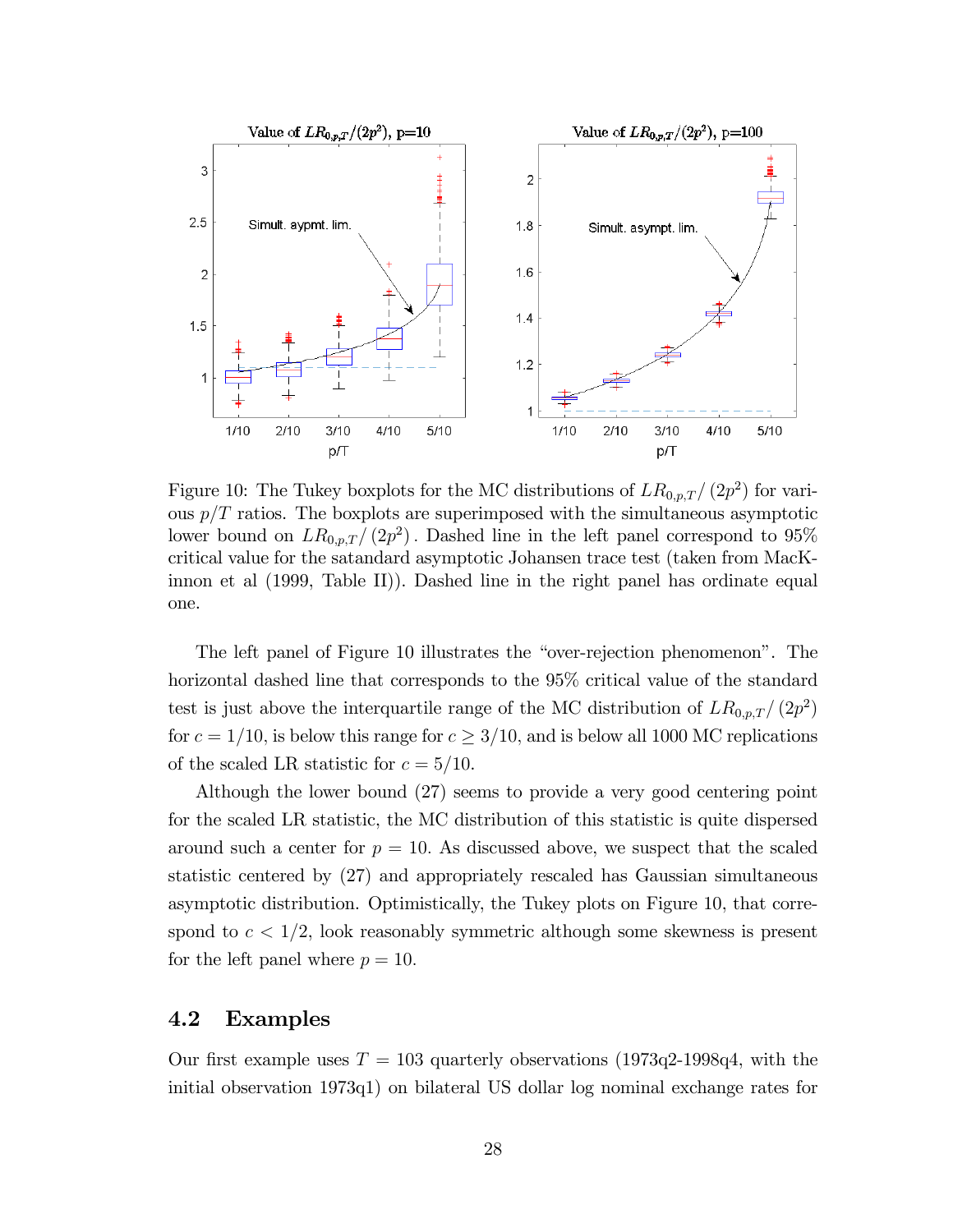$p = 17$  OECD countries: Australia, Austria, Belgium, Canada, Denmark, Finland, France, Germany, Japan, Italy, Korea, Netherlands, Norway, Spain, Sweden, Switzerland, and the United Kingdom. The data are as in Engel, Mark, and West  $(2015)$ , and were downloaded from Charles Engel's website at http:  $//$ www.ssc.wisc.edu  $\int$  cengel  $\ell$ . That data are available for a longer time period up to 2008q1, but we have chosen to use only the "early sample" that does not include the Euro period.

Engel, Mark, and West (2015) point out that log nominal exchange rates are well modelled by random walk, but may be cointegrated, which can be utilized to improve individual exchange rate forecasts relative to the random walk forecast benchmark. They propose to estimate the common stochastic trends in the exchange rates by extracting a few factors from the panel. In principle, the number of factors to extract can be determined using Johansen's test for cointegrating rank, but Engel, Mark, and West (2015) do not exploit this possibility, referring to Ho and Sorensen  $(1996)$  that indicates poor performance of the test for large p.

Figure 11 shows the Wachter plot for the log nominal exchange rate data. The squared sample canonical correlations are computed as the eigenvalues of  $S_{01}S_{11}^{-1}S_{01}'S_{00}^{-1}$ , where  $S_{ij}$  are defined as in (8) with  $R_{0t}$  and  $R_{1t}$  being the demeaned changes and the lagged levels of the log exchange rates, respectively. The dashed lines correspond to the 5-th and 95-th percentiles of the MC distribution of the squared canonical correlation coefficients under the null of no cointegration. Precisely, we generated data from model (7) with  $p = 17$ ,  $T = 103$ ,  $\Pi = 0$ ,  $D_t = 1$ , and  $\Phi$  being i.i.d.  $N(0, I_p)$  vectors across the MC repetitions. Log exchange rates for 1973q1 was used as the initial value of the generated series.

The figure shows a mild evidence for cointegration in the data with the largest five  $\lambda$ 's being close to the corresponding 95-th percentiles of the MC distributions. If we interpret this as the existence of Öve cointegrating relationships in the data, we would be lead to conclude that there are twelve stochastic trends. Recall, however, that the ability of the Wachter plot to differentiate against highly persistent cointegration alternatives with  $p/T \approx 1/5$  is very low, so there well may be many more cointegrating relationships in the data. Whatever such relationships are, the deviations from the corresponding long-run equilibrium are probably highly persistent as no dramatic deviations from the 45 line are present in the Wachter plot.

Very different Wachter plots (shown in Figure 12) correspond to the log industrial production (IP) index data and the log consumer price index (CPI) data for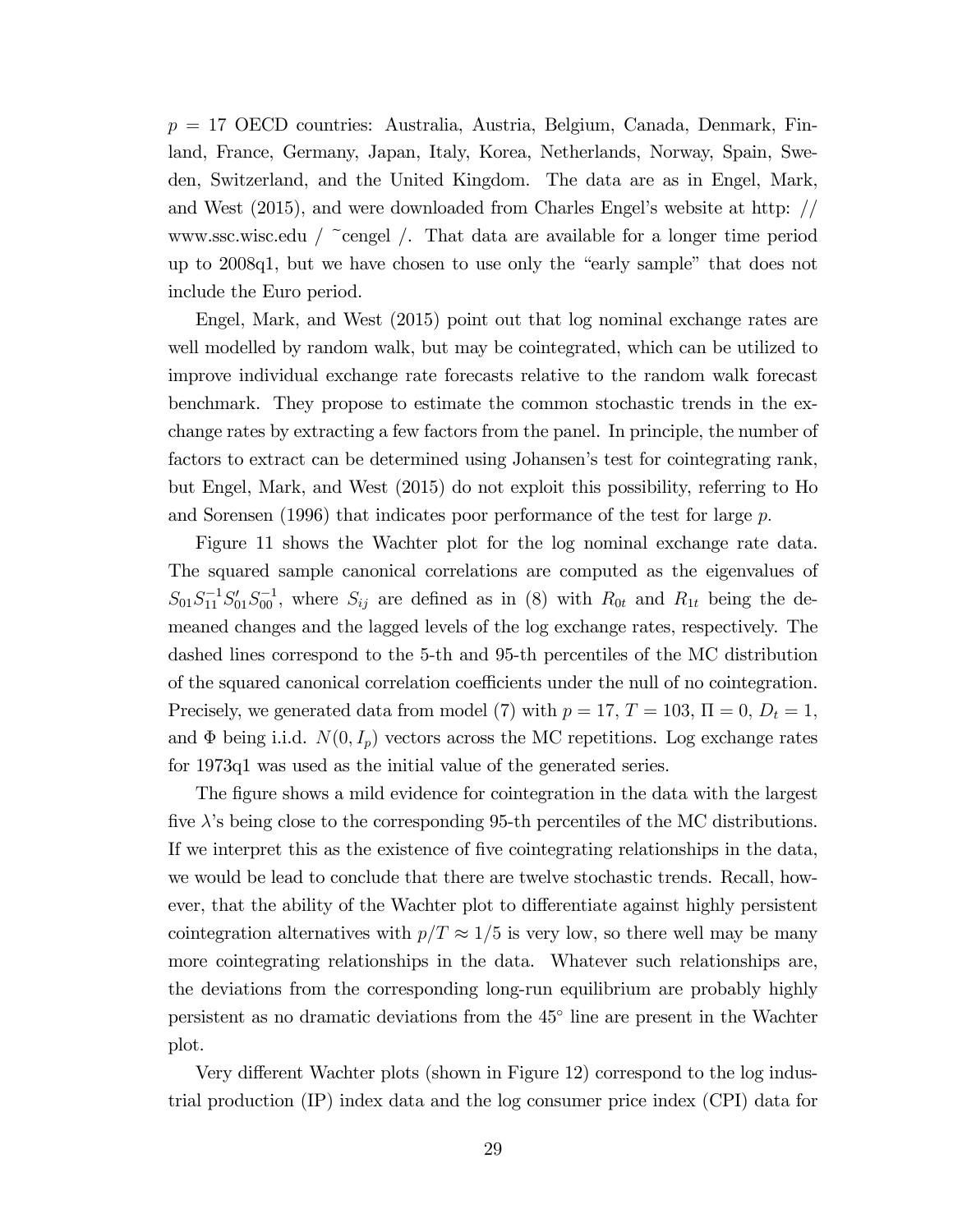

Figure 11: The Wachter plot for the bilateral US log nominal excahnge rates of 17 OECD countries. Dashed lines: 5% and 95% quantiles of the MC distribution of the squared sample canonical correlations under the null of no cointegration.

the same countries plus the US. These data are still the same as in Engel, Mark, and West (2015). We used the long sample  $1973q2:2008q1$  ( $T = 140$ ) because the IP and CPI data are not affected by the introduction of the Euro to the same degree as the exchange rate data. For the CPI data, we included both intercept and trend in model (7) for the first differences because the level data seem to be quadratically trending. The plots clearly indicate that the IP and CPI data are either stationary or cointegrated with potentially many cointegrating relationships, short run deviations from which are not very persistent.

# 5 Conclusion

In this paper, we consider the simultaneous, large- $p$ , large- $T$ , asymptotic behavior of the squared sample canonical correlations between  $p$ -dimensional random walk and its innovations. We find that the empirical distribution of these squared sample canonical correlations almost surely weakly converges to the so-called Wachter distribution with parameters that depend only on the limit of  $p/T$  as  $p, T \rightarrow_c \infty$ . In contrast, under the sequential asymptotics, when first  $T \to \infty$  and then  $p \to$  $\infty$ , we establish the convergence in probability to the so-called Marchenko-Pastur distribution. The differences between the limiting distributions allow us to explain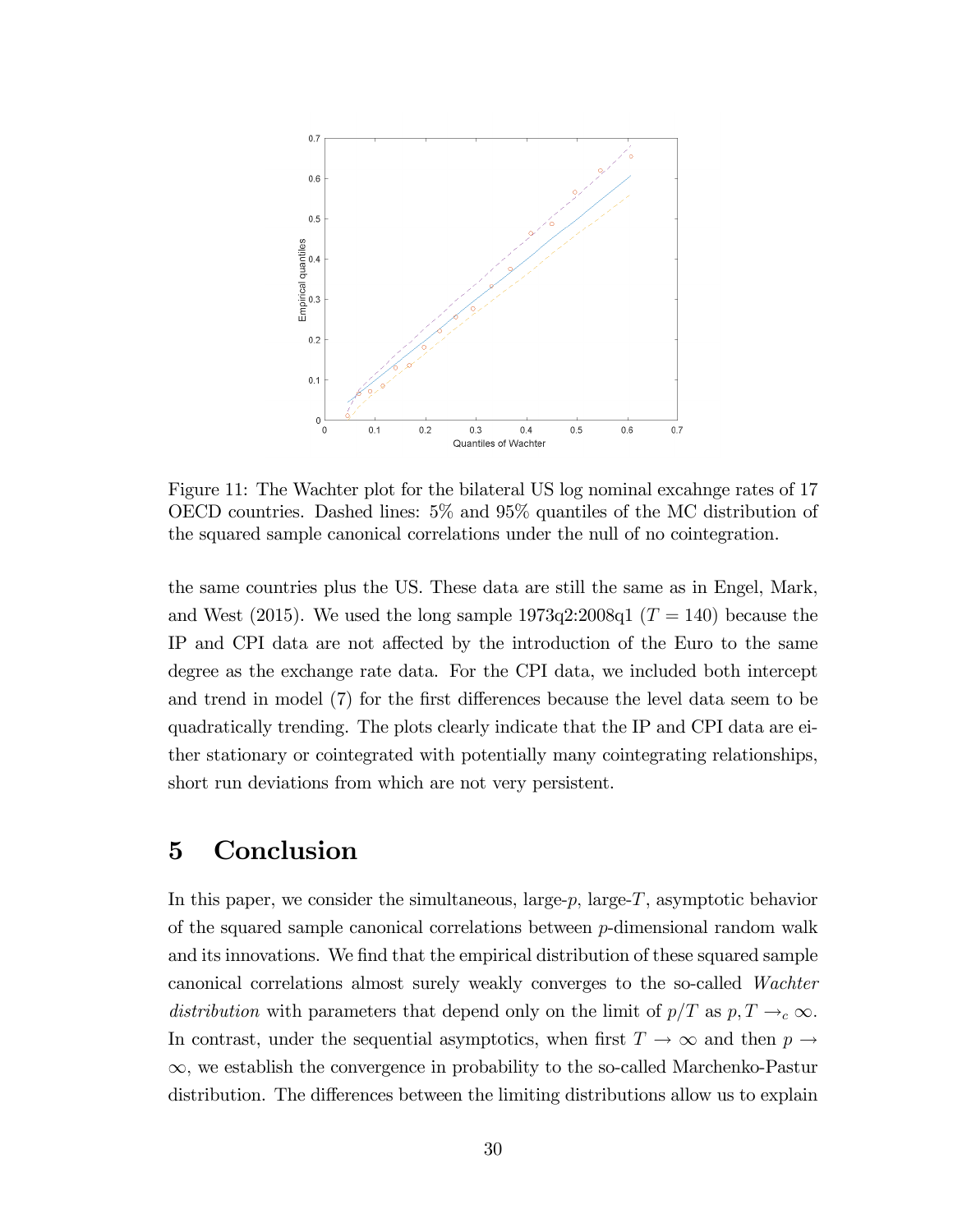

Figure 12: The Wachter plots for the industrial production indices and consumer price indices of 18 OECD countries. Dashed lines: 5% and 95% quantiles of the MC distribution of the squared sample canonical correlations under the null of no cointegration.

from a theoretical point of view the tendency of the LR test for cointegration to severely over-reject the null when the dimensionality of the data is relatively large. Furthermore, we derive a simple analytic formula for the Bartlett-type correction factor in systems with relatively large  $p/T$  ratio.

We propose a quick graphical method, the Wachter plot, for a preliminary analysis of cointegration in large-dimensional systems. The Monte Carlo analysis shows that the quantiles of the Wachter distribution constitute very good centering points for the Önite sample distributions of the corresponding squared sample canonical correlations. The quality of the centering is excellent even for such small p and T as  $p = 10$  and  $T = 20$ . However, for such small values of p and T, the empirical distribution of the squared sample canonical correlation can considerably fluctuate around the Wachter limit. As  $p$  increases to 100, the fluctuations become numerically very small.

Our analysis leaves many open questions. First, it is very important to study the fluctuations of the empirical distribution around the Wachter limit. We conjecture that linear combinations of reasonably smooth functions of the squared sample canonical correlations, including the  $log(1 - \lambda)$  used by the LR statistic, will be asymptotically Gaussian after appropriate centering and scaling. The centering can be derived from the results obtained in this paper. A proof of the asymptotic Gaussianity would require different methods from those used here. We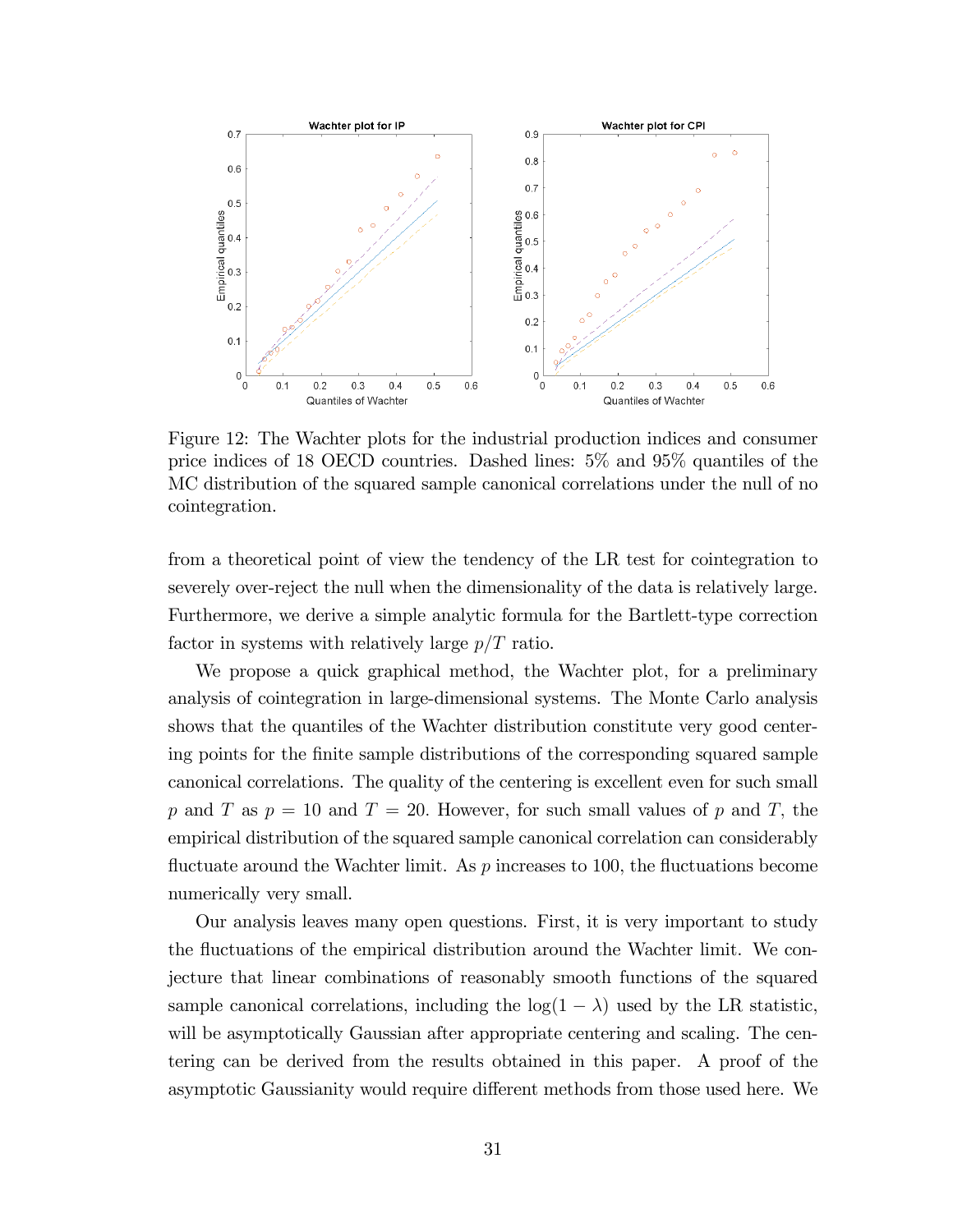are currently investigating this research direction.

Further, it would be important to remove the Gaussianity assumption on the data. We believe that the existence of the finite fourth moments is a sufficient condition for the validity of the Wachter limit. Next, it would be interesting to study the simultaneous asymptotic behavior of a few of the largest sample canonical correlations. This may lead to a modification of Johansen's maximum eigenvalue test.

Another interesting direction of research is to study situations where the number of cointegrating relationships under the null is growing proportionally with  $p$ and T: The simultaneous asymptotics of the empirical distribution of the squared sample canonical correlations under various alternatives, as well under the null in VAR(k) with  $k > 1$ , also deserves further study.

Still another, totally different, research direction is to investigate the quality of bootstrap when  $p$  is large. Our own very preliminary analysis indicates that the currently available non-parametric bootstrap procedures (see, for example, Cavaliere, Rahbek, and Taylor (2012)) do not work well for  $p/T$  as large as, say,  $1/3$ . However, further analysis is needed before we can claim any specific results. We hope that this paper opens up an interesting and broad area for future research.

# 6 Appendix

## 6.1 Proof of Theorem 1

### 6.1.1 Reduction to pure random walk data.

Let  $G(\lambda)$  and  $\tilde{G}(\lambda)$  be distribution functions that may depend on p and T and are possibly random. We shall call them asymptotically equivalent if the a.s. weak convergence  $G(\lambda) \Rightarrow F(\lambda)$  to some non-random d.f.  $F(\lambda)$  implies similar a.s. weak convergence for  $\tilde{G}(\lambda)$ , and vice versa. Let  $S_i$  and  $\tilde{S}_i$  with  $i = 0, 1, 2$  be, possibly random, matrices that may depend on p and T such that  $S_i$  and  $\tilde{S}_i$  are a.s. positive definite for  $i = 0, 1$ . Below, we shall often refer to the following auxiliary lemma.

**Lemma 10** If, almost surely,  $\frac{1}{p}$  rank  $(S_i - \tilde{S}_i) \rightarrow 0$  as  $p, T \rightarrow_c \infty$  for  $i = 0, 1, 2$ , then  $G(\lambda)$  and  $\tilde{G}(\lambda)$  are asymptoically equivalent, where  $G(\lambda)$  and  $\tilde{G}(\lambda)$  are the empirical d.f. of eigenvalues of  $S_2S_1^{-1}S_2'S_0^{-1}$  and  $\tilde{S}_2\tilde{S}_1^{-1}\tilde{S}_2'\tilde{S}_0^{-1}$ , respectively.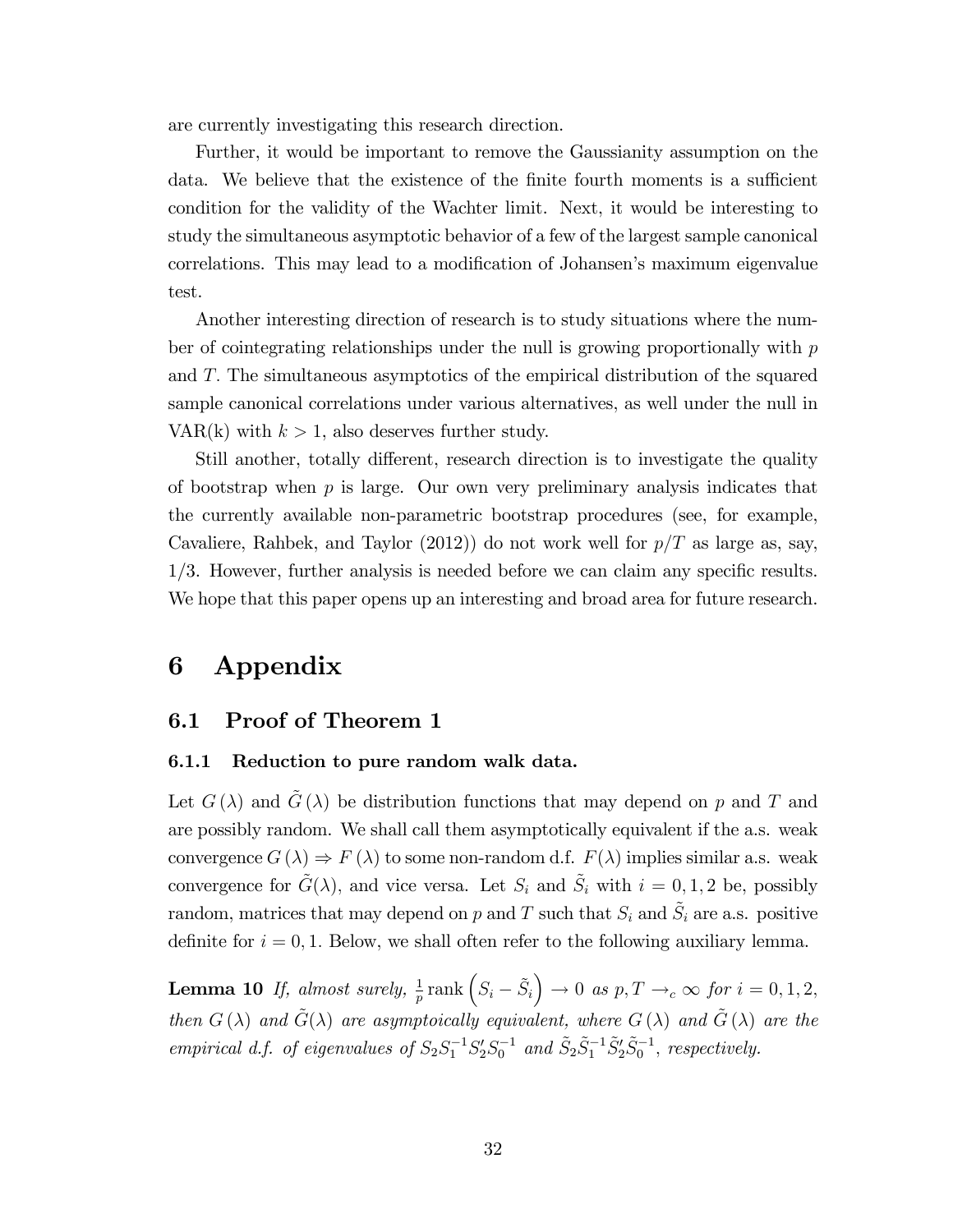**Proof of Lemma 10.** Let  $R = \text{rank} \left( S_2 S_1^{-1} S_2' S_0^{-1} - \tilde{S}_2 \tilde{S}_1^{-1} \tilde{S}_2' \tilde{S}_0^{-1} \right)$  $\big)$ . The a.s. convergence  $\frac{1}{p}$  rank  $(S_i - \tilde{S}_i) \to 0$  implies the a.s. convergence  $R/p \to 0$ . On the other hand, by the rank inequality (Theorem A43 in Bai and Silverstein (2010)), L  $(G, \tilde{G}) \leq R/p$ , where  $\mathcal{L}(G, \tilde{G})$  is the Lévy distance between  $G(\lambda)$  and  $\tilde{G}(\lambda)$ . Recall that the Lévy distance metrizes the weak convergence. Therefore, the almost sure convergence  $\mathcal{L}(\tilde{G}, \tilde{G}) \to 0$  yields the asymptotic equivalence of  $G(\lambda)$  and  $\tilde{G}(\lambda).\Box$ 

Now, let  $S_0 = S_{00}$ ,  $S_1 = S_{11}$ , and  $S_2 = S_{01}$ , and let

$$
\tilde{S}_0 = \frac{1}{T} \sum_{t=1}^T \Delta X_t \Delta X'_t, \ \tilde{S}_1 = \frac{1}{T} \sum_{t=1}^T X_{t-1} X'_{t-1}, \text{ and } \tilde{S}_2 = \frac{1}{T} \sum_{t=1}^T \Delta X_t X'_{t-1}.
$$

Since  $R_{0t}$  and  $R_{1t}$ , which enter the definition (8) of  $S_{ij}$ , are the residuals in the regressions of  $\Delta X_t$  on  $D_t$  and  $X_{t-1}$  on  $D_t$ , respectively, we have

$$
\max_{i=0,1,2} \text{rank}\left(S_i - \tilde{S}_i\right) \le d_D.
$$

By assumption,  $d_D/p \to 0$  as  $p, T \to_c \infty$ , so that by Lemma 10,  $F_{p,T}(\lambda)$  is asymptotically equivalent to the empirical d.f. of eigenvalues of  $\tilde{S}_2 \tilde{S}_1^{-1} \tilde{S}_2' \tilde{S}_0^{-1}$ . Therefore, we may and will replace  $R_{0t}$  and  $R_{1t}$  in the definitions (8) of  $S_{ij}$  by  $\Delta X_t$  and  $X_{t-1}$ , respectively, without loss of generality. Furthermore, scaling  $S_{ij}$  by T does not change the product  $S_{01}S_{11}^{-1}S_{01}'S_{00}^{-1}$ , and thus, in the rest of the proof, we shall work with

$$
S_{00} = \sum_{t=1}^{T} \Delta X_t \Delta X'_t, \ S_{01} = \sum_{t=1}^{T} \Delta X_t X'_{t-1}, \text{ and } S_{11} = \sum_{t=1}^{T} X_{t-1} X'_{t-1}.
$$
 (28)

Next, we show that, still without loss of generality, we may replace the data generated process (11) by pure random walk with zero initial value. Indeed, let  $X = [X_{-k+1},..., X_T]$ , where  $X_{-k+1},..., X_0$  are arbitrary and  $X_t$  with  $t \geq 1$  are generated by (11). Further, let  $\tilde{X}_{-k+1},...,\tilde{X}_0$  be zero vectors,  $\tilde{X}_t = \sum_s^t$  $\sum_{s=1} \varepsilon_t$  for  $t \geq 1$ , and  $\tilde{X} = [\tilde{X}_{-k+1}, ..., \tilde{X}_{T}].$ 

**Lemma 11** rank  $(X - \tilde{X}) \leq 2(r + \text{rank } \Gamma + k + d_F)$ .

A proof of this lemma is given in the Supplementary Appendix. It is based on the representation of  $X_t$  as a function of the initial values,  $\varepsilon$  and F (see Theorem 2.1 in Johansen (1995)), and requires only elementary algebraic manipulations.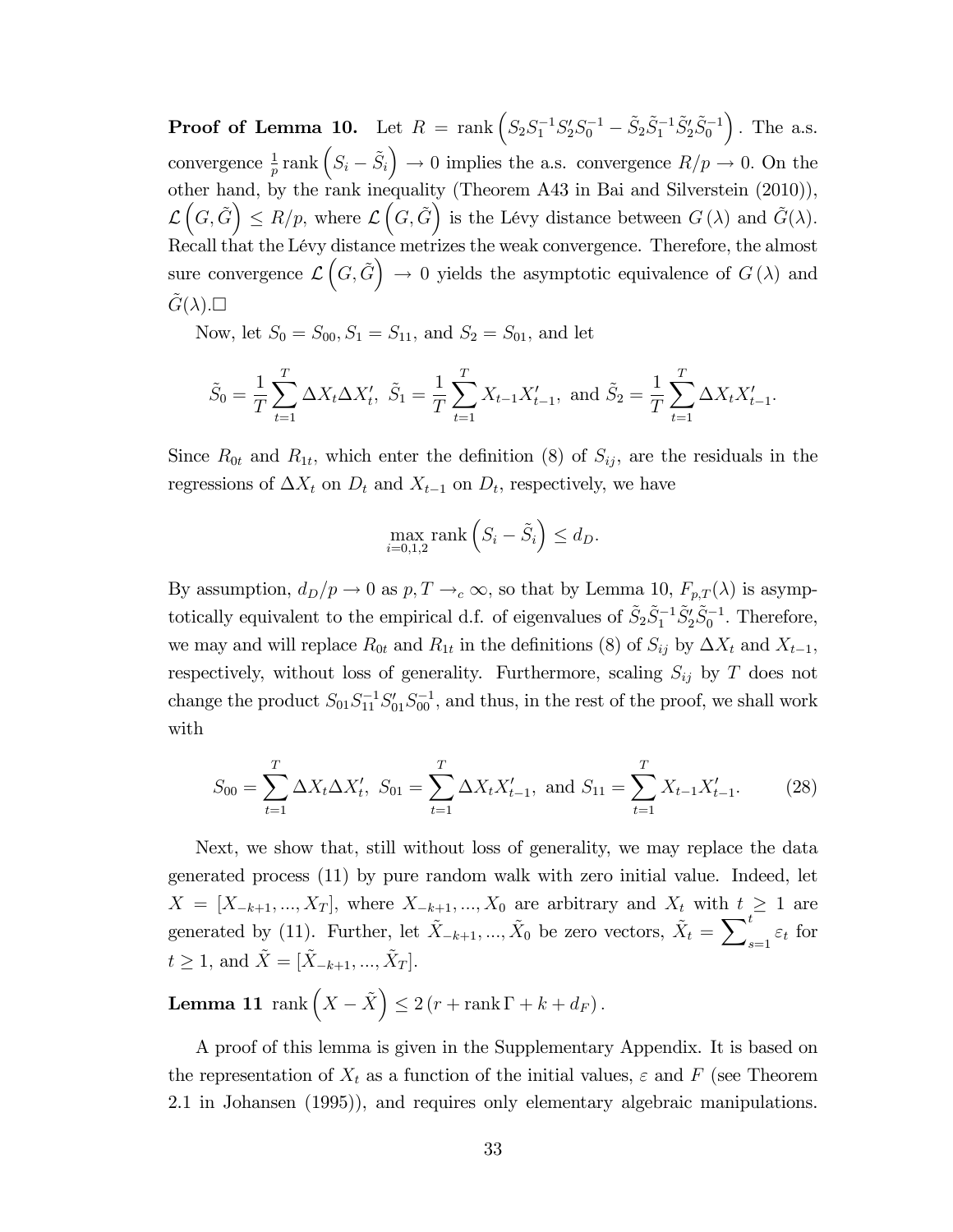Lemmas 11 and 10 together with the assumption (12) imply that replacing  $\Delta X_t$ and  $X_{t-1}$  in (28) by  $\Delta \tilde{X}_t$  and  $\tilde{X}_{t-1}$ , respectively, does not change the weak limit of  $F_{p,T}(\lambda)$ . Hence, in the rest of the proof of Theorem 1, without loss of generality, we shall assume that the data are generated by

$$
\Delta X_t = \varepsilon_t, \ t = 1, \dots, T, \text{ with } X_0 = 0. \tag{29}
$$

#### 6.1.2 Block-diagonalization

Assuming that  $\lambda$ 's are the eigenvalues of  $S_{01}S_{11}^{-1}S_{01}'S_{00}^{-1}$  with  $S_{ij}$  satisfying (28) and (29), we can interpret them as the squared sample canonical correlations between lagged values of a random walk  $X_{t-1}$  and its current innovations  $\varepsilon_t$ . Since the sample canonical correlations are invariant with respect to the multiplication of the data by any invertible matrix, we assume without loss of generality that the variance of  $\varepsilon_t$  equals  $\Sigma = I_p/T$ . Further, we assume that T is even. The case of odd T can be analyzed similarly, and we omit it to save space.

Let  $\varepsilon = [\varepsilon_1, ..., \varepsilon_T]$  and let U be the upper-triangular matrix with ones above the main diagonal and zeros on the diagonal. Then  $\varepsilon U = [X_0, ..., X_{T-1}]$ , so that

$$
S_{00} = \varepsilon \varepsilon', \ S_{01} = \varepsilon U' \varepsilon', \text{ and } S_{11} = \varepsilon U U' \varepsilon'. \tag{30}
$$

We shall show that the empirical d.f. of the  $\lambda$ 's,  $F_{p,T}(\lambda)$ , is asymptotically equivalent to the empirical d.f.  $\hat{F}_{p,T}(\lambda)$  of eigenvalues of  $CD^{-1}C'A^{-1}$ , where

$$
C = \varepsilon \Delta_2' \varepsilon', \ D = \varepsilon \Delta_1 \varepsilon', \text{ and } A = \varepsilon \varepsilon',
$$

 $\Delta_1$  is a diagonal matrix,

$$
\Delta_1 = \text{diag}\left\{r_1^{-1}I_2, ..., r_{T/2}^{-1}I_2\right\},\tag{31}
$$

and  $\Delta_2$  is a block-diagonal matrix,

$$
\Delta_2 = \text{diag}\left\{ r_1^{-1} \left( R_1 - I_2 \right), \dots, r_{T/2}^{-1} \left( R_{T/2} - I_2 \right) \right\}. \tag{32}
$$

Here  $I_2$  is the 2-dimensional identity matrix, and  $r_j$ ,  $R_j$  are defined as follows. Let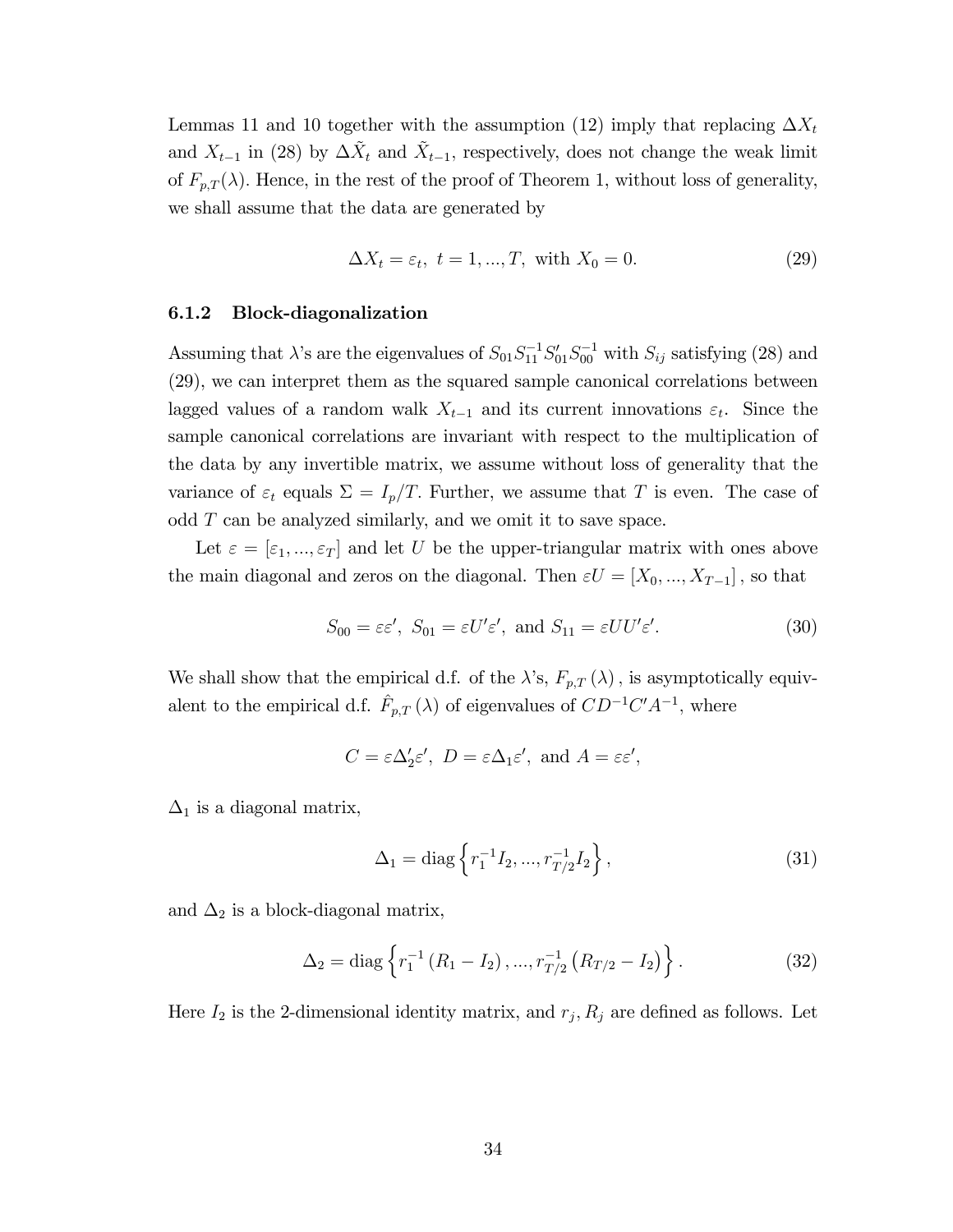$\theta = -2\pi/T$ . Then for  $j = 1, 2, ...$ 

$$
r_{j+1} = 2 - 2\cos j\theta, \ R_{j+1} = \begin{pmatrix} \cos j\theta & -\sin j\theta \\ \sin j\theta & \cos j\theta \end{pmatrix},
$$

whereas  $r_1 = 4, R_1 = -I_2$ .

**Lemma 12** The distribution functions  $F_{p,T}(\lambda)$  and  $\hat{F}_{p,T}(\lambda)$  are asymptotically equivalent.

**Proof of Lemma 12.** Let  $V$  be the circulant matrix (see Golub and Van Loan  $(1996, p.201)$  with the first column  $v = (-1, 1, 0, ..., 0)'$ . Direct calculations show that  $UV = I_T - le'_T$  and  $VU = I_T - e_1 l'$ , where  $e_j$  is the j-th column of  $I_T$ , and l is the vector of ones. Using these identities, it is straightforward to verify that

$$
U = (V + e_1 e_1')^{-1} - l e_1', \text{ and } (33)
$$

$$
UU' = (V'V - (e_1 - e_T)(e_1 - e_T)' + e_T e_T')^{-1} - ll'. \qquad (34)
$$

Now, let us define

$$
C_1 = \varepsilon (U + l e_1')' \varepsilon' \text{ and } D_1 = \varepsilon (U U' + l l') \varepsilon'.
$$

Using identities (30) for  $S_{ij}$  and Lemma 10, we conclude that  $F_{p,T}(\lambda)$  is asymptotically equivalent to  $F_{p,T}^{(1)}(\lambda)$ , where  $F_{p,T}^{(1)}(\lambda)$  is the empirical d.f. of the eigenvalues of  $C_1D_1^{-1}C_1'A^{-1}$ .

Further, (33) and (34) yield

$$
C_1 = \varepsilon (V + e_1 e_1')^{-1} \varepsilon' \text{ and}
$$
  
\n
$$
D_1 = \varepsilon (V'V - (e_1 - e_T) (e_1 - e_T)' + e_T e_T')^{-1} \varepsilon'.
$$

Applying Lemma 10 one more time, we obtain the asymptotic equivalence of  $F_{p,T}^{(1)}(\lambda)$  and  $F_{p,T}^{(2)}(\lambda)$ , where  $F_{p,T}^{(2)}(\lambda)$  is the empirical d.f. of the eigenvalues of  $C_2D_2^{-1}C_2'A^{-1}$  with

$$
C_2 = \varepsilon V^{-1} \varepsilon' \text{ and } D_2 = \varepsilon (V'V)^{-1} \varepsilon'. \tag{35}
$$

As is well known (see, for example, Golub and Van Loan (1996), chapter 4.7.7),  $T \times T$  circulant matrices can be expressed in terms of the discrete Fourier transform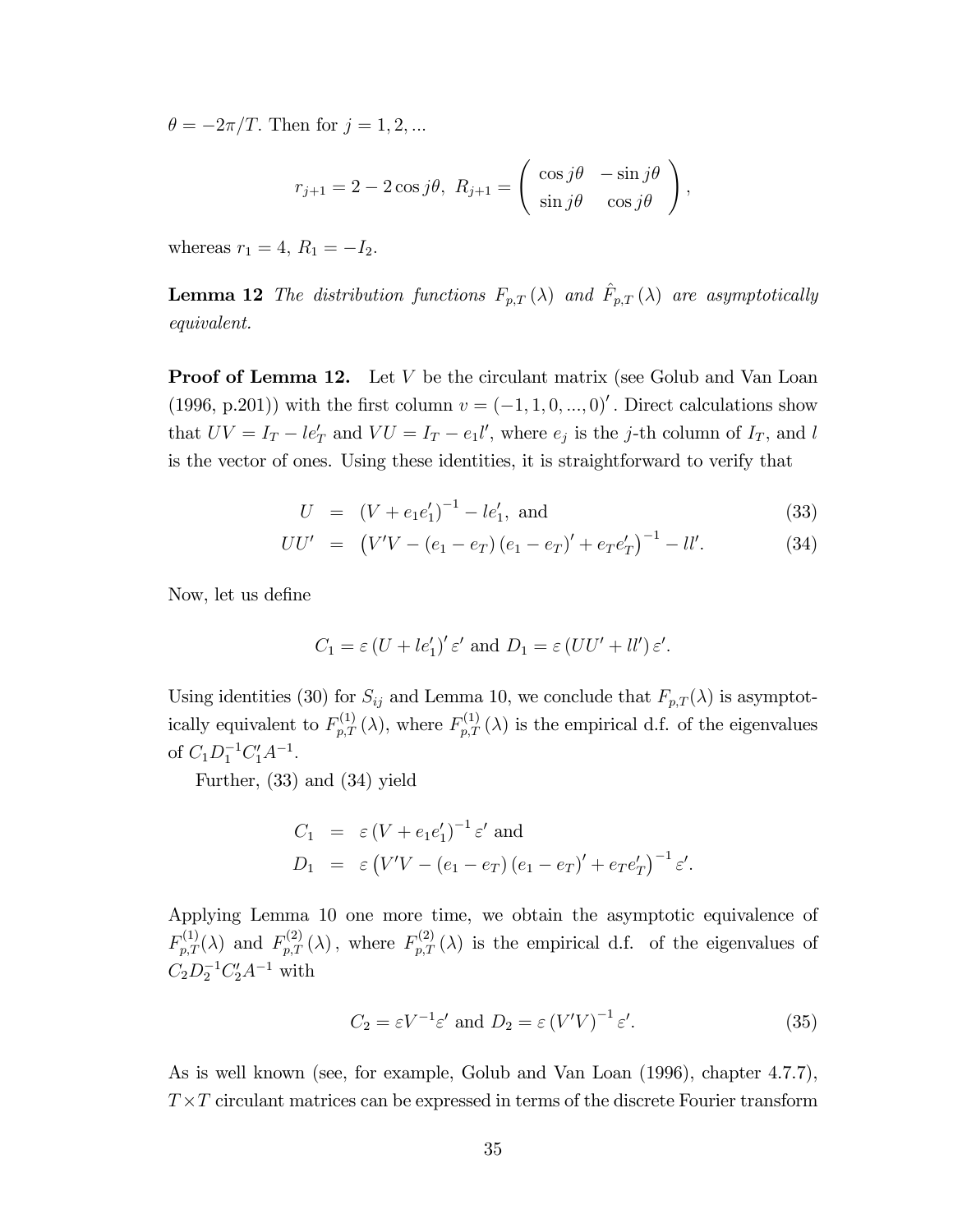matrices

$$
\mathcal{F} = \{\exp(i\theta (s-1) (t-1))\}_{s,t=1}^T
$$

with  $\theta = -2\pi/T$ . Precisely,

$$
V = \frac{1}{T} \mathcal{F}^* \operatorname{diag} (\mathcal{F}v) \mathcal{F}, \text{ and } V'V = \frac{1}{T} \mathcal{F}^* \operatorname{diag} (\mathcal{F}w) \mathcal{F},
$$

where  $w = (2, -1, 0, ..., 0, -1)$  and the star superscript denotes transposition and complex conjugation. For the s-th diagonal elements of diag  $(\mathcal{F}v)$  and diag  $(\mathcal{F}w)$ , we have

diag 
$$
(\mathcal{F}v)_s = -1 + \exp{\lbrace i\theta(s-1)\rbrace}
$$
, and diag  $(\mathcal{F}w)_s = 2 - 2\cos(s-1)\theta$ .

Note that  $diag (\mathcal{F}w)_s = diag (\mathcal{F}w)_{T+2-s}$  for  $s = 2, 3, ...$  If T is even, as we assumed above, then there are  $T/2-1$  pairs  $(s, T + 2 - s)$ , and there is one pair  $(1, T/2 + 1)$ that correspond to

$$
diag\left(\mathcal{F}w\right)_1=0, diag\left(\mathcal{F}w\right)_{T/2+1}=4.
$$

Define a permutation matrix  $P$  so that the equal diagonal elements of  $P'$  diag  $(\mathcal{F}w)$   $P$ are grouped in adjacent pairs. Precisely, let  $P = \{p_{st}\}\,$  where

$$
p_{st} = \begin{cases} 1 \text{ if } t = 2s - 1 \text{ for } s = 1, ..., T/2 \\ 1 \text{ if } t = 2(T - s + 2) \text{ mod } T \text{ for } s = T/2 + 1, ..., T \\ 0 \text{ otherwise} \end{cases}
$$

and let W be the unitary matrix

$$
W = \begin{pmatrix} I_2 & 0 \\ 0 & I_{T/2} \otimes Z \end{pmatrix} \text{ with } Z = \frac{1}{\sqrt{2}} \begin{pmatrix} 1 & 1 \\ 1 & -i \end{pmatrix},
$$

where  $\otimes$  denotes the Kronecker product. Further, let  $Q = \frac{1}{\sqrt{T}}WP'\mathcal{F}$ . As is easy to check,  $Q$  is an orthogonal matrix. Furthermore,

$$
V = Q' (\Delta_2^{-1} + 2e_1e'_1) Q
$$
, and  $VV' = Q' (\Delta_1^{-1} - 4e_1e'_1) Q$ ,

where  $\Delta_1$  and  $\Delta_2$  are as defined in (31) and (32). Combining this with (35) and using Lemma 10 once again, we obtain the asymptotic equivalence of  $F_{p,T}^{(2)}(\lambda)$  and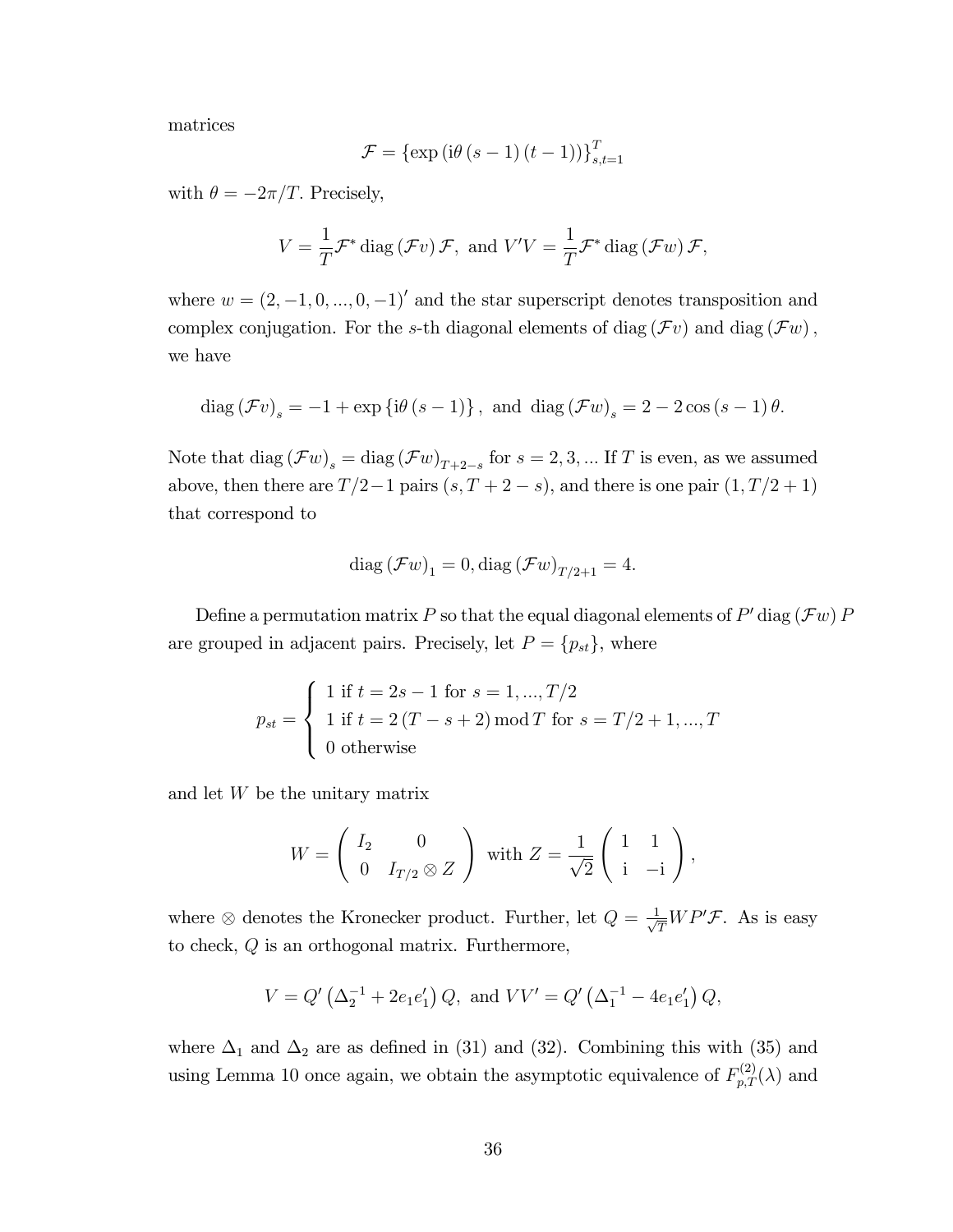$F_{p,T}^{(3)}(\lambda)$ , where  $F_{p,T}^{(3)}(\lambda)$  is the empirical d.f. of the eigenvalues of  $C_3D_3^{-1}C_3'A^{-1}$ with

$$
C_3 = \varepsilon Q' \Delta_2 Q \varepsilon'
$$
 and  $D_3 = \varepsilon Q' \Delta_1 Q \varepsilon'.$ 

Because of the rotational invariance of the Gaussian distribution, the distributions of  $\varepsilon Q'$  and  $\varepsilon$  are the same. Hence,  $F_{p,T}^{(3)}(\lambda)$  is asymptotically equivalent to  $\hat{F}_{p,T}(\lambda)$ , and thus,  $\hat{F}_{p,T} (\lambda)$  is asymptotically equivalent to  $F_{p,T} (\lambda)$ .

#### 6.1.3 A system of equations for the Stieltjes transform

Our proof of the almost sure weak convergence of  $\hat{F}_{p,T}(\lambda)$  to the Wachter distribution consists of showing that the Stieltjes transform of  $\hat{F}_{p,T}(\lambda)$ ,

$$
\hat{m}_{p,T}(z) = \int \frac{1}{\lambda - z} \hat{F}_{p,T} \left( d\lambda \right),\tag{36}
$$

almost surely converges pointwise in  $z \in \mathbb{C}^+ = \{ \zeta : \Im \zeta > 0 \}$  to the Stieltjes transform  $m(z)$  of the Wachter distribution. To establish such a convergence, we show that, if m is a limit of  $\hat{m}_{p,T} (z)$  along any subsequence of  $p, T \rightarrow_c \infty$ , then it must satisfy a system of equations with unique solution given by  $m(z)$ . The almost sure convergence of  $\hat{F}_{p,T} (\lambda)$  (and thus, also of  $F_{p,T} (\lambda)$ ) to the Wachter distribution follows then from the Continuity Theorem for the Stieltjes transforms (see, for example, Corollary 1 in Geronimo and Hill (2003)).

We shall write  $\hat{m}$  for the Stieltjes transform  $\hat{m}_{p,T} (z)$  to simplify notation. Let

$$
M = CD^{-1}C' - zA \text{ and } \tilde{M} = C'A^{-1}C - zD.
$$
 (37)

Then by definition (36),  $\hat{m}$  must satisfy the following equations

$$
\hat{m} = \frac{1}{p} \operatorname{tr} \left[ A M^{-1} \right], \tag{38}
$$

$$
\hat{m} = \frac{1}{p} \operatorname{tr} \left[ D\tilde{M}^{-1} \right]. \tag{39}
$$

Let us study the above traces in detail. Define

$$
\varepsilon_{(j)} = \left[\varepsilon_{2j-1}, \varepsilon_{2j}\right], \ j = 1, ..., T/2.
$$

We now show that the traces in (38) and (39) can be expressed as functions of the terms having form  $\varepsilon'_{(j)}\Omega_j\varepsilon_{(j)}$ , where  $\Omega_j$  is independent from  $\varepsilon_{(j)}$ . Then, we argue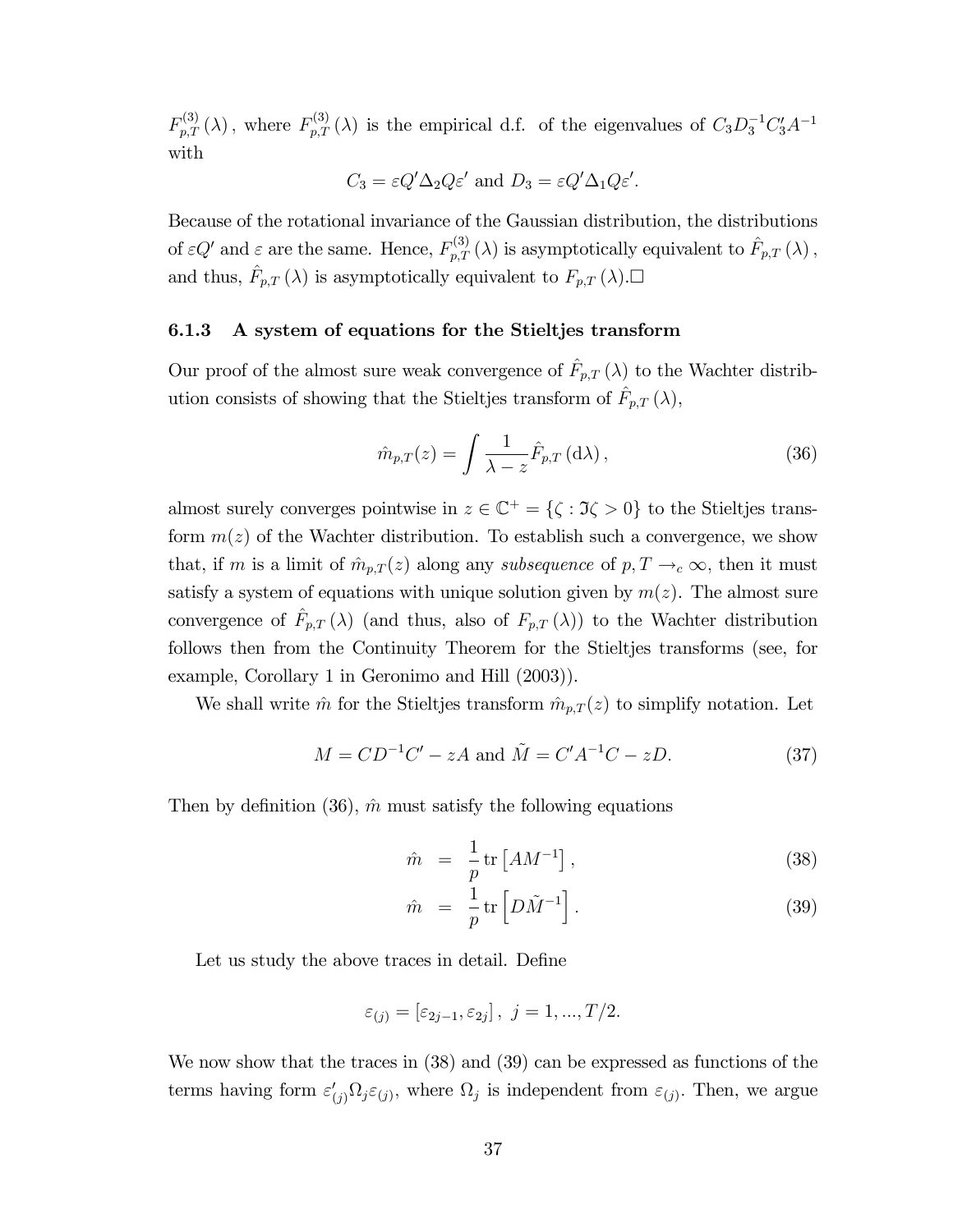that

$$
\varepsilon'_{(j)}\Omega_j\varepsilon_{(j)}-\frac{1}{T}\mathop{\rm tr}\nolimits\left[\Omega_j\right]I_2
$$

a.s. converge to zero, and use this fact to derive equations that the limit of  $\hat{m}$ , if it exists, must satisfy.

First, consider (38). Note that

$$
\frac{1}{p}\operatorname{tr}\left[AM^{-1}\right] = \frac{1}{p}\sum_{j=1}^{T/2}\operatorname{tr}\left[\varepsilon'_{(j)}M^{-1}\varepsilon_{(j)}\right].\tag{40}
$$

Let us introduce new notation:

$$
\Delta_{1j} = r_j^{-1} I_2, \ \Delta_{2j} = r_j^{-1} (R_j - I_2),
$$
  

$$
C_j = C - \varepsilon_{(j)} \Delta'_{2j} \varepsilon'_{(j)}, \ D_j = D - \varepsilon_{(j)} \Delta_{1j} \varepsilon'_{(j)},
$$
  

$$
A_j = A - \varepsilon_{(j)} \varepsilon'_{(j)}, \text{ and } M_j = C_j D_j^{-1} C'_j - z A_j.
$$

In addition, let

$$
s_j = \varepsilon'_{(j)} D_j^{-1} \varepsilon_{(j)}, u_j = \varepsilon'_{(j)} D_j^{-1} C'_j M_j^{-1} \varepsilon_{(j)},
$$
  
\n
$$
v_j = \varepsilon'_{(j)} M_j^{-1} \varepsilon_{(j)}, \text{ and}
$$
  
\n
$$
w_j = \varepsilon'_{(j)} D_j^{-1} C'_j M_j^{-1} C_j D_j^{-1} \varepsilon_{(j)}.
$$

A straightforward algebra that involves multiple use of the Sherman-Morrison-Woodbury formula (see Golub and Van Loan (1996), p.50)

$$
(V + XWY)^{-1} = V^{-1} - V^{-1}X (W^{-1} + YV^{-1}X)^{-1} YV^{-1},
$$
 (41)

and the identity

$$
\Delta_{2j}\Delta'_{2j} = \Delta'_{2j}\Delta_{2j} = \Delta_{1j},\tag{42}
$$

establishes the following equality

$$
\varepsilon'_{(j)}M^{-1}\varepsilon_{(j)} = v_j - [v_j, u'_j]\Omega_j[v_j, u'_j]',\tag{43}
$$

where

$$
\Omega_j = \begin{pmatrix} \frac{1}{1-z}I_2 + v_j & \frac{1}{1-z}r_j\Delta'_{2j} + u'_j\\ \frac{1}{1-z}r_j\Delta_{2j} + u_j & \frac{z}{1-z}r_jI_2 - s_j + w_j \end{pmatrix}^{-1}.
$$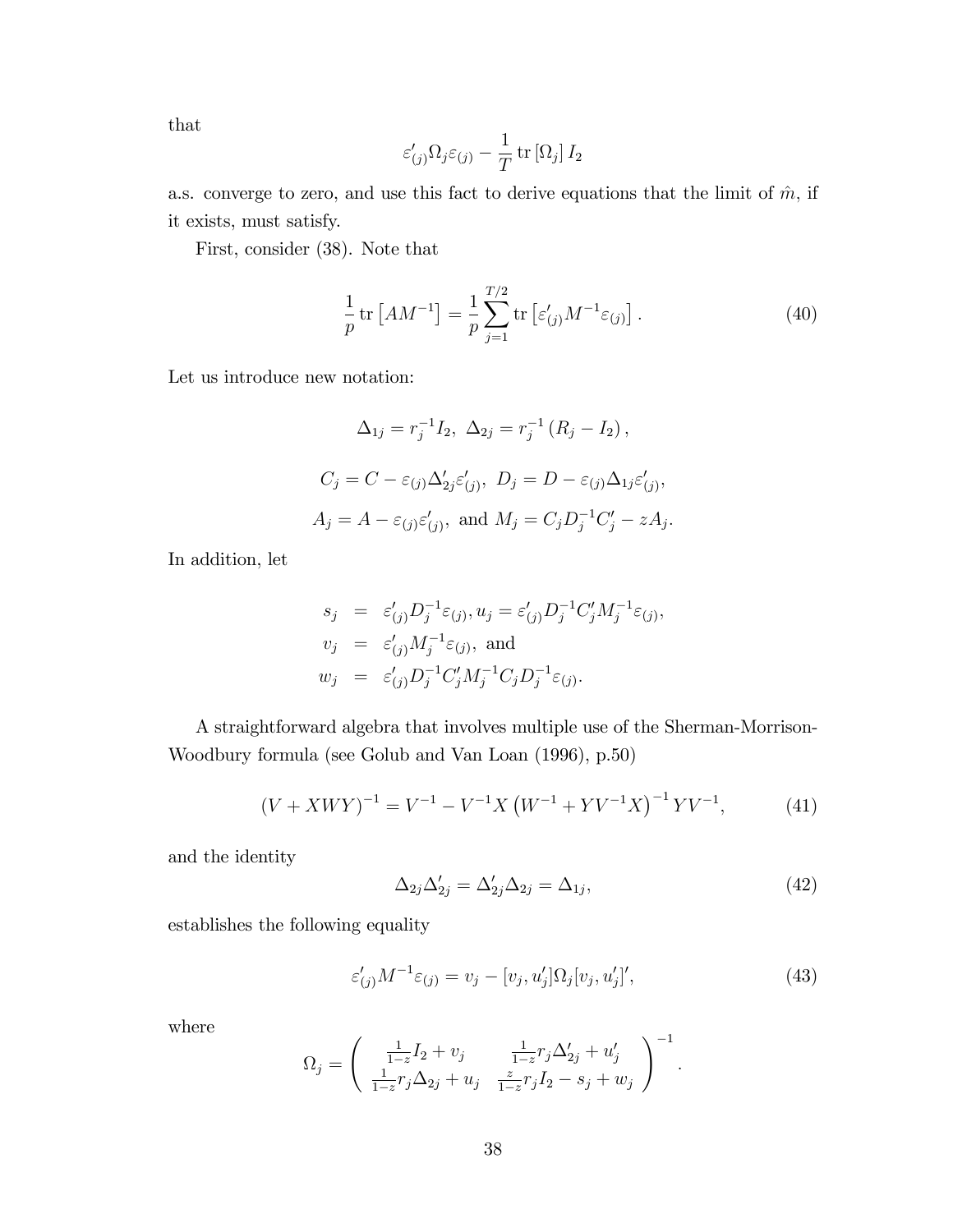A derivation of (43) can be found in the Supplementary Appendix. Let us define

$$
\hat{s} = \frac{1}{T} \text{tr} [D^{-1}], \ \hat{u} = \frac{1}{T} \text{tr} [D^{-1}C'M^{-1}],
$$
  

$$
\hat{v} = \frac{1}{T} \text{tr} [M^{-1}], \text{ and}
$$
  

$$
\hat{w} = \frac{1}{T} \text{tr} [D^{-1}C'M^{-1}CD^{-1}].
$$

We have the following lemma, where  $\|\cdot\|$  denotes the spectral norm. Its proof is given in the Supplementary Appendix.

**Lemma 13** For all  $z \in \mathbb{C}^+$ , as  $p, T \rightarrow_c \infty$ , we have

$$
\max_{j=1,\dots,T/2} \|s_j - \hat{s}I_2\| \stackrel{a.s}{\to} 0, \quad \max_{j=1,\dots,T/2} \|u_j - \hat{u}I_2\| \stackrel{a.s}{\to} 0
$$
  

$$
\max_{j=1,\dots,T/2} \|v_j - \hat{v}I_2\| \stackrel{a.s}{\to} 0, \quad \max_{j=1,\dots,T/2} \|w_j - \hat{w}I_2\| \stackrel{a.s}{\to} 0.
$$

The lemma yields an approximation to the right hand side of (43), which we use in (40) and (38) to obtain the following result.

**Proposition 14** There exists  $\zeta > 0$  such that, for any z with zero real part,  $\Re z = 0$ , and the imaginary part satisfying  $\Im z > \zeta$ , we have

$$
\hat{m} = \frac{1}{2\pi c} \int_0^{2\pi} \frac{f_1(\varphi)}{(1-z) f_1(\varphi) + f_2(\varphi)} d\varphi + o(1), \text{ where } (44)
$$

$$
f_1(\varphi) = (\hat{w} - \hat{s} - 4\sin^2 \varphi) \hat{v} - \hat{u}^2,
$$
  

$$
f_2(\varphi) = \hat{w} - \hat{s} - 4\sin^2 \varphi (1 - \hat{u} - \hat{v}),
$$

and  $o(1) \stackrel{a.s}{\rightarrow} 0$ , as  $p, T \rightarrow_c \infty$ .

**Proof of Proposition 14.** Consider a  $2 \times 2$  matrix  $\hat{S}_j$  that is obtained from  $\varepsilon'_{(j)}M^{-1}\varepsilon_{(j)}$  by replacing  $s_j, v_j, u_j$  and  $w_j$  in (43) with  $\hat{s}I_2, \hat{v}I_2, \hat{u}I_2$ , and  $\hat{w}I_2$ , respectively. We have

$$
\hat{S}_j = \hat{v}I_2 - [\hat{v}I_2, \hat{u}I_2]\hat{\Omega}_j[\hat{v}I_2, \hat{u}I_2]',
$$

where

$$
\hat{\Omega}_j = \begin{pmatrix} \frac{1}{1-z}I_2 + \hat{v}I_2 & \frac{1}{1-z}r_j\Delta'_{2j} + \hat{u}I_2\\ \frac{1}{1-z}r_j\Delta_{2j} + \hat{u}I_2 & \frac{z}{1-z}r_jI_2 + (\hat{w} - \hat{s})I_2 \end{pmatrix}^{-1}.
$$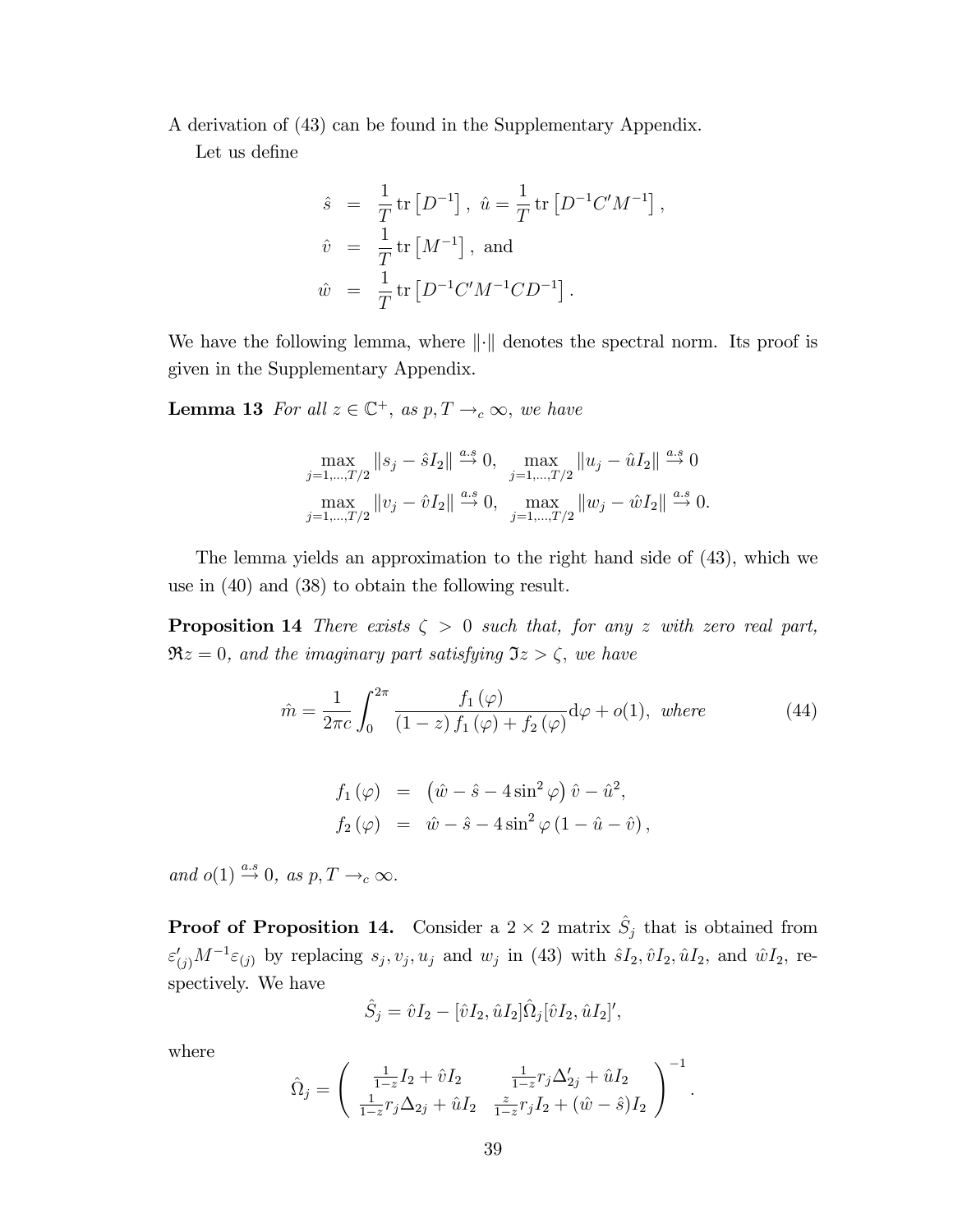A simple algebra and the identity  $\Delta_{2j} + \Delta'_{2j} = -I_2$  yield

$$
\hat{\Omega}_j = \frac{1-z}{\delta_j} \tilde{\Omega}_j, \text{ where } \tag{45}
$$

$$
\tilde{\Omega}_j = \begin{pmatrix} \frac{z}{1-z} r_j I_2 + (\hat{w} - \hat{s}) I_2 & -\frac{1}{1-z} r_j \Delta_{2j}' - \hat{u} I_2 \\ -\frac{1}{1-z} r_j \Delta_{2j} - \hat{u} I_2 & \frac{1}{1-z} I_2 + \hat{v} I_2 \end{pmatrix},
$$
\n(46)

and

$$
\delta_j = (\hat{w} - \hat{s}) (1 + \hat{v} - z\hat{v}) + r_j (\hat{u} + z\hat{v} - 1) - (1 - z) \hat{u}^2.
$$

By definition,

$$
\begin{array}{lcl} |\hat{s}| & \leq & \frac{p}{T} \left\| D^{-1} \right\|, |\hat{u}| \leq \frac{p}{T} \operatorname{tr} \left\| D^{-1} C' M^{-1} \right\|, \\[2mm] |\hat{v}| & \leq & \frac{p}{T} \left\| M^{-1} \right\|, \text{ and } |\hat{w}| \leq \frac{p}{T} \operatorname{tr} \left\| D^{-1} C' M^{-1} C D^{-1} \right\|. \end{array}
$$

In the proof of Lemma 13, we show that the norms  $||D^{-1}||$ ,  $||D^{-1}C'||$ , and  $||M^{-1}||$ almost surely remain bounded as  $p, T \rightarrow_c \infty$ . Hence,  $\hat{s}$ ,  $\hat{u}$ ,  $\hat{v}$ , and  $\hat{w}$  are also almost surely bounded. Further, by definition,

$$
r_j \Delta_{2j} = R_j - I_2
$$
 and  $r_j \Delta'_{2j} = R'_j - I_2$ ,

where  $R_j$  is an orthogonal matrix, so that  $||r_j \Delta_{2j}||$  and  $||r_j \Delta_{2j}||$  are clearly bounded uniformly in j. Therefore, the norm of matrix  $\tilde{\Omega}_j$  almost surely remains bounded as  $p, T \rightarrow_c \infty$ , uniformly in j. Regarding  $\delta_j$ , which appear in the denominator on the right hand side of (45), the Supplementary Appendix establishes the following result.

**Lemma 15** There exists  $\zeta > 0$  such that, for any z with  $\Re z = 0$  and  $\Im z > \zeta$ , almost surely,

$$
\lim \inf_{p,T \to c} \max_{j=1,...,T/2} |\delta_j| > c^2 / (1 - c^2).
$$

The above results imply that, for z with  $\Re z = 0$  and  $\Im z > \zeta$ ,  $\left\|\hat{\Omega}_j\right\|$  almost surely remains bounded as  $p, T \rightarrow_c \infty$ , uniformly in j. Therefore, by Lemma 13,

$$
\varepsilon'_{(j)}M^{-1}\varepsilon_{(j)} = \hat{S}_j + o(1),\tag{47}
$$

where  $o(1) \stackrel{a.s.}{\rightarrow} 0$  as  $p, T \rightarrow_c \infty$ , uniformly in j.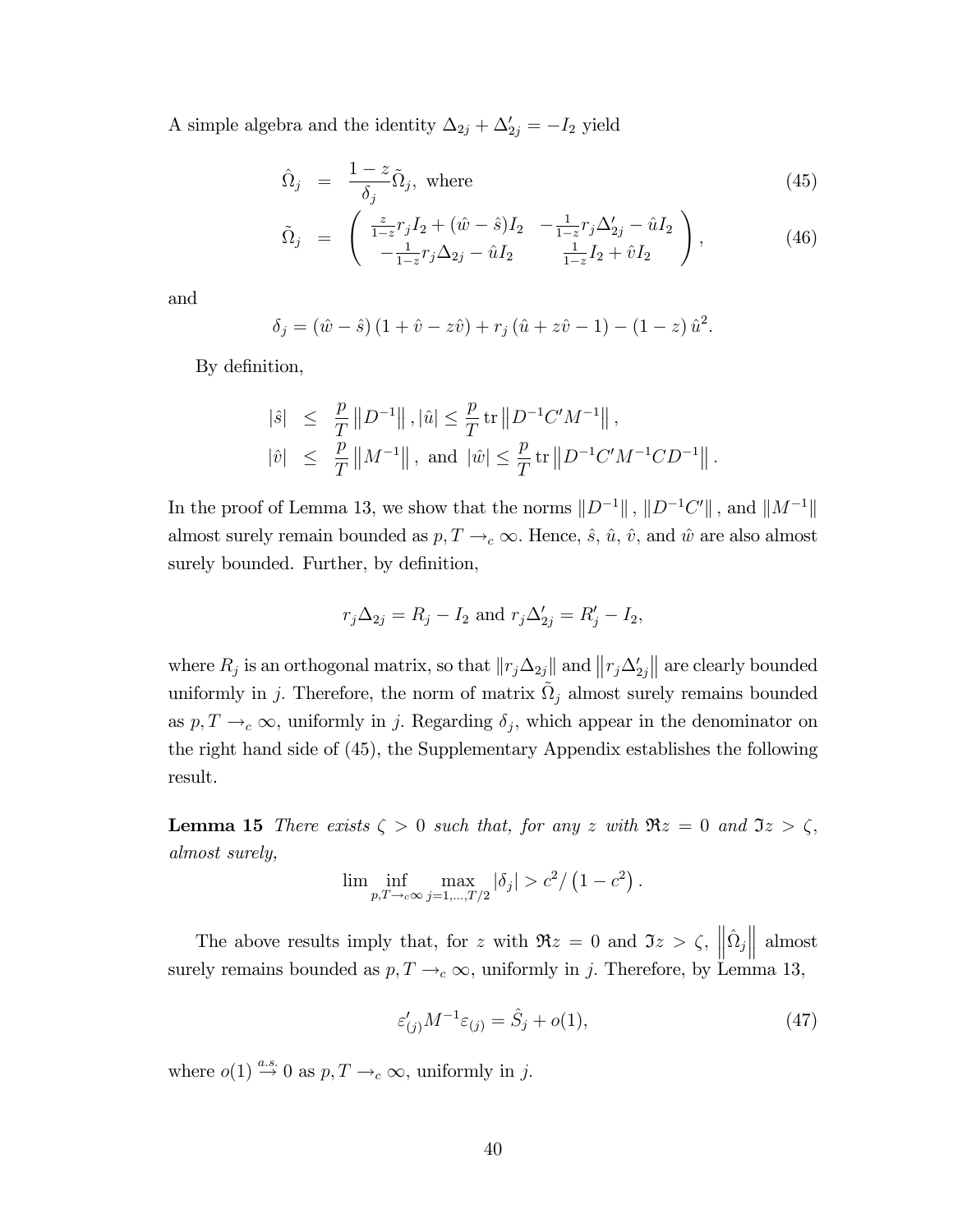A straightforward algebra reveals that

$$
\hat{S}_j = \frac{(\hat{w} - \hat{s} - r_j) \hat{v} - \hat{u}^2}{\delta_j}.
$$

Using this in equations  $(47)$  and  $(40)$ , we obtain

$$
\hat{m} = \frac{2}{p} \sum_{j=0}^{T/2-1} \frac{(\hat{w} - \hat{s} - r_{j+1}) \hat{v} - \hat{u}^2}{\delta_{j+1}} + o(1)
$$

$$
= \frac{2}{p} \sum_{j=1}^{T/2-1} \frac{f_1(j\pi/T)}{(1-z) f_1(j\pi/T) + f_2(j\pi/T)} + o(1),
$$

where, in the latter expression, the term corresponding to  $j = 0$  is included in the  $o(1)$  term to take into account the special definition of  $r_1$ .

As follows from Lemma 15 and the boundedness of  $\hat{s}$ ,  $\hat{u}$ ,  $\hat{v}$ , and  $\hat{w}$ , the derivative

$$
\frac{\mathrm{d}}{\mathrm{d}\varphi}\frac{f_1(\varphi)}{(1-z)\,f_1(\varphi)+f_2(\varphi)}
$$

almost surely remains bounded by absolute value as  $p, T \rightarrow_c \infty$ , uniformly in  $\varphi \in [0, 2\pi]$ . Therefore

$$
\frac{2}{p}\sum_{j=1}^{T/2-1}\frac{f_1(j\pi/T)}{(1-z)f_1(j\pi/T)+f_2(j\pi/T)}=\frac{2}{\pi c}\int_0^{\pi/2}\frac{f_1(\varphi)\,d\varphi}{(1-z)f_1(\varphi)+f_2(\varphi)}+o(1).
$$

The statement of Proposition 14 now follows by noting that the latter integral is one quarter of the integral over  $[0, 2\pi]$ .

A similar analysis of equation (39) gives us another proposition, describing  $\hat{m}$ as function of  $\tilde{s}, \tilde{u}, \tilde{v}$ , and  $\tilde{w}$ , where

$$
\tilde{s} = \frac{1}{T} \text{tr} [A^{-1}], \tilde{u} = \frac{1}{T} \text{tr} [A^{-1} C \tilde{M}^{-1}],
$$
  

$$
\tilde{v} = \frac{1}{T} \text{tr} [\tilde{M}^{-1}], \text{ and}
$$
  

$$
\tilde{w} = \frac{1}{T} \text{tr} [A^{-1} C \tilde{M}^{-1} C' A^{-1}].
$$

We omit the proof because it is very similar to that of Proposition 14.

**Proposition 16** There exists  $\zeta > 0$  such that, for any z with  $\Re z = 0$  and  $\Im z > \zeta$ ,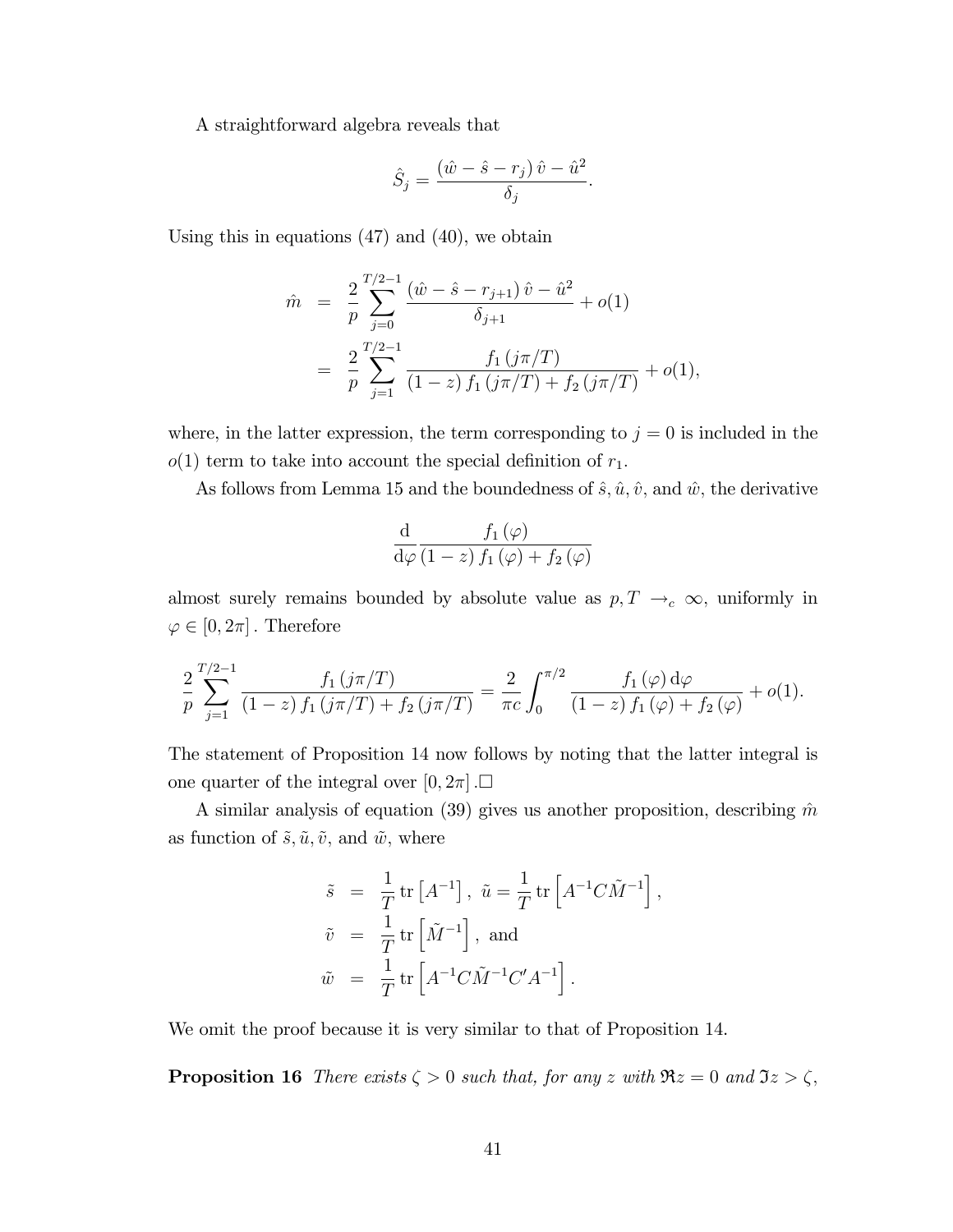we have

$$
\hat{m} = \frac{1}{2\pi c} \int_0^{2\pi} \frac{g_1}{(1-z) g_1 + g_2(\varphi)} d\varphi + o(1), \text{ where}
$$
\n(48)

$$
g_1 = (\tilde{w} - \tilde{s} - 1) \tilde{v} - \tilde{u}^2,
$$
  

$$
g_2(\varphi) = \tilde{v} - 4 \sin^2 \varphi (\tilde{s} + 1 - \tilde{u} - \tilde{w}),
$$

and  $o(1) \stackrel{a.s}{\rightarrow} 0$ , as  $p, T \rightarrow_c \infty$ .

Although we now have two asymptotic equations for  $\hat{m}$ , (44) and (48), they contain many unknowns:  $\hat{s}, \hat{u}, \hat{v}, \hat{w}$ , and the corresponding variables with tildes. The following result establishes simple relationships between the unknowns with hats and tildes.

Lemma 17 We have the following three identities

$$
\hat{u} = \tilde{u}, \ z\tilde{v} + \hat{s} = \hat{w}, \ and \ z\hat{v} + \tilde{s} = \tilde{w}.
$$
\n
$$
(49)
$$

**Proof of Lemma 17.** The identity  $\hat{u} = \tilde{u}$  is established by the following sequence of equalities

$$
T\hat{u} = \text{tr } D^{-1}C'M^{-1} = \text{tr } D^{-1}C' (CD^{-1}C' - zA)^{-1}
$$
  
=  $\text{tr} (C - zA (C')^{-1} D)^{-1} = \text{tr} (C' - zD (C)^{-1} A)^{-1}$   
=  $\text{tr } A^{-1}C (C'A^{-1}C - zD)^{-1} = \text{tr } A^{-1}C\tilde{M}^{-1} = T\tilde{u}.$ 

The relationship  $z\tilde{v} + \hat{s} = \hat{w}$  is obtained as follows

$$
T(z\tilde{v} + \hat{s}) = \text{tr } D^{-1} \left( zI_p \left( C'A^{-1}CD^{-1} - zI_p \right)^{-1} + I_p \right)
$$
  
=  $\text{tr } D^{-1} \left( -I_p + C'A^{-1}CD^{-1} \left( C'A^{-1}CD^{-1} - zI_p \right)^{-1} + I_p \right)$   
=  $\text{tr } D^{-1} \left( I_p - DC^{-1}A \left( C' \right)^{-1} z \right)^{-1}$   
=  $\text{tr } D^{-1}C' \left( CD^{-1}C' - Az \right)^{-1}CD^{-1} = T\hat{w}.$ 

The identity  $z\hat{v} + \tilde{s} = \tilde{w}$  is obtained similarly to  $z\tilde{v} + \hat{s} = \hat{w}$  by interchanging the roles of  $D, C$  and  $A, C'$ .

The identities (49) imply the following equality

$$
(1-z) f_1(\varphi) + f_2(\varphi) = (1-z) g_1 + g_2(\varphi).
$$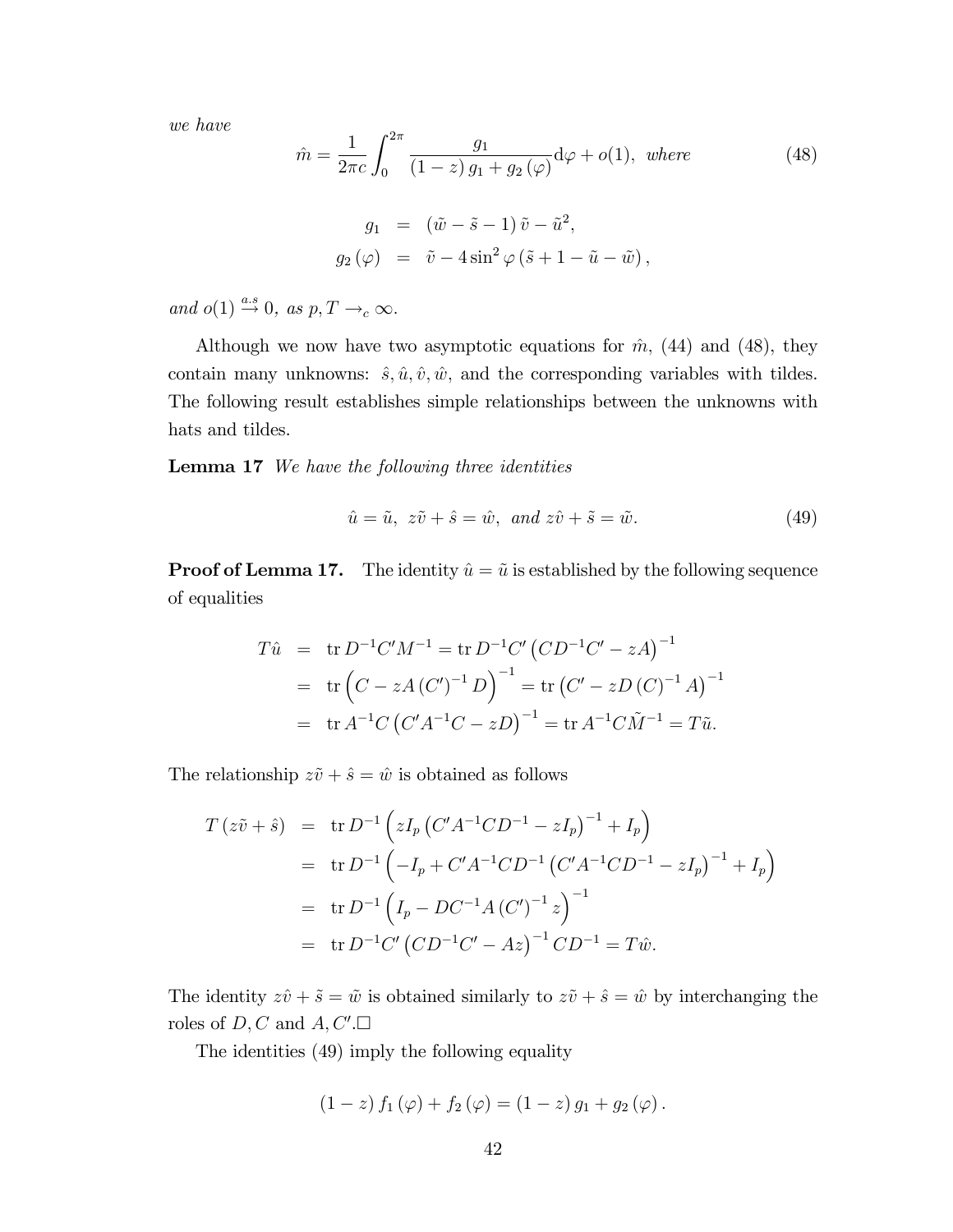We denote the reciprocal of the common value of the right and left hand sides of this equality as  $\hat{h} (z, \varphi)$ . A direct calculation shows that

$$
\hat{h}(z,\varphi) = ((1-z)(z\tilde{v}\tilde{v} - \hat{u}^2) + z\tilde{v} + 4\sin^2\varphi(z\hat{v} + \hat{u} - 1))^{-1},
$$
(50)

and the asymptotic relationships (44) and (48) can be written in the following form

$$
\begin{cases}\n\hat{m} = \frac{1}{2\pi c} \int_0^{2\pi} \hat{h}(z,\varphi) \left( \left( z\tilde{v} - 4\sin^2 \varphi \right) \hat{v} - \hat{u}^2 \right) d\varphi + o(1) \\
\hat{m} = \frac{1}{2\pi c} \int_0^{2\pi} \hat{h}(z,\varphi) \left( \left( z\hat{v} - 1 \right) \tilde{v} - \hat{u}^2 \right) d\varphi + o(1)\n\end{cases} \tag{51}
$$

This can be viewed as an asymptotic system of two equations with four unknowns:  $\hat{m}, \tilde{v}, \hat{v}$ , and  $\hat{u}$ . We shall now complete the system by establishing the other two asymptotic relationships connecting these unknowns.

Multiplying both sides of the identity

$$
MA^{-1} = CD^{-1}C'A^{-1} - zI_p \tag{52}
$$

by  $AM^{-1}$ , taking trace, dividing by p, and rearranging terms, we obtain

$$
1 + z\hat{m} = \frac{1}{p} \text{tr} \left[ CD^{-1}C'M^{-1} \right]. \tag{53}
$$

Next, we analyze  $(53)$  similarly to the above analysis of  $(38)$ . That is, first, we note that

$$
\frac{1}{p} \operatorname{tr} \left[ CD^{-1} C' M^{-1} \right] = \frac{1}{p} \sum_{j=1}^{T/2} \operatorname{tr} \left[ \Delta'_{2j} \varepsilon'_{(j)} D^{-1} C' M^{-1} \varepsilon_{(j)} \right]. \tag{54}
$$

Then elementary algebra, based on the Sherman-Morrison-Woodbury formula (41), yields

$$
\varepsilon'_{(j)} D^{-1} C' M^{-1} \varepsilon_{(j)} = r_j (r_j I_2 + s_j)^{-1} s_j \Delta_{2j} \left( v_j - [v_j, u'_j] \Omega_j [v_j, u'_j]'\right) (55) + r_j (r_j I_2 + s_j)^{-1} \left( u_j - [u_j, w_j] \Omega_j [v_j, u'_j]'\right).
$$

Multiplying both sides of (55) by  $\Delta'_{2j}$  and replacing  $s_j, u_j, v_j$ , and  $w_j$  by  $\hat{s}I_2$ ,  $\hat{u}I_2$ ,  $\hat{v}I_2$ , and  $\hat{w}I_2$ , respectively, yields an asymptotic approximation to  $\Delta'_{2j} \varepsilon'_{(j)}D^{-1}C'M^{-1}\varepsilon_{(j)}$ , which can be used in (54) and (53) to produce the following result. Its proof, as well as the proof of (55), are given in the Supplementary Appendix.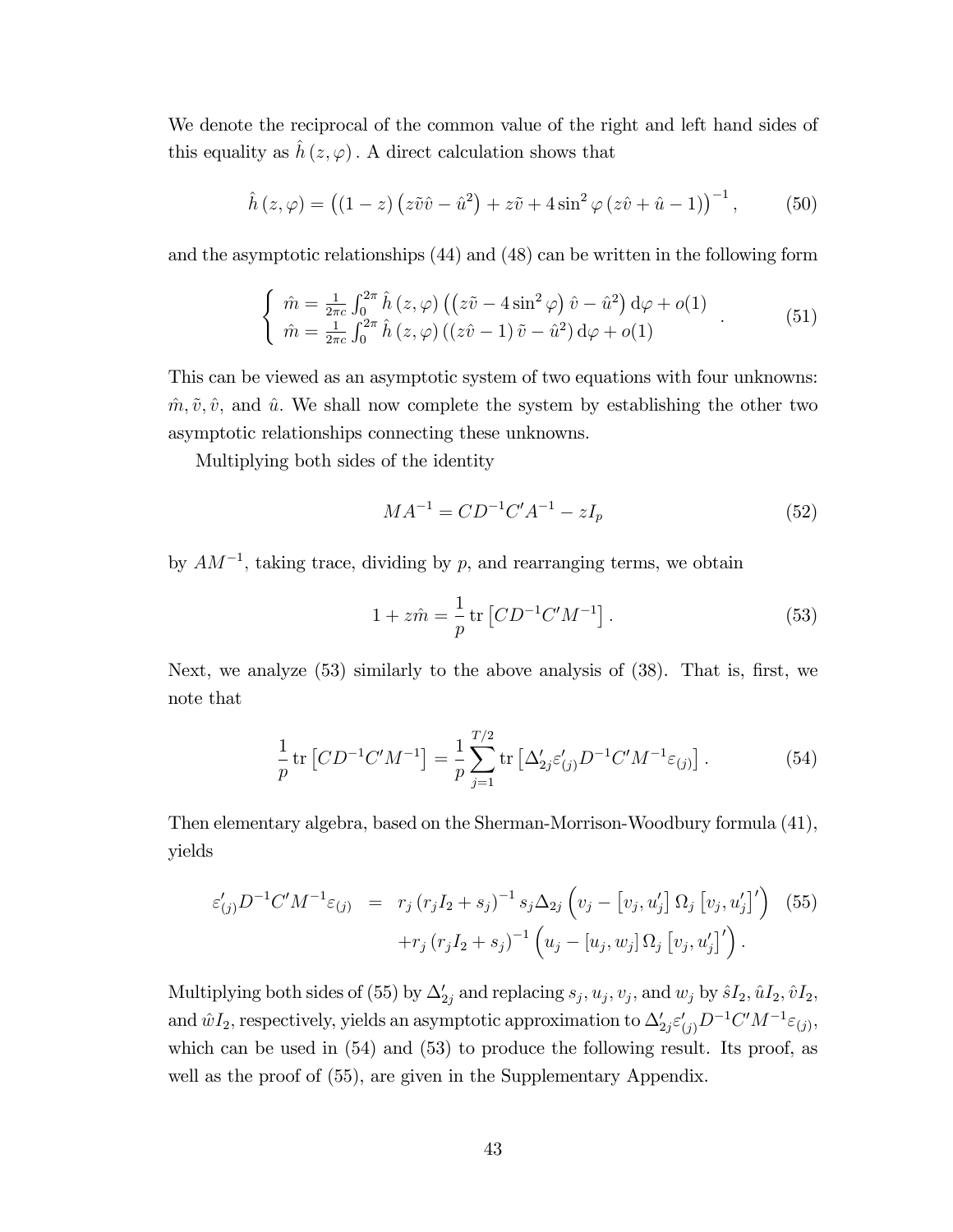**Proposition 18** There exists  $\zeta > 0$  such that, for any z with  $\Re z = 0$  and  $\Im z > \zeta$ , we have

$$
1 + z\hat{m} = \frac{1}{2\pi c} \int_0^{2\pi} \hat{h}(z,\varphi) \left(2\hat{u}\sin^2\varphi + z\tilde{v}\hat{v} - \hat{u}^2\right) d\varphi + o(1), \text{ where } (56)
$$

 $o(1) \stackrel{a.s}{\rightarrow} 0$ , as  $p, T \rightarrow_c \infty$ .

One might think that the remaining asymptotic relationship can be obtained by using the identity

$$
\tilde{M}D^{-1} = C' A^{-1} C D^{-1} - z I_p,\tag{57}
$$

which parallels  $(52)$ . Unfortunately, following this idea delivers a relationship equivalent to (56). Therefore, instead of using (57), we consider the identity

$$
\frac{1}{p}\operatorname{tr}\left[C'M^{-1}\right] = \frac{1}{p}\operatorname{tr}\left[DD^{-1}C'M^{-1}\right],\tag{58}
$$

which yields

$$
\frac{1}{p} \sum_{j=1}^{T/2} \text{tr} \left[ \Delta_{2j} \varepsilon'_{(j)} M^{-1} \varepsilon_{(j)} \right] = \frac{1}{p} \sum_{j=1}^{T/2} \text{tr} \left[ \Delta_{1j} \varepsilon'_{(j)} D^{-1} C' M^{-1} \varepsilon_{(j)} \right]. \tag{59}
$$

Then, we proceed as in the above analysis of (54) and (40) to obtain the remaining asymptotic relationship. The proof of the following proposition is given in the Supplementary Appendix.

**Proposition 19** There exists  $\zeta > 0$  such that, for any z with  $\Re z = 0$  and  $\Im z > \zeta$ , we have

$$
0 = \frac{1}{2\pi c} \int_0^{2\pi} \hat{h}(z,\varphi) \left(4\hat{v}\sin^2\varphi + 2\hat{u}\right) d\varphi + o(1), \text{ where } (60)
$$

 $o(1) \stackrel{a.s}{\rightarrow} 0$ , as  $p, T \rightarrow_c \infty$ .

Summing up the results in Propositions 14, 16, 18, and 19, the unknowns  $\hat{m}, \hat{v}, \tilde{v}$ , and  $\hat{u}$  must satisfy the following system of asymptotic equations

$$
\begin{cases}\n\hat{m} = \frac{1}{2\pi c} \int_0^{2\pi} \hat{h}(z,\varphi) \left( \left( z\tilde{v} - 4\sin^2 \varphi \right) \hat{v} - \hat{u}^2 \right) d\varphi + o(1) \\
\hat{m} = \frac{1}{2\pi c} \int_0^{2\pi} \hat{h}(z,\varphi) \left( \left( z\hat{v} - 1 \right) \tilde{v} - \hat{u}^2 \right) d\varphi + o(1) \\
1 + z\hat{m} = \frac{1}{2\pi c} \int_0^{2\pi} \hat{h}(z,\varphi) \left( 2\hat{u}\sin^2 \varphi + z\tilde{v}\hat{v} - \hat{u}^2 \right) d\varphi + o(1) \\
0 = \frac{1}{2\pi c} \int_0^{2\pi} \hat{h}(z,\varphi) \left( 4\hat{v}\sin^2 \varphi + 2\hat{u} \right) d\varphi + o(1)\n\end{cases} (61)
$$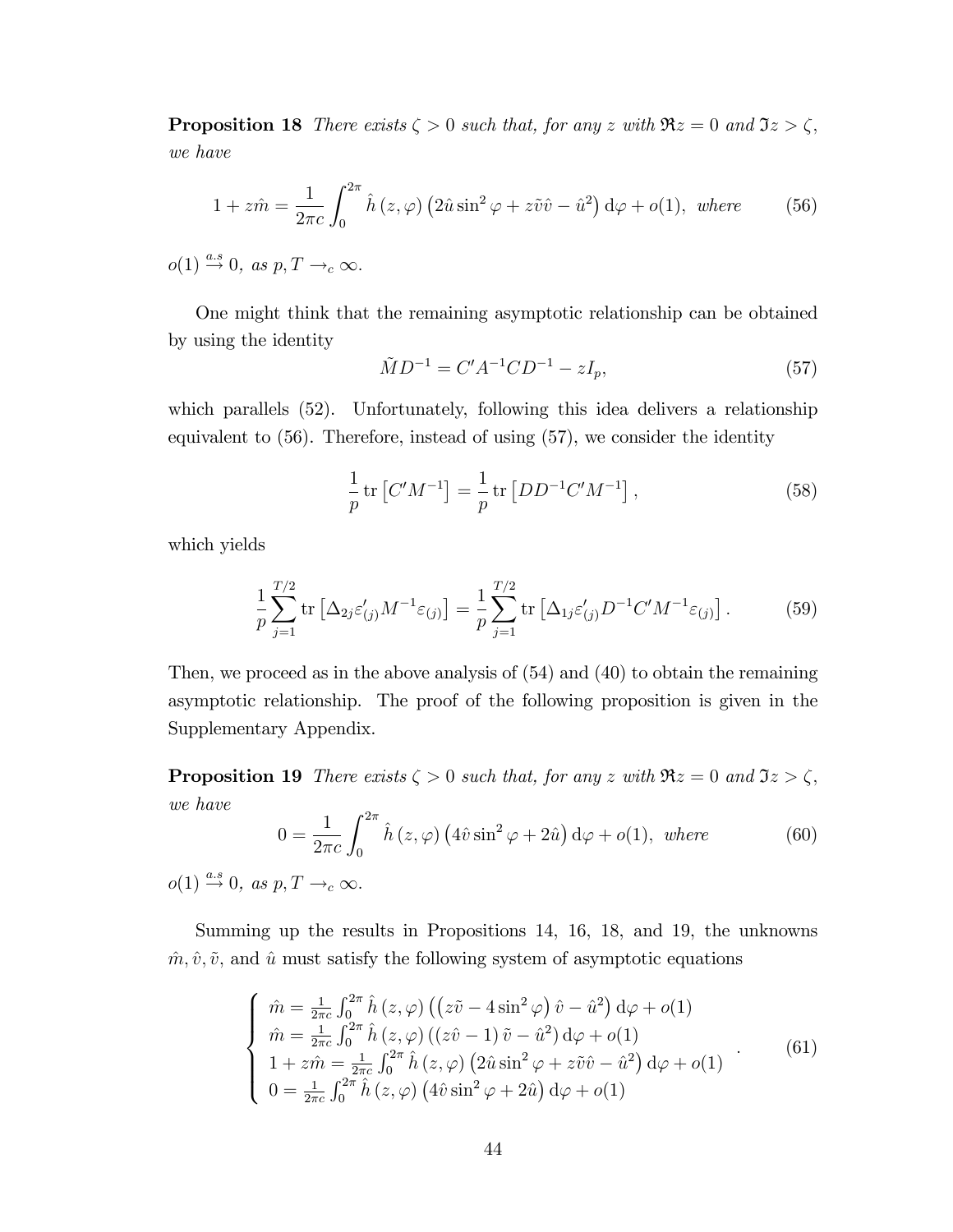#### 6.1.4 Solving the system

Recall that the unknowns  $\hat{m}, \hat{v}, \tilde{v}$ , and  $\hat{u}$  in the asymptotic relationships (61) depend on p, T. The definition (36) of  $\hat{m}$  implies that  $|\hat{m}|$  is bounded by  $(\Im z)^{-1}$ . Further, as shown in the proof of Proposition 14,  $\hat{u}$  and  $\hat{v}$  are a.s. bounded by absolute value, and it can be similarly shown that  $\tilde{v}$  is a.s. bounded by absolute value. Therefore, there exist a subsequence of p, T along which  $\hat{m}, \hat{v}, \tilde{v}$ , and  $\hat{u}$  a.s. converge to some limits  $m, v, y$ , and  $u$ .

These limits must satisfy a non-asymptotic system of equations

$$
\begin{cases}\n m = \frac{1}{2\pi c} \int_0^{2\pi} h(z, \varphi) \left( (zy - 4\sin^2 \varphi) v - u^2 \right) d\varphi \\
 m = \frac{1}{2\pi c} \int_0^{2\pi} h(z, \varphi) \left( (zv - 1) y - u^2 \right) d\varphi \\
 1 + zm = \frac{1}{2\pi c} \int_0^{2\pi} h(z, \varphi) \left( 2u \sin^2 \varphi + zvy - u^2 \right) d\varphi \\
 0 = \frac{1}{2\pi c} \int_0^{2\pi} h(z, \varphi) \left( 2v \sin^2 \varphi + u \right) d\varphi\n\end{cases}
$$
\n(62)

where

$$
h(z, \varphi) = [(1-z) (zvy - u^{2}) + zy + 4\sin^{2}\varphi (zv + u - 1)]^{-1}.
$$

Let us consider, until further notice, only such z that have zero real part,  $\Re z = 0$ , and the imaginary part satisfying  $\mathfrak{I}z > \zeta$ , for some  $\zeta > 0$ . Let us solve system  $(62)$  for m. Adding two times the last equation to the first one, and subtracting the second equation we obtain

$$
0 = \frac{1}{2\pi c} \int_0^{2\pi} h(z, \varphi) (y + 2u) d\varphi.
$$
 (63)

Note that  $\int_0^{2\pi} h(z,\varphi) d\varphi \neq 0$ . Otherwise, from the second equation of (62), we have  $m = 0$ , which cannot be true because  $\hat{m}$  is the Stieltjes transform of the empirical distribution of the squared canonical correlations, all of which lie between zero and one. Indeed, clearly, for any  $0\leq \lambda \leq 1$  and  $z$  with  $\Re z=0,$ 

$$
\Im\left(\frac{1}{\lambda-z}\right)=\frac{\Im z}{\lambda^2+\left(\Im z\right)^2}\geq \frac{\Im z}{1+\left(\Im z\right)^2}.
$$

Therefore,  $\Im \hat{m} \geq \Im z / (1 + (\Im z)^2)$ , and  $\hat{m}$  cannot converge to  $m = 0$ . Since  $\int_0^{2\pi} h(z, \varphi) d\varphi \neq 0$ , (63) yields

$$
y + 2u = 0 \tag{64}
$$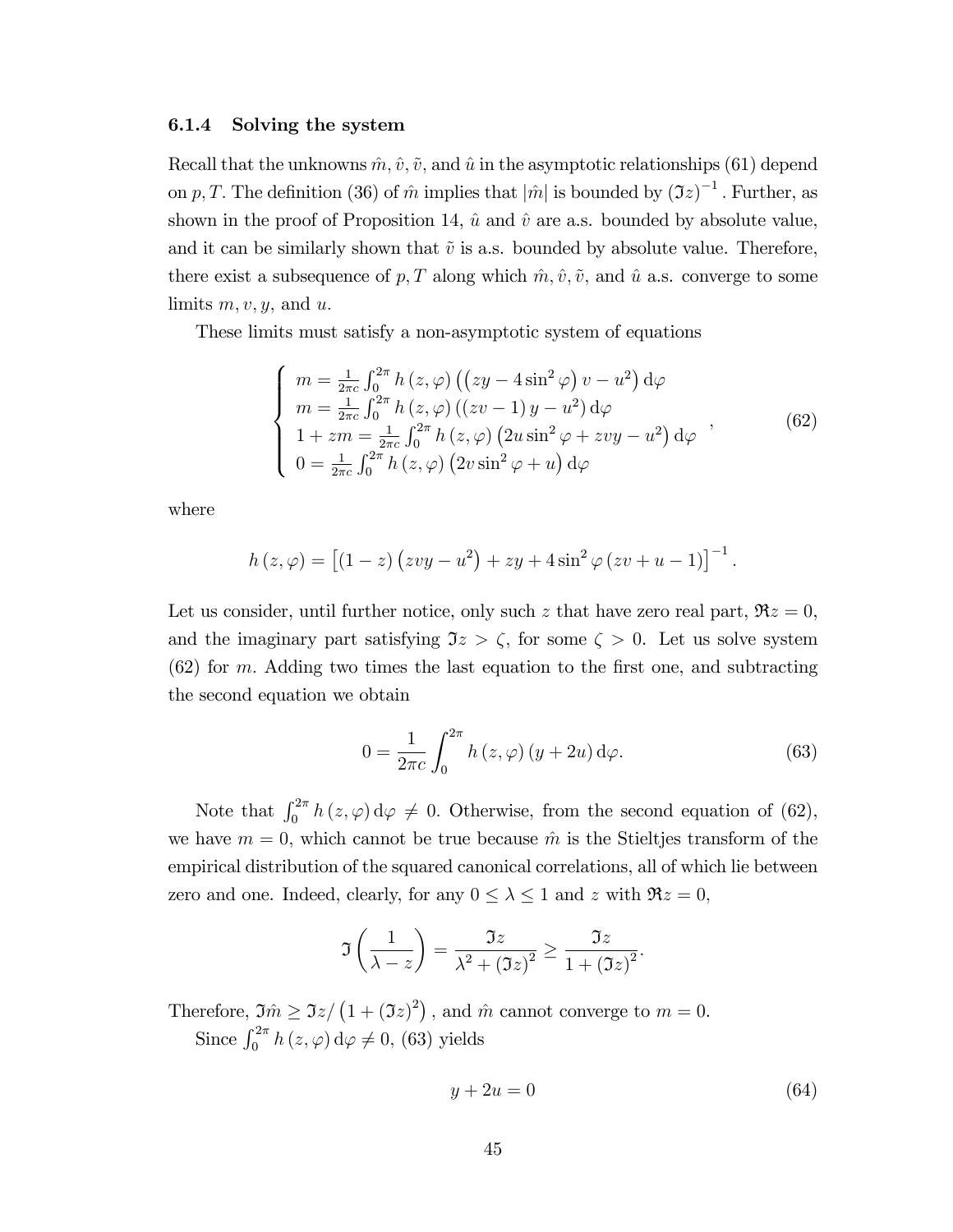with  $y \neq 0$  and  $u \neq 0$  (if one of them equals zero, the other equals zero too, and  $m = 0$  by the second equation of (62), which is impossible). Since  $u \neq 0$ , the last equation implies that  $v \neq 0$  as well.

Further, subtracting from the third equation the sum of z times the second and  $u/v$  times the last equation, and using (64), we obtain

$$
1 = \frac{1}{2\pi c} \int_0^{2\pi} h(z, \varphi) \frac{u}{v} (2zv + u) (zv - v - 1) d\varphi.
$$
 (65)

This equation, together with the second equation of (62) yield

$$
m = \frac{v(2zv + u - 2)}{(1 + v - zv)(2zv + u)}.
$$
\n(66)

Next, for the integrand in the last equation of (62), we have

$$
h(z, \varphi) (2v \sin^2 \varphi + u) = \frac{1}{2} \frac{v}{zv + u - 1}
$$
  
+
$$
h(z, \varphi) \frac{u}{2} \left( \frac{(1 - z) v (2zv + u) + 2 (2zv + u - 1)}{zv + u - 1} \right).
$$
 (67)

This assumes that

$$
zv + u - 1 \neq 0. \tag{68}
$$

If not, then

$$
h(z, \varphi) = \left[ (1-z) (zvy - u^2) + zy \right]^{-1}
$$

would not depend on  $\varphi$  and the last equation of (62) would imply that  $u +$  $v = 0$ . The latter equation and the equality  $zv + u - 1 = 0$  would yield  $v =$  $-(1-z)^{-1}$ , which when combined with the second equation of (62) would give us  $m = -c^{-1}(1-z)^{-1}$ , which cannot be true because m, being a limit of  $\hat{m}$ , must satisfy  $\mathfrak{I}m \geq 0$  for  $\mathfrak{I}z > 0$ .

Equations  $(65)$ ,  $(67)$ , and the last equation of  $(62)$  imply that

$$
u = \frac{2c}{2c - 1 - (1 - z)v(1 - c)} - 2zv.
$$
 (69)

Combining this with (66) yields

$$
m = v \frac{1 - c}{c}.\tag{70}
$$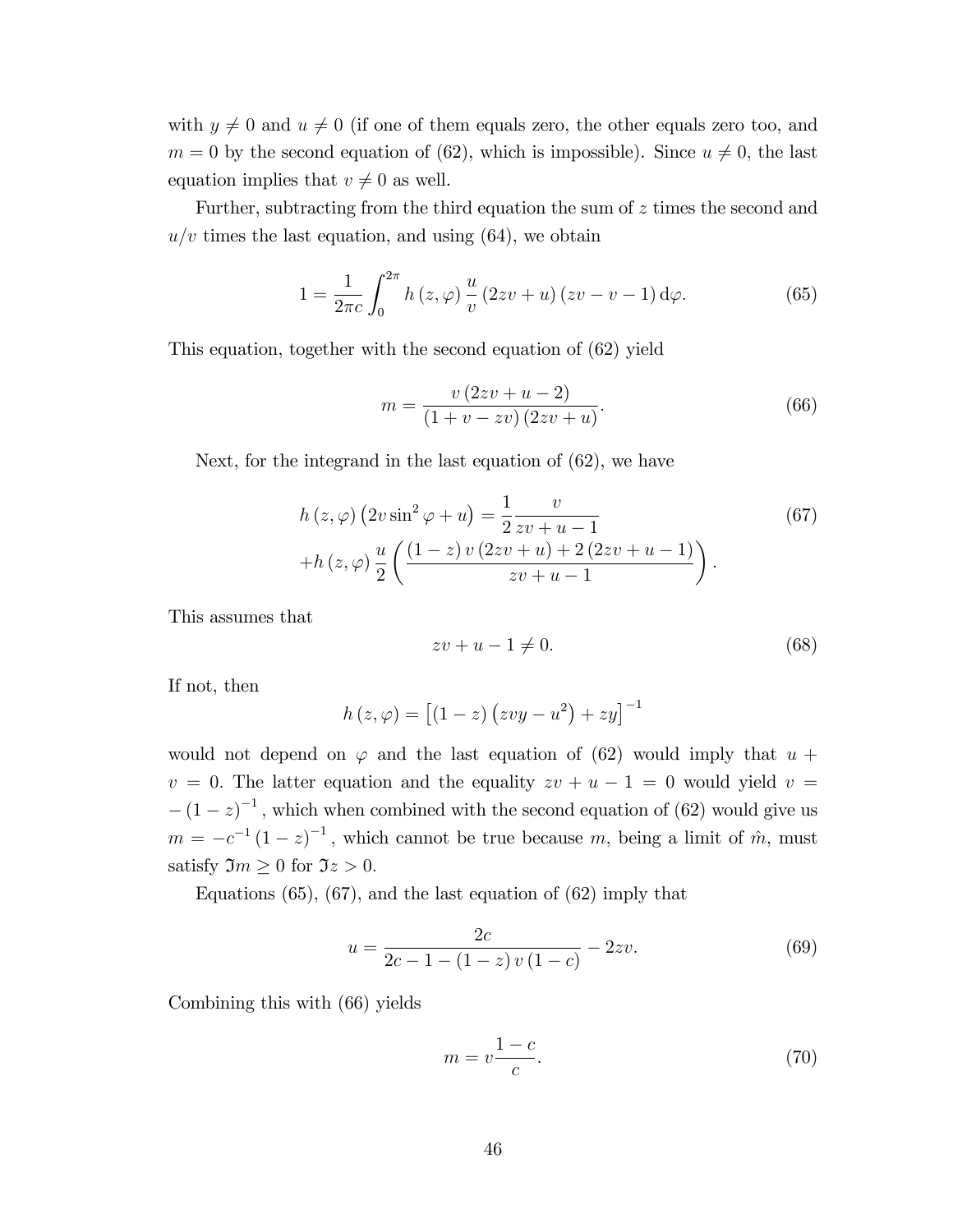Finally, elementary calculations given in the Supplementary Appendix show that

$$
\left(\frac{1}{2\pi} \int_0^{2\pi} \frac{1}{x + 2\sin^2 \varphi} d\varphi\right)^2 = \frac{1}{x(x+2)},
$$
\n(71)

where  $x \in \mathbb{C} \setminus [-2, 0]$ . Using (71), (65), and the definition of  $h(z, \varphi)$ , we obtain the following relationship

$$
\left(\frac{2cv\left(zv+u-1\right)}{u\left(2zv+u\right)\left(zv-v-1\right)}\right)^{2}\n= \frac{4\left(zv+u-1\right)^{2}}{u\left(\left(1-z\right)\left(-2zv-u\right)-2z\right)\left(-u+uz+2\right)\left(u+2vz-2\right)},
$$
\n(72)

that holds as long as

$$
\frac{u((1-z)(-2zv-u)-2z)}{2(zv+u-1)} \in \mathbb{C} \setminus [-2,0].
$$

The latter inclusion holds because otherwise  $h(z, \varphi)$  is not a bounded function of  $\varphi$ , which would contradict Lemma 15.

Using  $(69)$  in  $(72)$ , and simplifying, we find that there exist only three possibilities. Either

$$
v = -\frac{1}{1-z},\tag{73}
$$

or

$$
1 - (c + cz - 1)v + z(1 - z)(1 - c)v^{2} = 0,
$$
\n(74)

or

$$
\frac{c}{1-c} - (c + cz - z)v + z(1 - z)(1 - c)v^{2} = 0.
$$
 (75)

Equation (73) cannot hold because otherwise, (70) would imply that  $\Im m < 0$ , which is impossible as argued above. Equation (74) taken together with (69) implies that

$$
u + zv - 1 = 0,
$$

which was ruled out above. This leaves us with  $(75)$ , so that, using  $(70)$ , we get

$$
m = \frac{- (z - c - cz) \pm \sqrt{(z - c - cz)^2 - 4c(1 - z)z}}{2z(1 - z)c}.
$$
 (76)

For  $z \in \mathbb{C}^+$  with  $\Re z = 0$ , the imaginary part of the right hand side of (76) is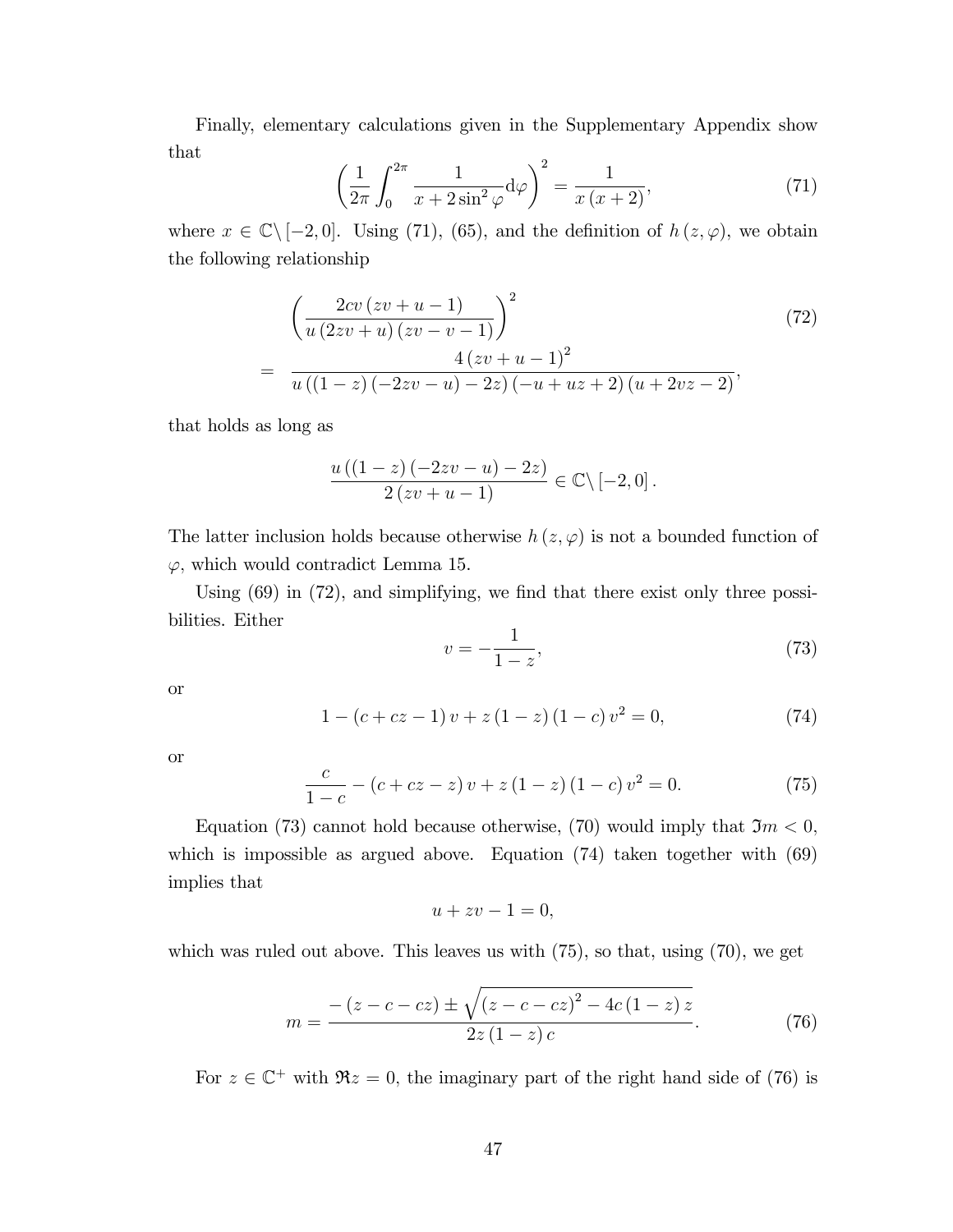negative when  $\left\langle -\right\rangle$  is used in front of the square root. Here we choose the branch of the square root, with the cut along the positive real semi-axis, which has positive imaginary part. Since  $\mathfrak{I}m$  cannot be negative, we conclude that

$$
m = \frac{- (z - c - cz) + \sqrt{(z - c - cz)^2 - 4c(1 - z)z}}{2z(1 - z)c}.
$$
 (77)

But the right hand side of the above equality is the value of the limit of the Stieltjes transforms of the eigenvalues of the multivariate beta matrix  $B_p (p,(T-p)/2)$  as  $p, T \rightarrow_c \infty$ . This can be verified directly by using the formula for such a limit, given for example in Theorem 1.6 of Bai, Hu, Pan and Zhou (2015). As follows from Wachter (1980), the weak limit of the empirical distribution of the eigenvalues of the multivariate beta matrix  $B_p(p,(T-p)/2)$  as  $p,T \to_c \infty$  equals  $W(\lambda; c/(1 + c), 2c/(1 + c)).$ 

Equation (77) shows that, for z with  $\Re z = 0$  and  $\Im z > \zeta$ , any converging subsequence of  $\hat{m}$  converges to the same limit. Hence,  $\hat{m}$  a.s. converges for all z with  $\Re z = 0$  and  $\Im z > \zeta$ . Note that  $\hat{m}$  is a sequence of bounded analytic functions in the domain  $\{z : \Im z > \delta\}$ , where  $\delta$  is an arbitrary positive number. Therefore, by Vitaly's convergence theorem (see Titchmarsh (1939), p.168)  $\hat{m}$  a.s. converges to m, described by (77), for any  $z \in \mathbb{C}^+$ . The almost sure convergence of  $\hat{F}_{p,T} (\lambda)$ (and thus, also of  $F_{p,T}(\lambda)$ ) to the Wachter distribution follows from the Continuity Theorem for the Stieltjes transforms (see, for example, Corollary 1 in Geronimo and Hill (2003)).

## 6.2 Proof of Theorem 6

First, let us show that the weak limit  $F_0(\lambda)$  of  $F_\gamma(\lambda)$  as  $\gamma \to 0$  exists and equals the continuous part of the Marchenko-Pastur distribution with density  $(21)$ . By definition and Theorem 1,  $F_{\gamma}(\lambda)$  is the (scaled) Wachter d.f.  $W(\gamma\lambda;\gamma/(1+\gamma),2\gamma/(1+\gamma))$ . Therefore, by (9) and (10), the density,  $f_{\gamma}(\lambda)$ , and the boundaries of the support,  $\left[\hat{b}_-,\hat{b}_+\right]$ , of the distribution  $F_\gamma$  equal

$$
f_{\gamma}(\lambda) = \frac{1 + \gamma}{2\pi} \frac{\sqrt{(\hat{b}_{+} - \lambda) (\lambda - \hat{b}_{-})}}{\lambda (1 - \gamma \lambda)}, \text{ and}
$$

$$
\hat{b}_{\pm} = (\sqrt{2} \mp \sqrt{1 - \gamma})^{-2}.
$$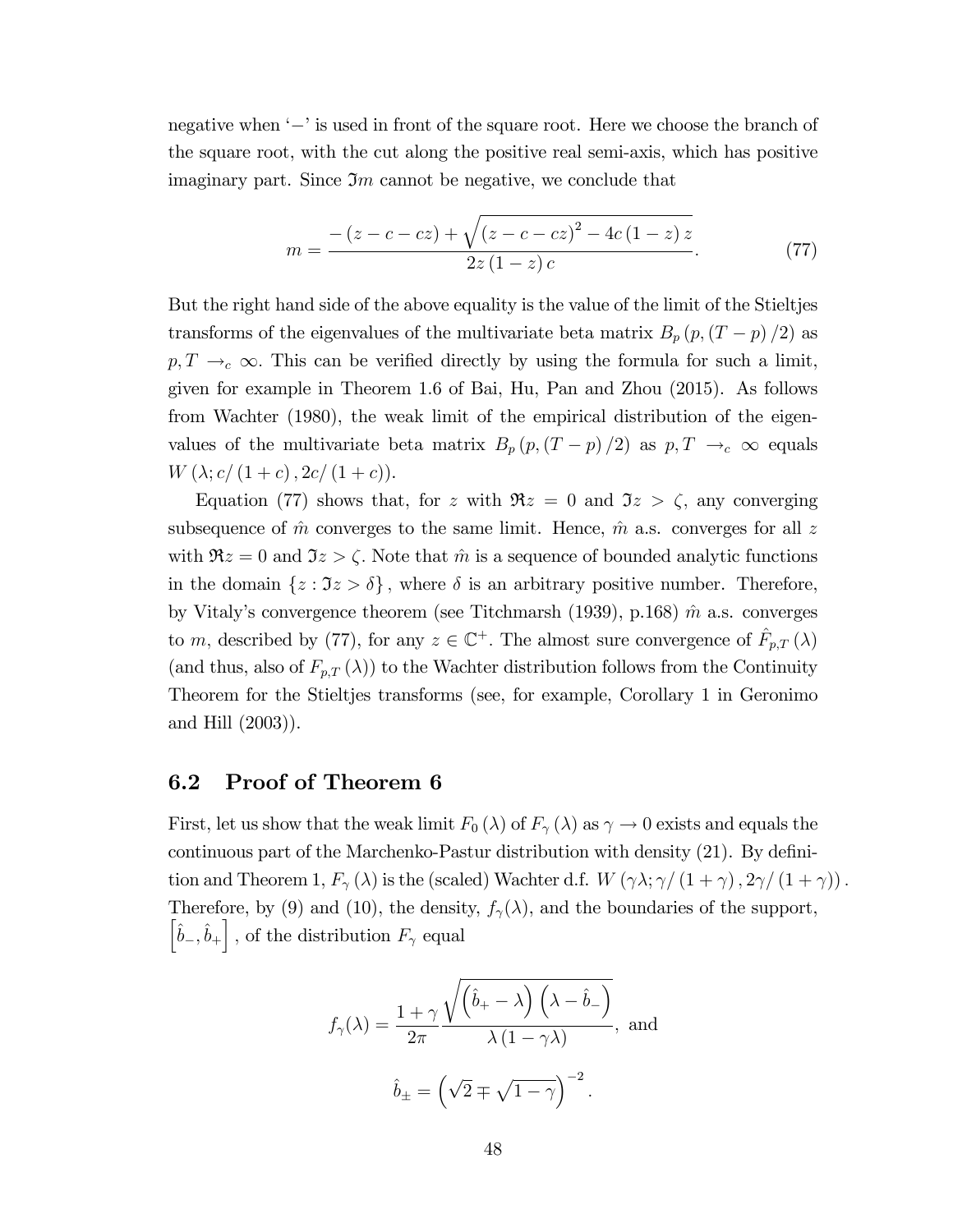As  $\gamma \to 0$ ,  $\hat{b}_{\pm} \to a_{\pm}$ , where  $a_{\pm} = (1 \pm \sqrt{2})^2$  as in (20), and  $f_{\gamma}(\lambda)$  converges to the density given by (21). This implies the weak convergence of  $F_{\gamma}(\lambda)$  to  $F_0(\lambda)$ with  $F_0$  supported on  $[a_-, a_+]$  and having density (21).

To establish the theorem, it remains to show that, as  $p \to \infty$ ,  $F_{p,\infty}(\lambda)$  weakly converges to  $F_0(\lambda)$ , in probability. Recall that the weak convergence is metrized by the Lévy distance  $\mathcal{L}(\cdot, \cdot)$ . We need to show that for any  $\delta > 0$ , there exists  $p_0$ such that (s.t.) for all  $p > p_0$ ,

$$
\Pr\left(\mathcal{L}\left(F_0, F_{p,\infty}\right) < \delta\right) > 1 - \delta. \tag{78}
$$

Let  $\gamma > 0$  be so small that

$$
\mathcal{L}\left(F_{0}, F_{\gamma}\right) < \delta/4. \tag{79}
$$

For any p, let  $T_{\gamma}$  be the smallest even integer satisfying  $p/T_{\gamma} \leq \gamma$ . That is,

$$
T_{\gamma} = \min_{T \in 2\mathbb{Z}} \left\{ T : p/T \leq \gamma \right\}.
$$

For any  $T_{\infty} > T_{\gamma}$ , by the triangle inequality, we have

$$
\mathcal{L}(F_0, F_{p,\infty}) \le \mathcal{L}(F_0, F_{\gamma}) + \mathcal{L}(F_{\gamma}, F_{p,T_{\gamma}}) + \mathcal{L}(F_{p,T_{\gamma}}, F_{p,T_{\infty}}) + \mathcal{L}(F_{p,T_{\infty}}, F_{p,\infty}), (80)
$$

where  $F_{p,T_{\gamma}}$  and  $F_{p,T_{\infty}}$  denote the empirical distributions of eigenvalues of

$$
\frac{T}{p}CD^{-1}C'A^{-1},
$$
\n(81)

with  $T = T_{\gamma}$  and  $T = T_{\infty}$ , respectively.

By Theorem 1,  $\mathcal{L}(F_\gamma, F_{p,T_\gamma})$  a.s. converges to zero as  $p \to \infty$ . Therefore, for all sufficiently large  $p$ , we have

$$
\Pr\left(\mathcal{L}\left(F_{\gamma}, F_{p, T_{\gamma}}\right) < \delta/4\right) > 1 - \delta/4. \tag{82}
$$

Further, as shown by Johansen (1988, 1991), for any p, as  $T_{\infty} \to \infty$ , the eigenvalues of (81) with  $T = T_{\infty}$  jointly converge in distribution to those of

$$
\frac{1}{p} \int_0^1 (dB) B' \left( \int_0^1 BB' du \right)^{-1} \int_0^1 B (dB)'.
$$
 (83)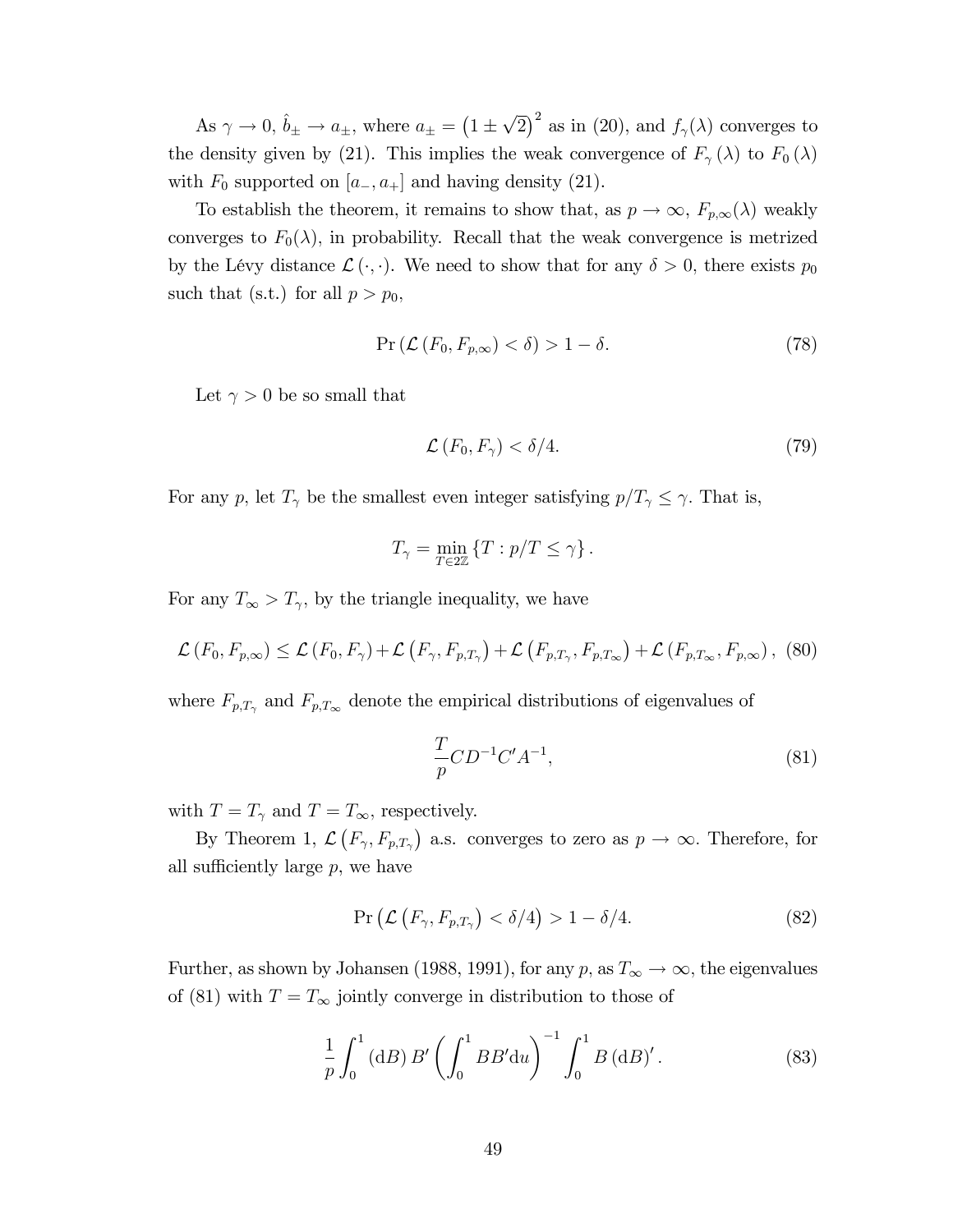Therefore, for any p and all sufficiently large  $T_{\infty}$ , we have

$$
\Pr\left(\mathcal{L}\left(F_{p,T_{\infty}}, F_{p,\infty}\right) < \delta/4\right) > 1 - \delta/4. \tag{84}
$$

Let us denote the sum of  $\mathcal{L}(F_0, F_\gamma)$ ,  $\mathcal{L}(F_\gamma, F_{p,T_\gamma})$ , and  $\mathcal{L}(F_{p,T_\infty}, F_{p,\infty})$  as  $\mathcal{L}_{\gamma,p,T_\infty}$ . By (80), we have

$$
\mathcal{L}\left(F_{0}, F_{p,\infty}\right) \leq \mathcal{L}_{\gamma, p, T_{\infty}} + \mathcal{L}\left(F_{p, T_{\gamma}}, F_{p, T_{\infty}}\right). \tag{85}
$$

Inequalities (79), (82), and (84) show that for any  $\delta > 0$ , there exists  $\gamma_{\delta} > 0$  such that (s.t.) for any positive  $\gamma < \gamma_{\delta}$ , there is a  $p_{\gamma}$  s.t. for any  $p > p_{\gamma}$ , there is a  $T_p$ s.t. for any  $T_{\infty} > T_p$ 

$$
\Pr\left(\mathcal{L}_{\gamma,p,T_{\infty}} < 3\delta/4\right) > 1 - \delta/2. \tag{86}
$$

The subscripts in  $\gamma_{\delta}$ ,  $p_{\gamma}$  and  $T_p$  signify dependence on the value of the corresponding parameter. Inequalities (86) and (85) would establish (78) as long as we are able to show that for any  $\delta > 0$ , there exists  $\tilde{\gamma}_{\delta} > 0$  s.t. for any positive  $\gamma < \tilde{\gamma}_{\delta}$ , there is a  $\tilde{p}_{\gamma}$  s.t. for any  $p > \tilde{p}_{\gamma}$  and any  $\tilde{T}_p$ , there exists  $T_{\infty} > \tilde{T}_p$  s.t.

$$
\Pr\left(\mathcal{L}\left(F_{p,T_{\gamma}}, F_{p,T_{\infty}}\right) < \delta/4\right) > 1 - \delta/2. \tag{87}
$$

Let us denote  $\xi = \sqrt{T} \varepsilon$ , where  $\varepsilon$  is a  $p \times T$  matrix with i.i.d.  $N(0, 1/T)$ entries, as defined in Section 2. We shall assume that, as  $p, T$  change,  $\xi$  represents  $p \times T$  sections of a fixed infinite array of i.i.d. standard normal random variables. Consider

$$
M_{p,T} = \frac{T}{p} \left(\frac{\xi \xi'}{T}\right)^{-1/2} \frac{\xi \Delta_2' \xi'}{T} \left(\frac{\xi \Delta_1 \xi'}{T}\right)^{-1} \frac{\xi \Delta_2 \xi'}{T} \left(\frac{\xi \xi'}{T}\right)^{-1/2}.
$$

So defined matrix  $M_{p,T}$  is identical to the real symmetric matrix  $\frac{T}{p}A^{-1/2}CD^{-1}C'A^{-1/2}$ . The above definition is formulated in terms of  $\xi$  to clarify that  $M_{p,T}$  depends on T not only via the term  $T/p$ , but also through A, C, and D. Note that  $F_{p,T_{\gamma}}$  and  $F_{p,T_{\infty}}$ are the empirical distributions of eigenvalues of  $M_{p,T_{\gamma}}$  and  $M_{p,T_{\infty}}$ , respectively. The following lemma is established in the Supplementary Appendix.

**Lemma 20** For any  $\tau > 0$  there exists  $\gamma_{\tau} > 0$  s.t. for any positive  $\gamma < \gamma_{\tau}$ , there is  $a\ \tilde{p}_{\gamma}\ s.t.$  for any  $p > \tilde{p}_{\gamma}$  and any  $\tilde{T}_p$ , there exists  $T_{\infty} > \tilde{T}_p\ s.t.$  with probability larger than  $1 - \tau$ ,  $M_{p,T_{\gamma}} - M_{p,T_{\infty}}$  can be represented as the sum of two real symmetric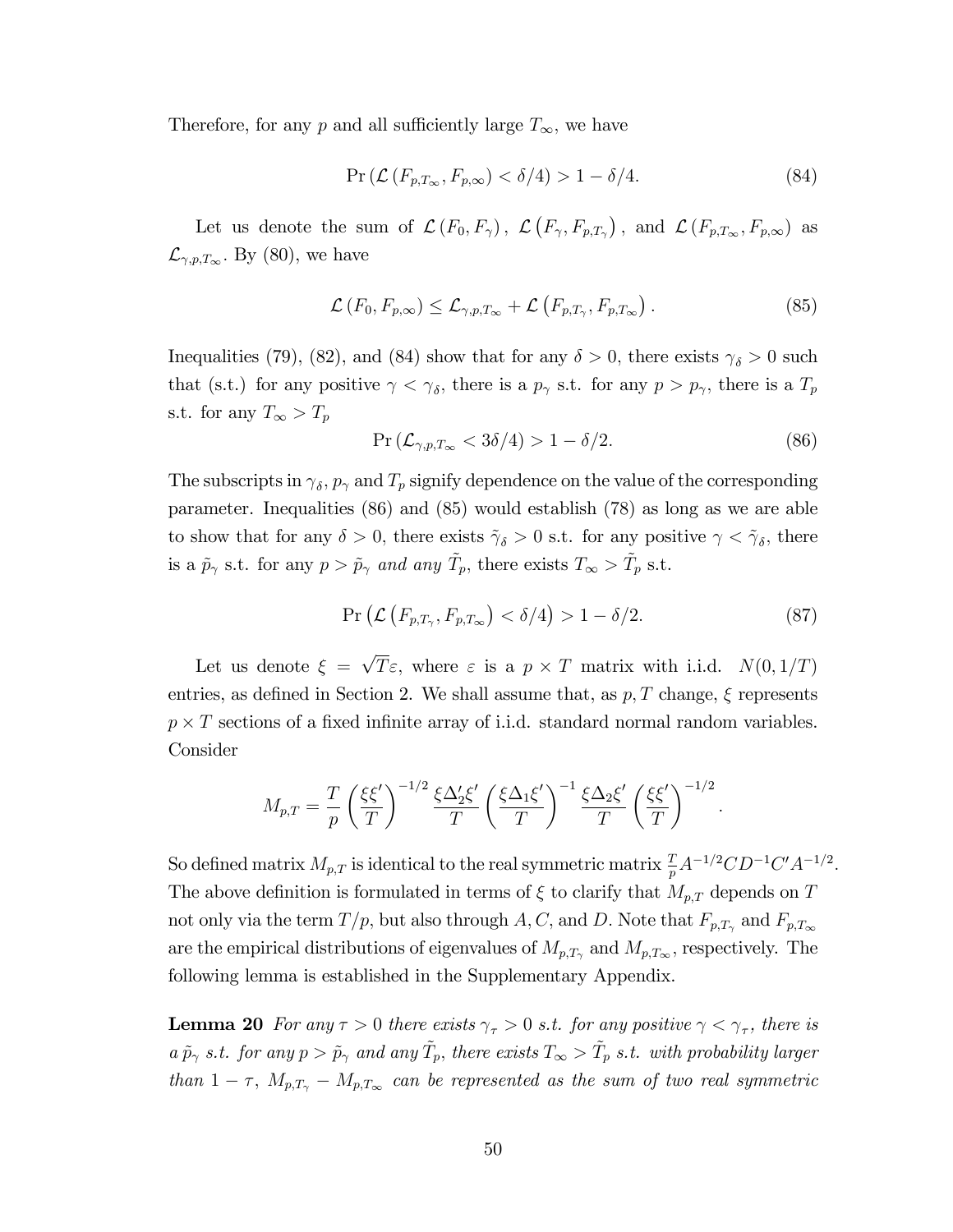matrices S and R,

$$
M_{p,T_{\gamma}} - M_{p,T_{\infty}} = S + R,
$$

where  $||S|| \leq K\sqrt{\gamma}$ , rank  $R \leq \tau p$ , and K is an absolute constant.

Finally, let  $F_{SR}$  be the empirical distribution of eigenvalues of  $M_{p,T_{\gamma}} - S =$  $M_{p,T_\infty}+R$ . Then, by Theorem A45 (norm inequality) of Bai and Silverstein (2010),

$$
\mathcal{L}\left(F_{p,T_{\gamma}},F_{SR}\right)\leq\left\Vert S\right\Vert \leq K\sqrt{\gamma},
$$

whereas by their Theorem A43 (rank inequality),

$$
\mathcal{L}(F_{SR}, F_{p,T_{\infty}}) \leq \frac{1}{p} \operatorname{rank} R \leq \tau.
$$

Therefore, by Lemma 20 and the triangle inequality, for any  $\tau > 0$  there exists  $\gamma_{\tau} > 0$  s.t. for any positive  $\gamma < \gamma_{\tau}$ , there is a  $\tilde{p}_{\gamma}$  s.t. for any  $p > \tilde{p}_{\gamma}$  and any  $\tilde{T}_p$ , there exists  $T_{\infty} > \tilde{T}_p$  s.t.

$$
\Pr\left(\mathcal{L}\left(F_{p,T_{\gamma}}, F_{p,T_{\infty}}\right) < \tau + K\sqrt{\gamma}\right) > 1 - \tau.
$$

For  $\tau = \delta/8$ , this inequality implies (87) with  $\tilde{\gamma}_{\delta} = \min \{ \gamma_{\tau}, (\delta/8K)^2 \}$ . Combining (87) with (86) yields (78), which completes the proof.

## References

- [1] Bai, Z.D., J. Hu, G. Pan, and W. Zhou  $(2015)$  "Convergence of the Empirical Spectral Distribution Function of Beta Matrices," Bernoulli 21, 1538-1574.
- [2] Bai, J. and S. Ng  $(2004)$  "A PANIC Attack on Unit Roots and Cointegration," Econometrica 72, 1127-1177.
- [3] Bai, Z. D. and J. W. Silverstein, (2010) Spectral Analysis of Large Dimensional Random Matrices, 2nd ed. Springer Verlag, New York.
- [4] Banerjee, A., Marcellino, M., and Osbat, C.  $(2004)$  "Some cautions on the use of panel methods for integrated series of macroeconomic data." The Econometrics Journal  $7(2)$ , 322-340.
- [5] Billingsley, P. (1995) Probability and Measure, 3rd Ed., John Wiley & Sons.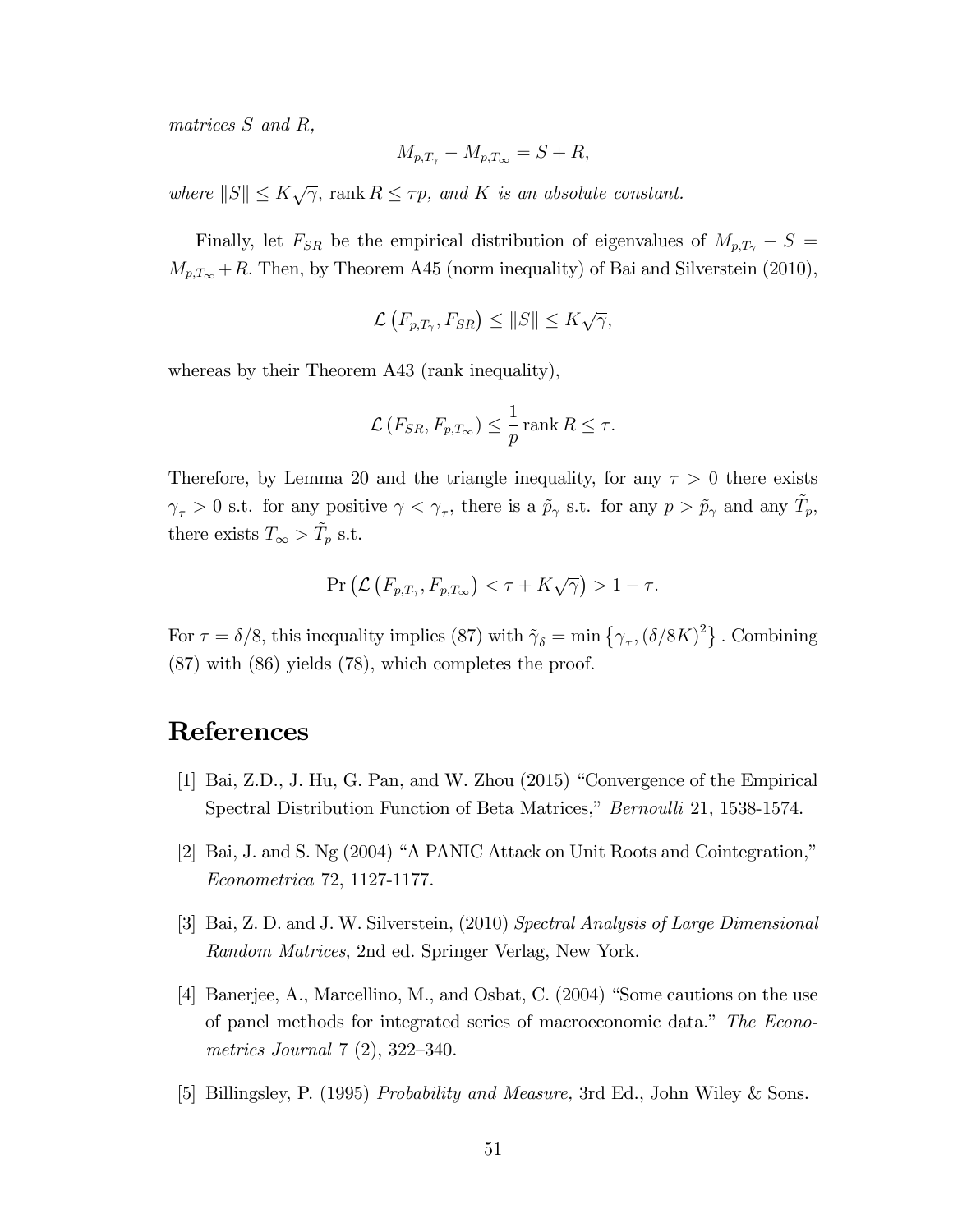- [6] Cavaliere, G., A. Rahbek, and A. M. R. Taylor  $(2012)$  "Bootstrap Determination of the Co-integration Rank in Vector Autoregressive Models," Econometrica 80, 1721-1740.
- [7] Choi, I. (2015) Panel Cointegration. In Baltagi B. H. edt. The Oxford Handbook of Panel Data. Oxford University Press.
- [8] Davis, G.C. (2003) "The generalized composite commodity theorem: Stronger support in the presence of data limitations," Review of Economics and Statistics 85, 476-480.
- [9] Engel, C., N.C. Mark, and K.D. West (2015) "Factor Model Forecasts of Exchange Rates," *Econometric Reviews* 34, 32-55.
- [10] Geronimo, J.S. and T.P. Hill (2003) "Necessary and sufficient condition that the limit of Stieltjes transforms is a Stieltjes transform," Journal of Approximation Theory 121, 54-60.
- [11] Golub, G.H. and C. F. Van Loan (1996) Matrix Computations, The John Hopkins University Press.
- $[12]$  Gonzalo, J. and J-Y Pitarakis  $(1995)$  "Comovements in Large Systems," Working Paper 95-38, Statistics and Econometrics Series 10, Universidad Carlos III de Madrid.
- [13] Gonzalo, J. and J-Y Pitarakis (1999) "Dimensionality Effect in Cointegration Analysis," Cointegration, Causality, and Forecasting. A Festschrift in Honour of Clive WJ Granger, Oxford University Press, Oxford, pp. 212-229
- [14] Groen, J.J. and F.R. Kleibergen (2003) "Likelihood-based cointegration analysis in panels of vector error correction models," Journal of Business and Economic Statistics 13, 27-36.
- [15] Ho, M.S., and B.E. Sorensen (1996) "Finding Cointegration Rank in High Dimensional Systems Using the Johansen Test: An Illustration Using Data Based Mote Carlo Simulations," Review of Economics and Statistics 78, 726-732.
- [16] Jensen, J.L. and A.T.A. Wood  $(1997)$  "On the non-existence of a Bartlett correction for unit root tests," *Statistics and Probability Letters* 35, 181-187.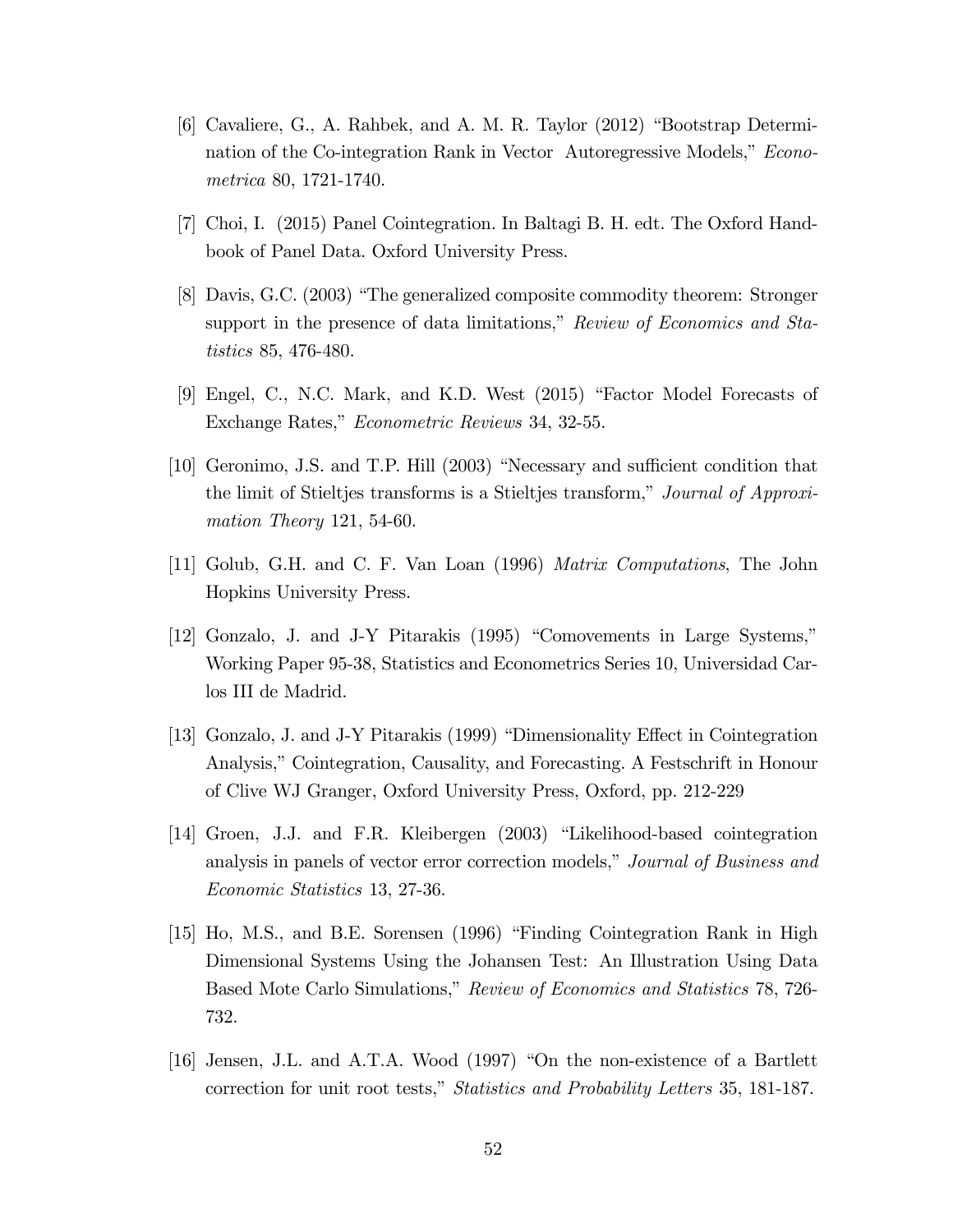- [17] Johansen, S. (1988) "Statistical Analysis of Cointegrating Vectors," *Journal* of Economic Dynamics and Control 12, 231-254
- [18] Johansen, S. (1991) "Estimation and Hypothesis Testing of Cointegration Vectors in Gaussian Vector Autoregressive Models," Econometrica 59, 1551-1580.
- [19] Johansen, S. (1995) Likelihood-based Inference in Cointegrated Vector Autoregressive Models, Oxford University Press.
- $[20]$  Johansen, S.  $(2002)$  "A small sample correction for the test of cointegrating rank in the vector autoregressive model," *Econometrica* 70, 1929-1961.
- $[21]$  Johansen, S., H. Hansen, and S. Fachin  $(2005)$  "A simulation study of some functionals of random walk," manuscript available at http://www.math.ku.dk/~sjo/.
- [22] Johnstone, I.M. (2008) Multivariate analysis and Jacobi ensembles: largest eigenvalue, Tracy–Widom limits and rates of convergence. Annals of Statistics  $36, 2638 - 2716.$
- [23] Larsson, R. (1998) "Bartlett Corrections for Unit Root Test Statistics,"  $Jour$ nal of Time Series Analysis 19, 426-238.
- $[24]$  Larsson, R. and J. Lyhagen  $(2007)$ . "Inference in Panel Cointegration Models" with Long Panels," Journal of Business  $\mathcal B$  Economic Statistics 25, 473-483.
- $[25]$  Larsson, R., J. Lyhagen, and M. Lothgren  $(2001)$  "Likelihood-based Cointegration Tests in Heterogeneous Panels," Econometric Journal 4, 109-142.
- [26] Lewbel, A.  $(1996)$  "Aggregation without separability: a generalized composite commodity theorem," American Economic Review 86, 524-543.
- [27] MacKinnon, J.G., A. A. Haug, and L. Michelis (1999) "Numerical Distrubtion Functions of Likelihood ratio Tests for Cointegration," Journal of Applied Econometrics 14, 563-577.
- [28] Marchenko, V. A. and Pastur, L. A.  $(1967)$  "Distribution for some sets of random matrices," *Math. USSR-Sbornik* 1, 457–483.
- [29] Muirhead, R.J. (1982) Aspects of Multivariate Statistical Theory, John Wiley & Sons.